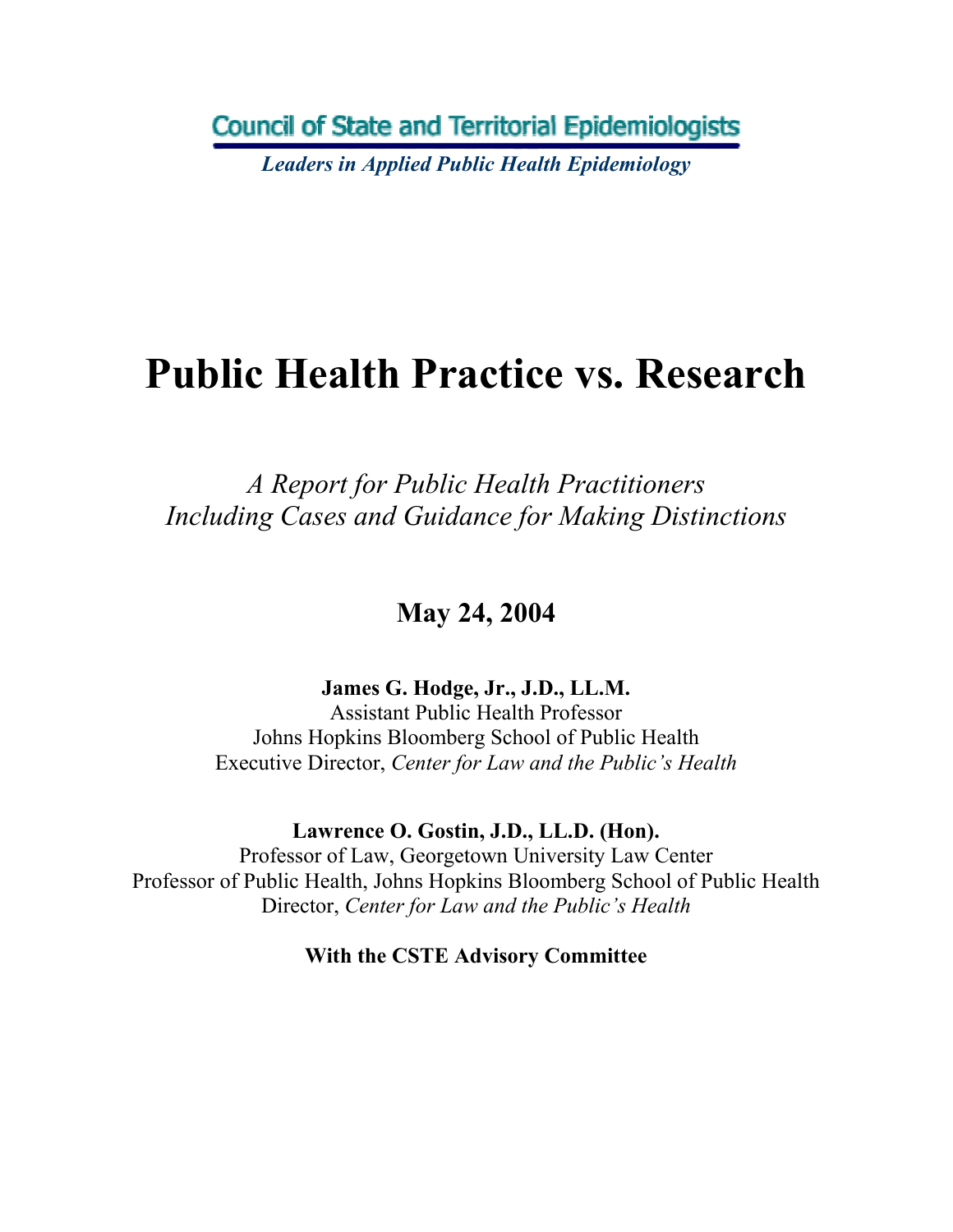## **TABLE OF CONTENTS**

| 1.0 |     |                                                                               |  |
|-----|-----|-------------------------------------------------------------------------------|--|
| 2.0 |     | <b>DISTINGUISHING PUBLIC HEALTH PRACTICE AND RESEARCH  14</b>                 |  |
|     | 2.1 |                                                                               |  |
|     | 2.2 |                                                                               |  |
|     | 2.3 | Comparative Analysis of Clinical Care and Health Research 16                  |  |
|     | 2.4 | Authority for Making Determinations Through IRBs and Public Health            |  |
|     |     |                                                                               |  |
|     | 2.5 |                                                                               |  |
|     |     | 2.5.1                                                                         |  |
|     |     | 2.5.2                                                                         |  |
|     |     | 2.5.3                                                                         |  |
|     | 2.6 |                                                                               |  |
| 3.0 |     |                                                                               |  |
|     | 3.1 | Constitutional and Other Legal Principles Concerning Public Health Duties22   |  |
|     | 3.2 |                                                                               |  |
|     | 3.3 |                                                                               |  |
|     | 3.4 |                                                                               |  |
|     | 3.5 |                                                                               |  |
| 4.0 |     | <b>MODERN CASES ON PUBLIC HEALTH PRACTICE AND RESEARCH 33</b>                 |  |
|     | 4.1 |                                                                               |  |
|     | 4.2 |                                                                               |  |
|     |     |                                                                               |  |
|     |     |                                                                               |  |
|     |     | Case 3: Investigating Infant Intussusceptions Concerning Rotavirus Vaccine 36 |  |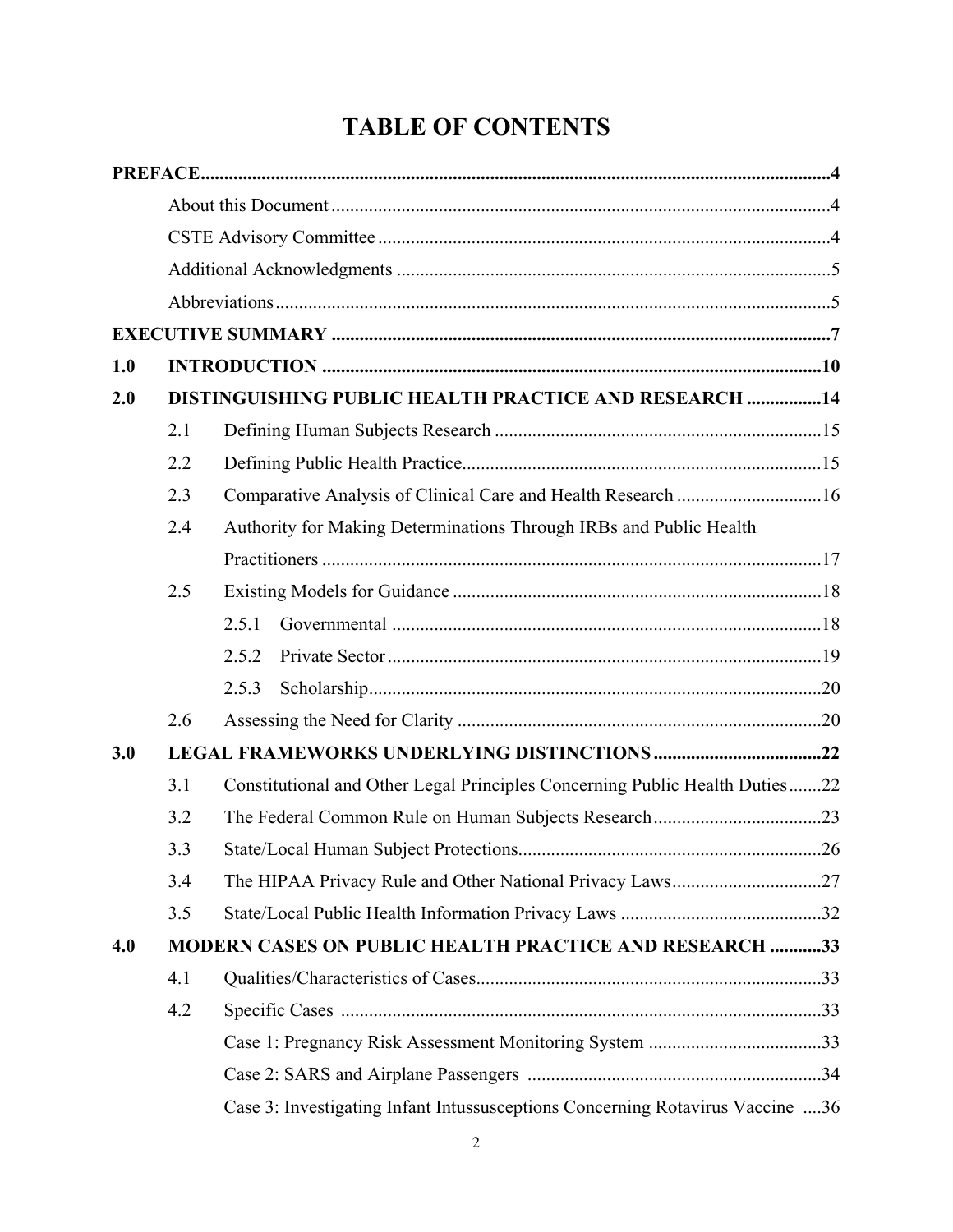|     |     |       | Case 4: Linking Services and People on the Traumatic Brain Injury Registry 37 |  |
|-----|-----|-------|-------------------------------------------------------------------------------|--|
|     |     |       | Case 5: Evaluating Non-named Based HIV Reporting System38                     |  |
|     |     |       | Case 6: Fatality Assessment and Control Evaluation Program 39                 |  |
|     |     |       | Case 7: Laboratory Markers To Assess and Treat Protein-Calorie Malnutrition40 |  |
|     |     |       | Case 8: Quality Improvement Studies of End Stage Renal Disease Networks 42    |  |
|     |     |       |                                                                               |  |
|     |     |       |                                                                               |  |
| 5.0 |     |       |                                                                               |  |
|     | 5.1 |       |                                                                               |  |
|     | 5.2 |       |                                                                               |  |
|     |     |       | Figure 1. Foundations of Public Health Practice and Research47                |  |
|     | 5.3 |       |                                                                               |  |
|     | 5.4 |       |                                                                               |  |
|     |     | 5.4.1 |                                                                               |  |
|     |     | 5.4.2 |                                                                               |  |
|     |     | 5.4.3 |                                                                               |  |
|     |     | 5.4.4 |                                                                               |  |
|     |     | 5.4.5 |                                                                               |  |
|     |     | 5.4.6 |                                                                               |  |
|     |     |       |                                                                               |  |
|     |     |       |                                                                               |  |
|     |     |       |                                                                               |  |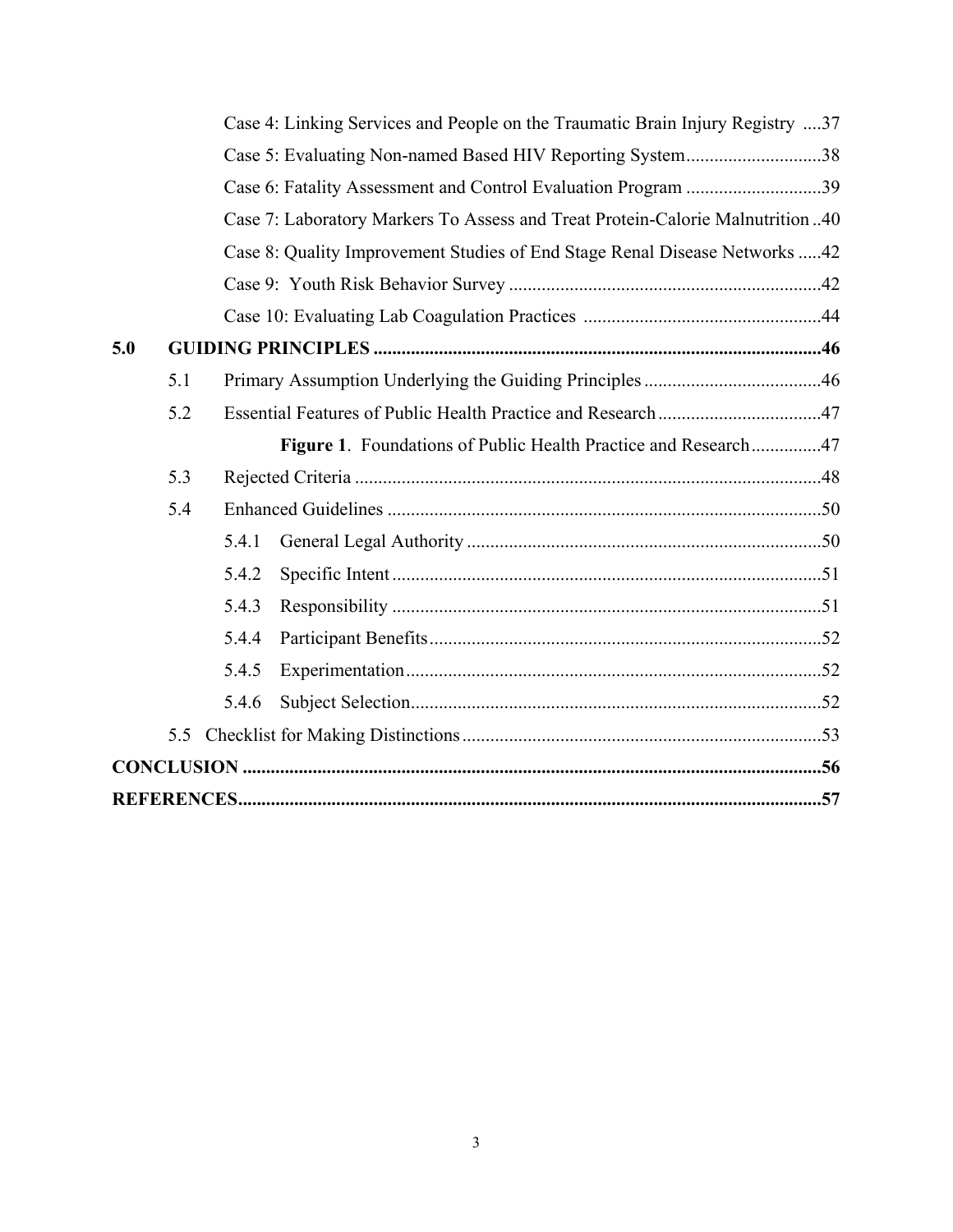## **PREFACE**

#### <span id="page-3-0"></span>*About this Document*

This report has been prepared with funding and personnel support from the Council of State and Territorial Epidemiologists (CSTE) in Atlanta, Georgia. CSTE (http://www.cste.org/) is the nation's leading professional association of public health epidemiologists in states and territories. CSTE coordinates relationships among state and other health agencies and provides technical advice and assistance to the Centers for Disease Control and Prevention (CDC) and other public health partners.

The purpose of this report is to provide a practical guide principally for state and local public health officials, their staff, and their partners on the distinctions between public health practice and research for activities carried out by, or under the authority of, state or local health departments. The report may also be helpful to federal government public health officials and public and private sector institutional review board (IRB) members and their staff considering similar issues in reviewing or approving research proposals. Furthermore, law- and policymakers, covered entities under the HIPAA Privacy Rule (e.g., health care providers, insurers, and data clearinghouses), academics, and others may utilize the report to improve their understanding of the distinctions between public health practice and research.

The report draws heavily from existing legal, public health, and medical scholarship. However, its tone is decidedly practical. Though these issues can be legally complex, the report attempts to explain the issues for the layperson. As such, it does not provide specific legal advice, and should not be relied upon for this purpose.

Many federal and state public health and other governmental entities, notably CDC, have provided input or otherwise contributed to this report. The findings and conclusions of this report, however, do not represent the official policy of CDC or any other governmental entity.

#### *CSTE Advisory Committee*

The expert members of an advisory committee provided their guidance, input, and comments as co-authors to this report. Their participation on the advisory committee does not connote their endorsement of the report itself.

The members of this committee include: **James Buehler**, **MD**, Consultant Epidemiologist, Epidemiology Branch, Division of Public Health, Georgia Department of Human Resources; **James J. Gibson**, **MD, MPH**, State Epidemiologist, South Carolina Department of Health and Environmental Control; **Richard Hoffman, MD, MPH**, Medical Epidemiologist, Denver, Colorado; **Wilfredo Lopez, JD**, General Counsel for Health, New York City Department of Health and Mental Hygiene; **John Middaugh, MD**, State Epidemiologist, Alaska Department of Health and Social Services; and **Roslyn Windholz, JD**, Deputy General Counsel, New York City Department of Health and Mental Hygiene. **Scott**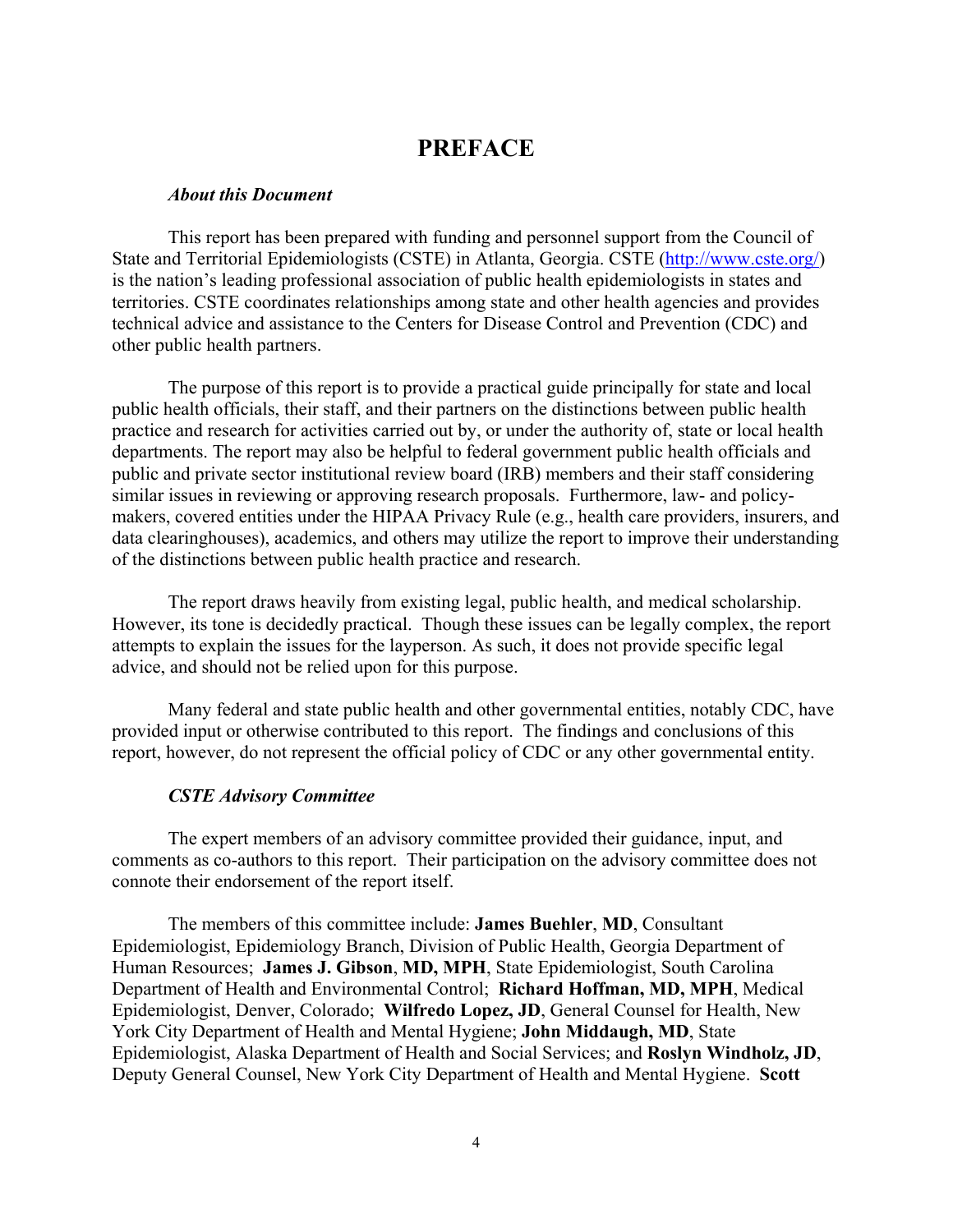<span id="page-4-0"></span>**Burris, JD**, Professor of Law, Temple University School of Law, Associate Director, *Center for Law and the Public's Health,* also provided significant input through the advisory committee*.* 

#### *Additional Acknowledgments*

In addition to the outstanding efforts of the members of the CSTE Advisory Committee, special thanks go to **John Middaugh** and **John Abellera, MPH**, Program Associate, CSTE for their exceptional efforts to organize and lead the committee. As well, thanks and appreciation are owed to **Erin Fuse Brown, JD, MPH Candidate**, Georgetown and Johns Hopkins Universities, for her exceptional research and intellectual contributions to the drafting of this report.

Many thanks as well to the following individuals for their contributions, research, or review throughout the development of this report: **Jessica O'Connell, JD, MPH Candidate**, Georgetown and Johns Hopkins Universities; **Sandra Schwarz, MD**, San Francisco Department of Public Health; **Mary Lou Fleissner, Dr.PH**, Director of Environmental Epidemiology and Occupational Health and Chair, Institutional Review Board, Connecticut Department of Public Health; **Aun Lor**, Health Research Coordinator, Epidemiology Program Office, CDC; **Christine Hahn, MD**, Idaho State Epidemiologist; **Robin M. Ikeda**, MD, MPH, Associate Director for Science, Epidemiology Program Office, CDC; **Susan Phillips**, **PhD**, Director, Statewide Research, Florida Department of Health; **Ida Sarsitis**, Technical Advisor for ESRD Program, Office of Clinical Standards and Quality, Quality Improvement Group, CMS; and **Michael Wilson, MD**, Co-Chair, Institutional Review Board, Colorado Department of Health. The Office for Human Research Protections (OHRP) also provided comments on drafts of this report during its development.

#### *Abbreviations*

Throughout this document, the following abbreviations are used to denote the accompanying names, terms, or other items:

| <b>Associate Director for Science</b>                       |
|-------------------------------------------------------------|
| Centers for Disease Control and Prevention                  |
| Center/Institute/Office                                     |
| Centers for Medicare and Medicaid Services                  |
| Federal Regulations on the Protection of Human Subjects     |
| C-reactive Protein                                          |
| Council of State and Territorial Epidemiologists            |
| Department of Health and Human Services                     |
| Department of Energy                                        |
| Epidemiology Program Office, CDC                            |
| <b>End Stage Renal Disease</b>                              |
| Fatality Assessment and Control Evaluation                  |
| Food and Drug Administration                                |
| Freedom of Information Act                                  |
| Health Insurance Portability and Accountability Act of 1996 |
|                                                             |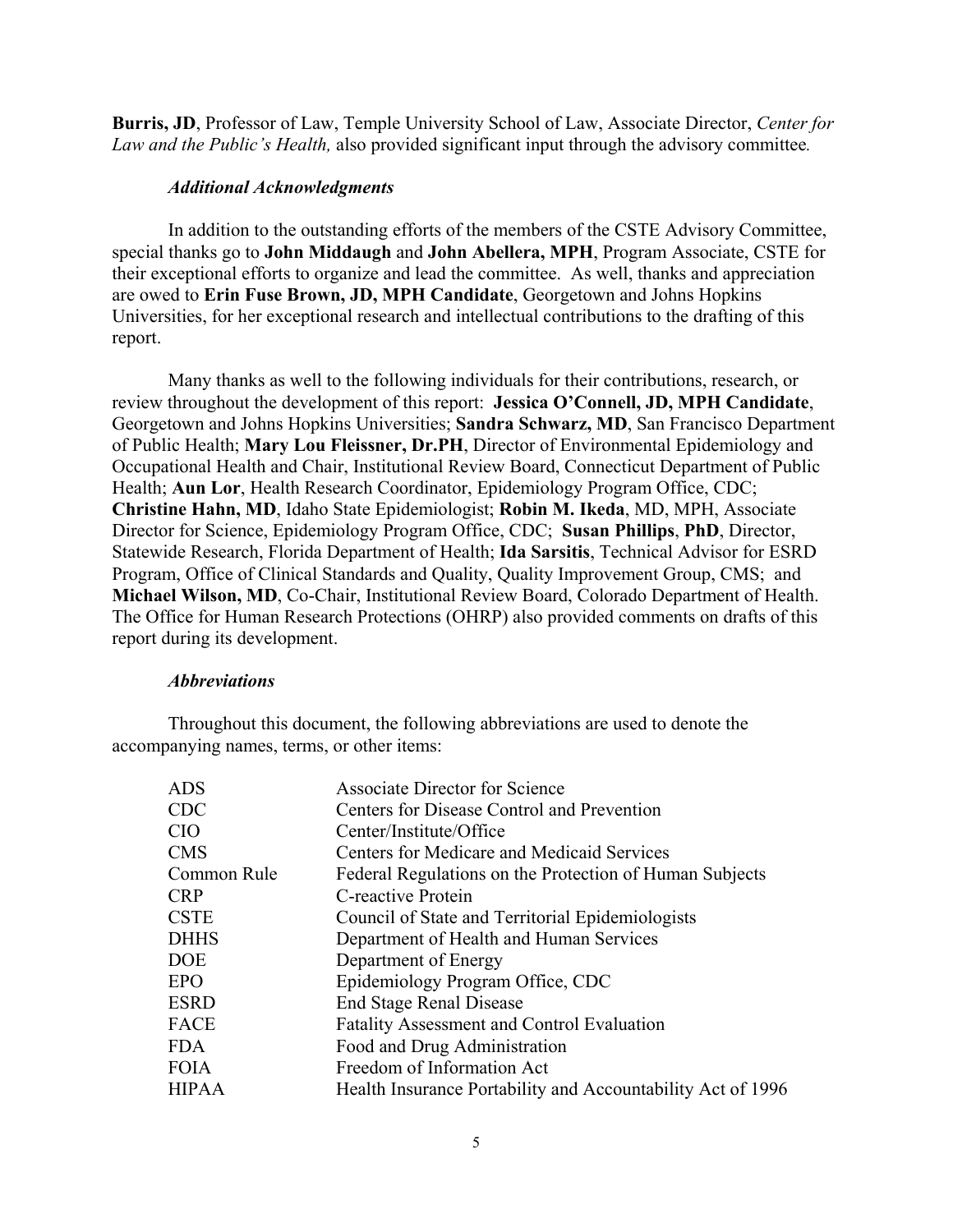| <b>HSR</b>     | Human Subjects Research                                           |
|----------------|-------------------------------------------------------------------|
| <b>IHS</b>     | <b>Indian Health Service</b>                                      |
| <b>IOM</b>     | Institute of Medicine                                             |
| <b>IRB</b>     | <b>Institutional Review Boards</b>                                |
| <b>MSPHPA</b>  | Model State Public Health Privacy Act                             |
| <b>NBAC</b>    | National Bioethics Advisory Commission                            |
| <b>NCCDPHP</b> | National Center for Chronic Disease Prevention & Health Promotion |
| <b>NCHSTP</b>  | National Center for HIV, STD, and TB Prevention, CDC              |
| <b>NCIPC</b>   | National Center for Injury Prevention and Control, CDC            |
| <b>NCID</b>    | National Center for Infectious Diseases, CDC                      |
| <b>NIH</b>     | National Institutes of Health                                     |
| <b>NIOSH</b>   | National Institute for Occupational Safety and Health, CDC        |
| <b>NIP</b>     | National Immunization Program, CDC                                |
| <b>OCR</b>     | Office for Civil Rights, DHHS                                     |
| <b>OD</b>      | Office of the Director, CDC                                       |
| <b>OGC</b>     | Office of the General Counsel, CDC                                |
| <b>OHRP</b>    | Office for Human Research Protections                             |
| <b>OSHA</b>    | Occupational Safety and Health Administration                     |
| PAB            | Serum Prealbumin Test                                             |
| <b>PCM</b>     | Protein Calorie Malnutrition                                      |
| PHI            | Protected Health Information (defined in the HIPAA Privacy Rule)  |
| PN             | <b>Parenteral Nutrition</b>                                       |
| <b>PRAMS</b>   | Pregnancy Risk Assessment Monitoring System                       |
| Privacy Act    | Federal Privacy Act of 1974                                       |
| Privacy Rule   | Privacy and Security Regulations pursuant to HIPAA                |
| <b>PHPPO</b>   | Public Health Practice Program Office, CDC                        |
| <b>PHSA</b>    | Public Health Service Act                                         |
| <b>RBP</b>     | Retinol-binding Protein                                           |
| <b>RRV-TV</b>  | <b>Tetravalent Rhesus-based Rotavirus Vaccine</b>                 |
| <b>SARS</b>    | Severe Acute Respiratory Syndrome                                 |
| <b>TBI</b>     | Traumatic Brain Injury                                            |
| <b>VAERS</b>   | Vaccine Adverse Event Reporting System                            |
| <b>YRBSS</b>   | Youth Risk Behavior Surveillance System                           |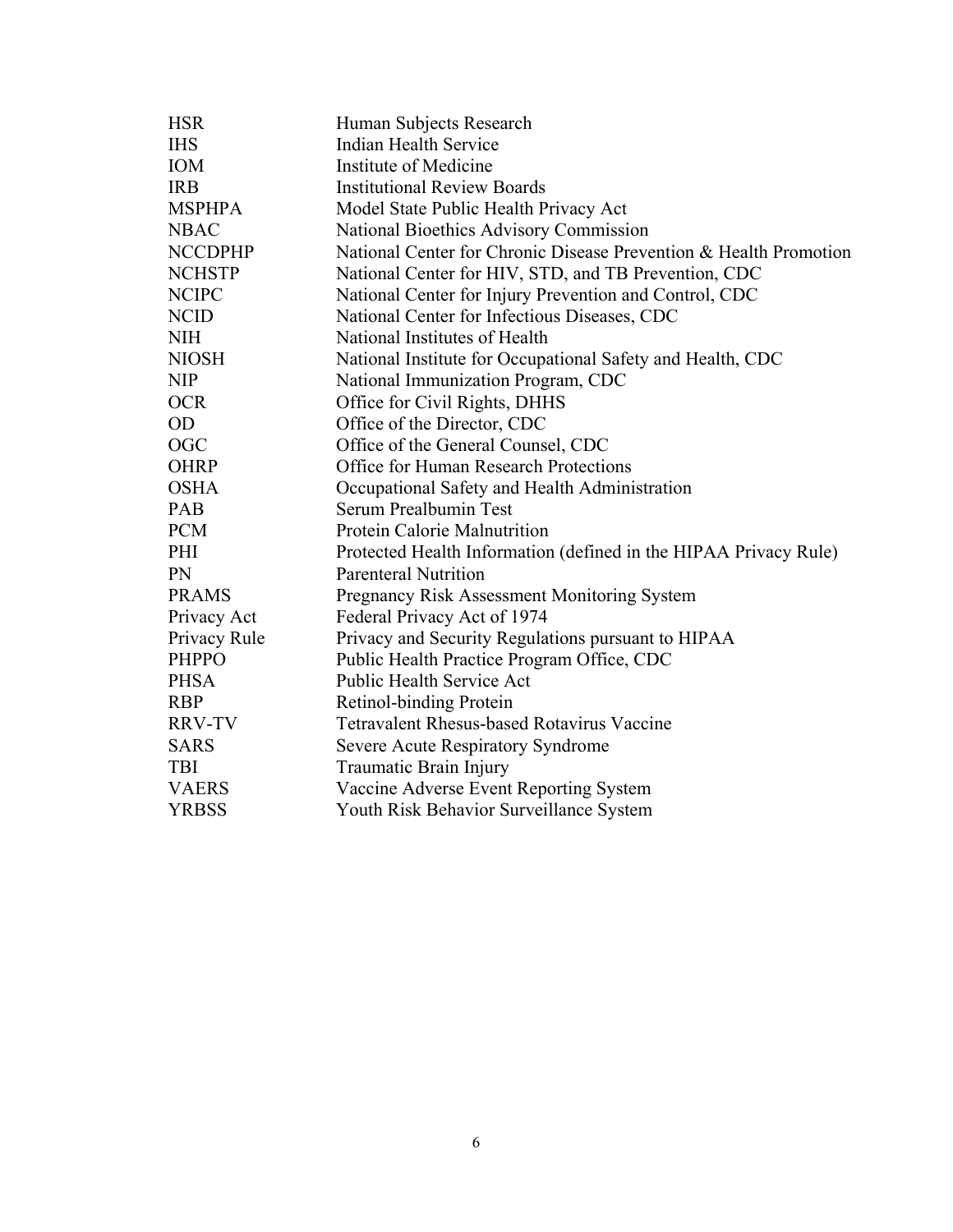## **EXECUTIVE SUMMARY**

<span id="page-6-0"></span>*What are the distinctions between public health practice and research?* This perplexing question constantly arises in the planning and performance of public health activities. It is one of the most important questions in public health practice. Depending on whether a public health activity is classified as practice or research, a variety of federal and state laws may apply. These laws (including the federal Common Rule governing human subjects research and the HIPAA Privacy Act concerning health information privacy) and ethical responsibilities can require practitioners to reshape the nature of the activity, or limit the availability of needed identifiable health data.

In many ways, distinguishing public health practice and research can be easy. Practice is about protecting the public's health. It includes epidemiological investigations, surveillance, programmatic evaluations, and clinical care for the population. These activities are the essence of what public health people do in the United States. Underlying many of these activities is the collection and analysis of identifiable health data by a public health authority for the purpose of protecting the health of a particular community.

Public health authorities, however, also design and conduct research involving human subjects for the purpose of generating knowledge that often benefits those beyond the participating community who bear the risks of participation. Public health practitioners engage in research activities for reasons similar to any researcher's interests: they seek to explore hypotheses, advance current knowledge, and contribute to the welfare of persons beyond the study itself.

Participants in practice or research activities are protected from potential harms and abuses. In fact, public health authorities are legally and ethically responsible for protecting the interests of individual participants regardless of whether their activity is practice or research. These authorities (and not an IRB) are inherently capable and responsible for determining what activities constitute public health. That a public health authority classifies and performs practice and research activities is not itself a problem; the problem lies in how these distinctions are made.

Most everyone in public health knows how difficult it can be to distinguish between practice and research beyond the easiest of cases. Many approaches to distinguishing public health practice from research have been developed in governmental, private sector, and scholarly settings. Though helpful, these varying approaches collectively fail to clarify distinctions for easy or hard cases effectively. Clearer guidance is needed to help dispel unnecessary IRB review delays and obstacles for public health practice, avoid mistreatment of human subjects or privacy infringements, and eliminate burdens on IRBs and public health practitioners.

This report draws on many existing concepts and criteria, as well as cases where public health practitioners and IRBs have made practice and research distinctions, to develop enhanced guidelines. It reviews and attempts to refine existing conceptions of human subjects research and public health practice (see. Section 2.0). Legal frameworks for these respective activities are discussed in Section 3.0, including discussions of the constitutional and other legal principles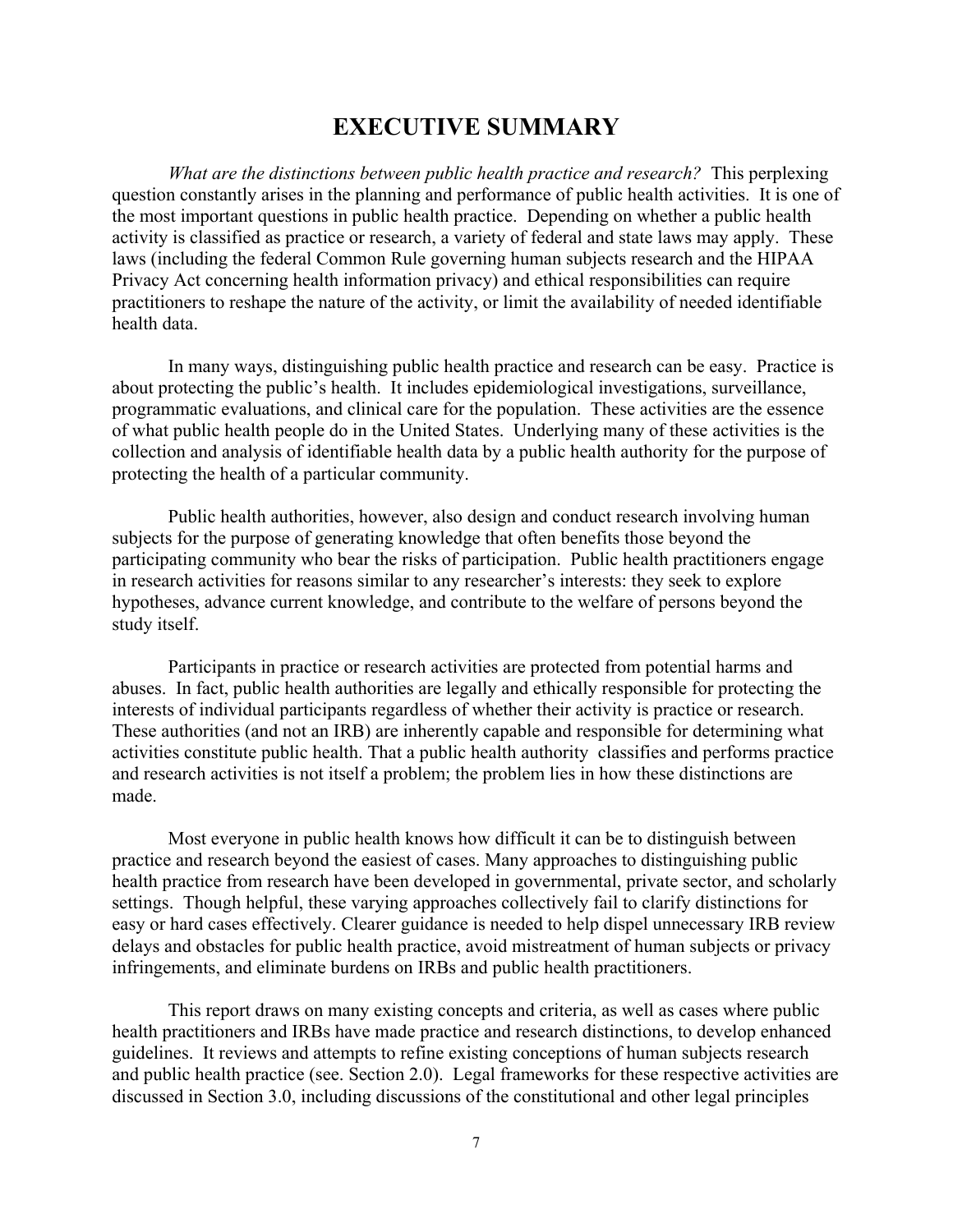authorizing public health practice, provisions concerning human subjects research under the Common Rule, and key sections of the HIPAA Privacy Rule. A host of cases in which the question of public health practice versus research is prominently featured are presented in Section 4.0. These scenarios, based on real facts involving public health authorities, provide ready examples of the dilemmas and pitfalls of distinguishing between practice and research in the modern era.

Most importantly, this report goes well beyond merely assessing the problem. It proposes a workable, two-stage framework (including a proposed **Checklist** – see Section 5.5) for public health practitioners to use to distinguish their activities as practice or research. The first stage of the framework is built on some key assumptions and foundations of public health practice and research. Essential characteristics of *public health practice* include:

- Involves specific legal authorization for conducting the activity as public health practice at the federal, state or local levels;
- Includes a corresponding governmental duty to perform the activity to protect the public's health;
- Involves direct performance or oversight by a governmental public health authority (or its authorized partner) and accountability to the public for its performance;
- May legitimately involve persons who did not specifically volunteer to participate (i.e., they did not provide informed consent); and
- Supported by principles of public health ethics that focus on populations while respecting the dignity and rights of individuals.

Some of the essential characteristics of *human subjects research* include:

- Involves living individuals;
- Involves, in part, identifiable private health information;
- Involves research subjects who are selected and voluntarily participate (or participate with the consent of their guardians), absent a waiver of informed consent; and
- Supported by principles of bioethics that focus on the interests of individuals while balancing the communal value of research.

The second stage of the framework challenges some of the existing criteria often used by public health practitioners, IRBs, and others to draw distinctions, including examining (1) who is performing the activity, (2) whether the findings of the activity are to be published (and where), (3) the urgency underlying the activity, (4) the source of funding, and (5) the methods for collecting and analyzing health data. These criteria are not particularly helpful in making meaningful distinctions. Rather, principles of enhanced guidance for distinguishing between practice and research in hard cases should focus on:

• *General Legal Authority*. In cases where specific legal authority for a public health practice activity is missing, public health authorities may conduct activities pursuant to general legal authorization. Absent other criteria favoring a research classification, general legal authorization to conduct a public health activity supports a conclusion that the activity is practice, although analysis of the meaning, scope, and limits of the legal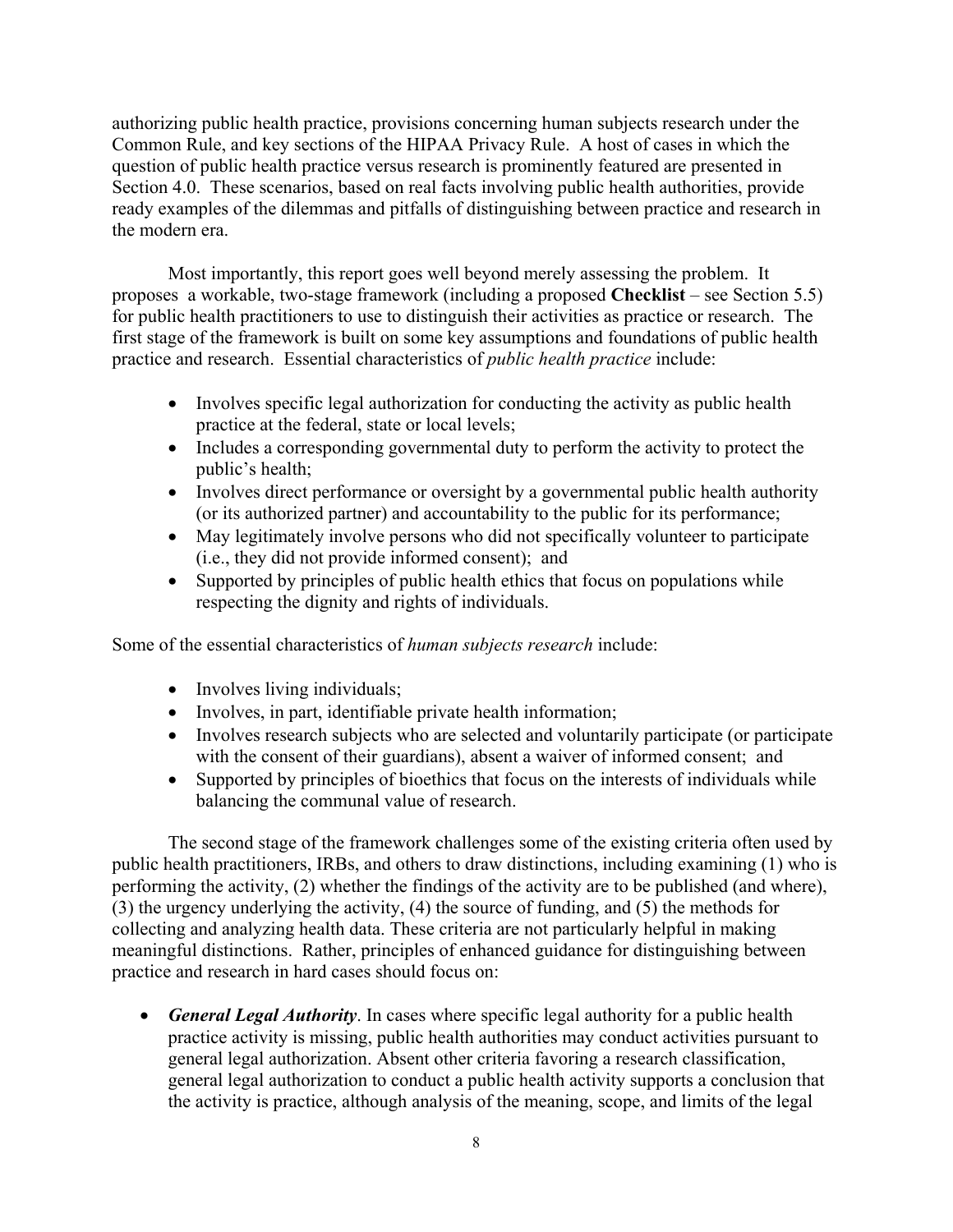authorization is necessary.

- *Specific Intent.* Provided a public health authority accurately and honestly assesses its intent concerning its activity, this assessment can help classify the activity. The intent of research is to test a hypothesis and generalize findings or acquired knowledge beyond the activity's participants. Any intent to conduct research, whether primary or secondary, supports a finding that the activity, at least in part, is research. The intent of public health practice is to assure the conditions in which people can be healthy through public health efforts that are primarily aimed at preventing known or suspected injuries and diseases, or promoting the health of a particular community.
- *Responsibility*. In the research context, the focal point of responsibility for the health, safety, and welfare of individual participants falls upon a specific individual, typically the principal investigator (PI), as well as those working under the supervision of the PI. Public health practice does not always feature direct individual responsibility for the welfare of participants. In many practice activities, the responsibility for individuals' well being falls generally upon government entities Responsibility for participants' welfare in public health practice activities may arise because of legal and ethical duties assumed by public health practitioners as representatives of government.
- *Participant Benefits*. Public health practice should contribute to improving the health of participants and populations. In contrast, while human subjects may benefit from their participation in research, research is designed primarily to benefit the researcher and society through potential gains of scientific knowledge. Thus, if an activity offers no prospect of benefit to the participants, the activity should be classified as research.
- *Experimentation*. Research may involve introducing something non-standard or experimental to the research subjects or to the analysis of their identifiable health data. Public health practice is dominated by the use of standard, accepted, and proven interventions to address a known or suspected public health problem. Thus, if an activity involves introduction of non-standard or experimental procedures, the activity is likely to be research rather than public health practice.
- *Subject Selection*. Human subjects research is often designed to answer a hypothesis. To reduce the possibility of bias, researchers may select human subjects randomly so that the results can be generalized to a larger group. Practitioners of public health activities rarely choose participants. Participants are self-selected persons with, or at risk of, an affected disease or condition who can benefit from the activity. Public health practice activities are not designed to test hypotheses but to benefit the participants or their communities. Thus, if an activity randomly selects its subjects to eliminate bias, the activity is likely research rather than public health practice.

No set of principles or checklist may completely distinguish between public health research and practice. There are always difficult examples that do not fit neatly into either category. Some broad activities may involve both public health practice and human subjects research. However, these principles may help resolve a majority of cases, provide consistency in decisionmaking on a national basis, and help resolve an ongoing question that significantly impacts public health.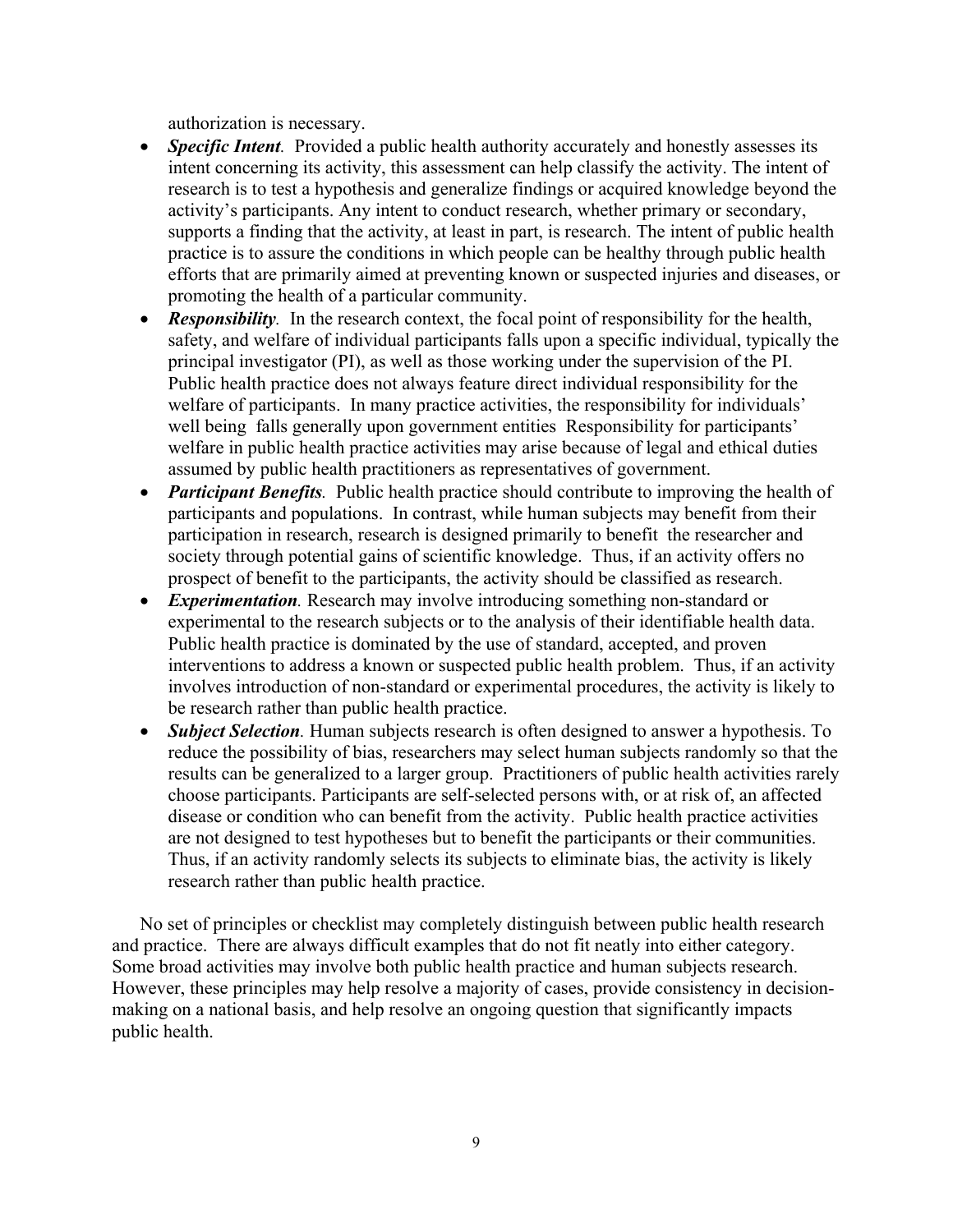### **1.0 INTRODUCTION**

<span id="page-9-0"></span>Federal, tribal, state, and local public health agencies engage in a wide array of activities in the interest of protecting the public's health, the majority of which are public health practice activities. Among their many responsibilities are public health functions that involve the collection, use, and analysis of identifiable health data from health care providers, insurers, other agencies, or individuals. These activities include surveillance (e.g., reporting requirements, disease registries, sentinel networks), epidemiological investigations (e.g., disease outbreak investigations), and evaluation and monitoring activities (e.g., public health program development and analysis, oversight functions). The performance of these essential public health activities at the state and local levels is usually legally authorized through statutes or regulations.

As these types of activities involve the acquisition and subsequent analysis of individual health information, they may resemble human subjects research. "Human subjects research" is defined in the federal Common Rule as "a systematic investigation, including research development, testing, and evaluation, designed to develop or contribute to generalizable knowledge"<sup>1</sup> that involves living human subjects (or their identifiable, private data). In some cases, public health agencies are conducting research. For example, in response to a suspected population-based health problem, a public health agency may hypothesize, design, and conduct a double-blinded, placebo-controlled study to assess the efficacy of a new vaccine or medication among a randomly-selected group of persons within the affected population. The study's hypothesis, methods, implementation, and underlying intent may support a conclusion that the activity is research. As a result, the public health agency must adhere to a series of protections and procedures pursuant to the Common Rule. These protections (including individual informed consent absent a waiver) and procedures (including review by an IRB) are designed to protect the health and safety of human subjects.

In other cases, public health practices may share similar qualities, but are not research. For example, a public health agency facing a suspected emerging public health problem may use surveillance to address the problem. With legal authority stemming from existing public health statutes, the agency may establish a surveillance program to gather and monitor various cases of persons with the condition. The assessment of these data over time allows the agency to gauge the extent of the problem and tailor effective responses to protect the public's health. The implementation of this program is justified as public health practice, not research. A range of additional examples of public health activities that constitute practice or research are provided in Section 4.0, **Modern Cases on Public Health Practice and Research**.

Between these examples are a host of public health activities that are not neatly characterized as practice or research.<sup>2</sup> Classifying these public health activities as practice or research is not easy.<sup>3</sup> Some suggest that a lack of clarification as to what constitutes legitimate public health activities contributes to significant confusion.<sup>4</sup> Others think that the definition and concept of human subjects research are ill-suited for application to public health activities.<sup>5</sup> Still others suggest (1) the need for national reform to include "some form of explicit, systematic review" for surveillance or other public health practices through ethical bodies external to public health,<sup>6</sup> and as a result, (2) the exemption of public health agencies from the Common Rule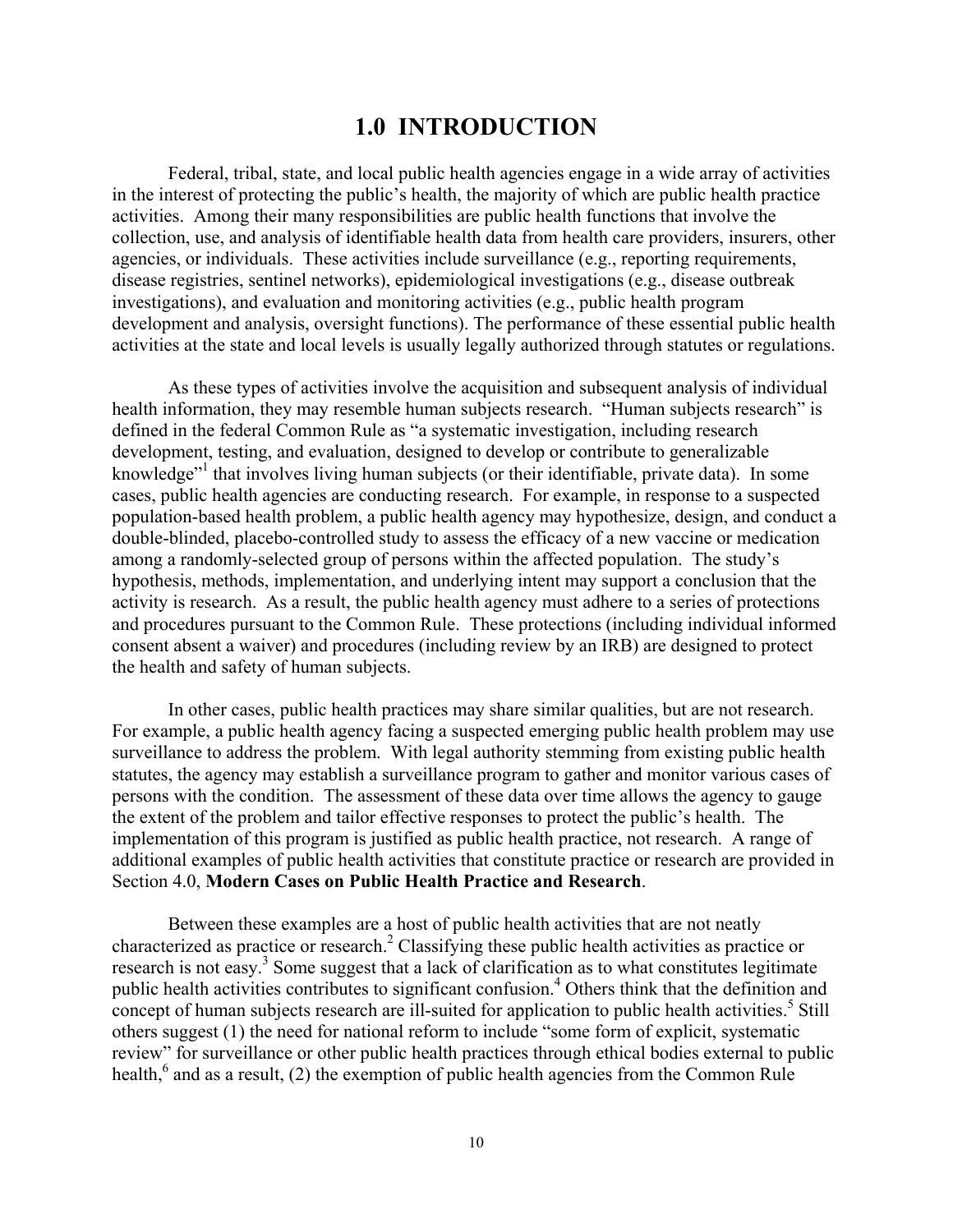altogether.<sup>7</sup> Consideration of each of these divergent proposals may help, but for now the central question remains: *how are public health practice and research distinct?* 

For decades, public health agencies and the private sector have debated the distinctions between public health practice and research. The Department of Health and Human Services (DHHS), ${}^{8}$  Centers for Disease Control and Prevention (CDC), ${}^{9}$  National Institutes of Health (NIH),<sup>10</sup> Department of Energy (DOE),<sup>11</sup> National Bioethics Advisory Committee (NBAC),<sup>12</sup> Institute of Medicine  $(IOM)$ ,<sup>13</sup>state and local law- and policy-makers, and public health officials, have all noted the importance of drawing these distinctions. The major reasons why clearer distinctions are needed include:

- Public health practice activities specifically authorized under state or local laws cannot be delegated to IRBs for subsequent approval. Existing oversight mechanisms that hold public health officials accountable for their ethical and legal conduct are robust, transparent, and open to the public. They are, however, very different from oversight mechanisms for human subjects research;
- Federal, state, and local laws and ethical principles governing human subjects research (e.g., the federal Common Rule) require sometimes extensive and burdensome approval through IRBs whenever government conducts or funds research. Additional protections of research subjects apply. Misclassification of public health practice activities as research may require public health practitioners to unnecessarily seek approval for practice functions through these processes. This can result in public health activities being delayed, being conducted less efficiently, or costing more;
- The HIPAA Privacy Rule (and other privacy laws) have varying standards for the disclosure of identifiable health information to public health practitioners (or others) without individual written authorization depending on whether the underlying activity is public health or research in nature. In general, it is more difficult for public health authorities to acquire identifiable health data under the Privacy Rule if their activity is defined as research. Misclassifications can stymie the legitimate flow of health data to public health agencies;
- Legal authorization and funding sources for public health activities are often tied to whether the activity is deemed research or practice. Depending on the designation, some public health activities may be thwarted because of lack of legal authorization or appropriate funds; and
- Widespread variations in the understanding of the legal basis used to distinguish public health practice from research have led to considerable inconsistencies in the ways that some public health programs and functions are carried out. The same functions may be classified as practice and research in different jurisdictions. Incongruities have led to confusion among IRBs and public health agencies, inefficient and duplicative reviews, and infringements on information sharing. When public health agencies seek to contract with non-public health entities (e.g., universities, laboratories) to conduct specific public health functions, collaboration is impeded in some cases.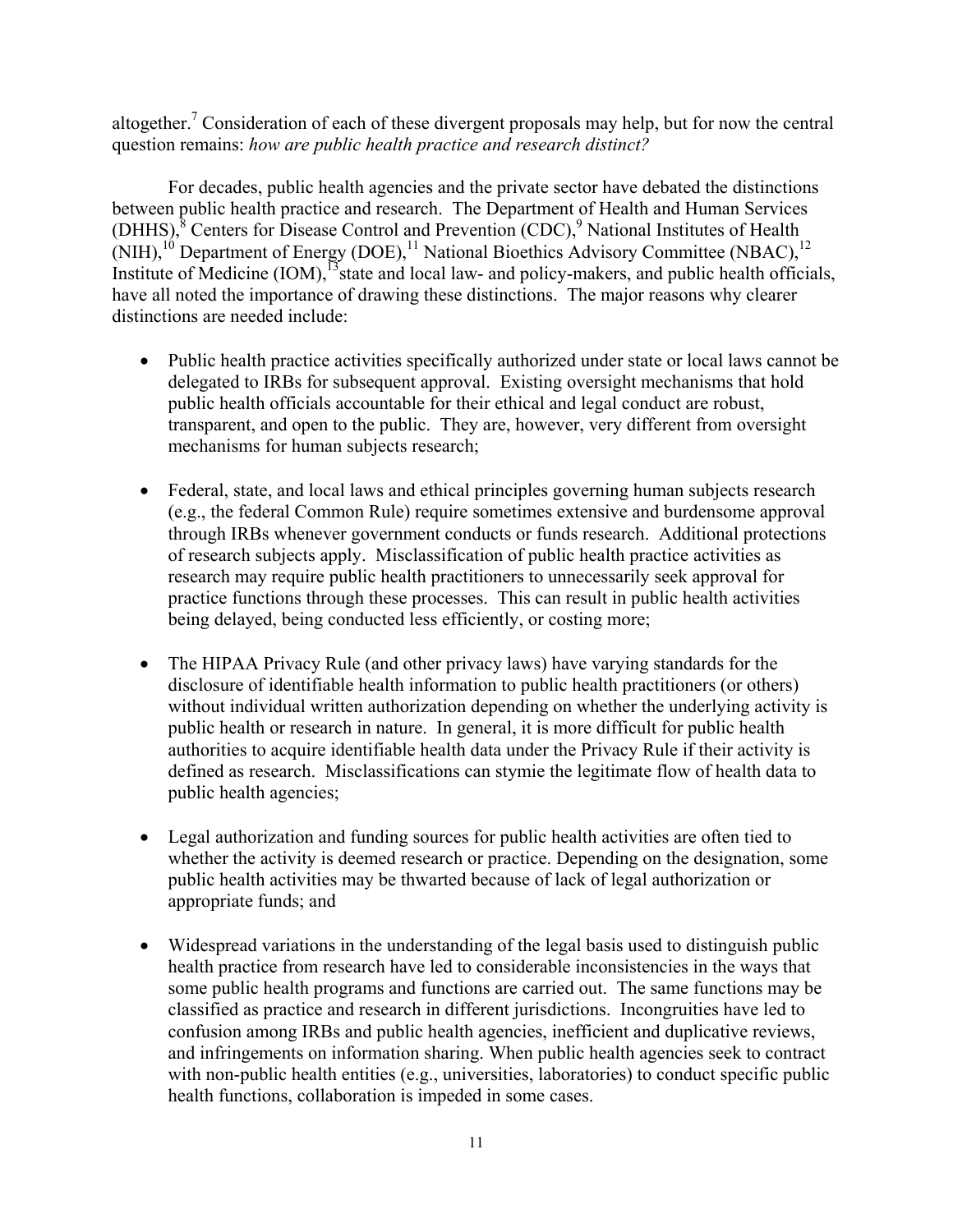Despite its critical importance, there is no national consensus on the ways, factors, or bases for making distinctions between public health practice and research. Little guidance is provided in the federal Common Rule, the HIPAA Privacy Rule, or other laws that require public health officials and others to make these distinctions. Numerous scholars and public health practitioners have provided theoretical and practical accounts of the difficulties in making these distinctions.

"is a set of guidelines that clearly differentiates public health practice from research."<sup>15</sup> The Office for Human Research Protections (OHRP), CDC, NBAC,<sup>14</sup> and others offer an array of bases for making distinctions, including an assessment of the intent of the proposed activity, an examination of the risks to or burdens on its participants, and a review of the underlying legal authority. These bases are helpful for guiding some decisions, but lack coherence, coordination, and consensus among the public health practice and research communities and IRBs. "What is urgently needed," suggest Paul Amoroso and John Middaugh,

This report systematically discusses the distinctions between public health practice and research through an examination of existing laws, scholarly and applied approaches, and realistic case examples. Section 2.0, **Distinguishing Public Health Practice and Research**, begins with modern definitions and conceptions of "human subjects research" and "public health practice." Similarities between these definitions and their counterparts in the clinical care setting are drawn. Existing processes for making distinctions between public health practice and research through IRBs or public health practitioners are discussed to demonstrate how these choices are made, and illustrate the ways that these processes lead to divergent findings. Existing models and guidance for making distinctions at the governmental (principally CDC), private sector, and academic levels are briefly compared and analyzed. Several reasons justifying the need for clarity in making these distinctions include the (1) presence of differing and divergent standards, (2) limitations of IRBs in public health settings, (3) inconsistent interpretations, and (4) the existence of crossover cases (cases where data are collected for one purpose (e.g., public health surveillance) and subsequently used for another (e.g., health services research)).

Legal bases supporting distinctions between public health practice and research are examined in Section 3.0, **Legal Frameworks Underlying Distinctions.** Public health practice, unlike research, is supported by a constitutional, statutory, and regulatory legal environment that empowers public health officials, authorizes the performance of general and specific public health functions, and provides for oversight and accountability for public health activities. Essential legal and ethical principles for the funding and performance of human subjects research are largely reflected in the Common Rule. Additional state and local laws supplement these requirements. Also relevant are health information privacy protections at the national, state, and local levels. New federal privacy regulations pursuant to the Health Insurance Portability and Accountability Act of 1996 (HIPAA) provide varying standards for disclosures based on public health practice versus research classifications without attempting to draw clear distinctions.

Modern examples in which the practice versus research distinction was made are presented in Section 4.0, **Modern Cases on Public Health Practice and Research**. These cases provide helpful guidance and some precedence for public health practitioners, IRB members, and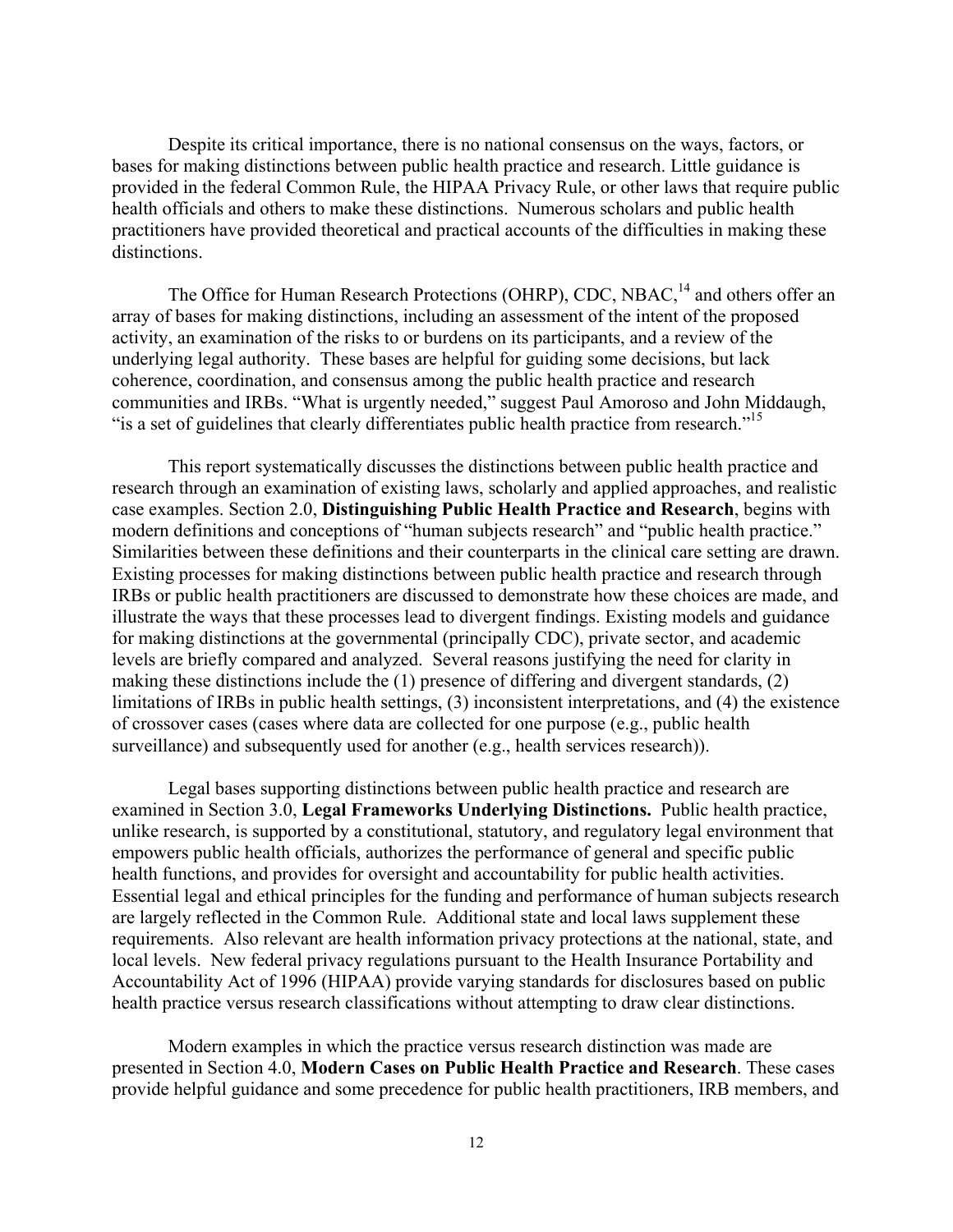others reviewing specific public health activities. The examples are selected from actual cases involving federal, state, or local public health authorities seeking classification within CDC, other public health agencies, or their IRBs. Analyses following each case provide some specific observations, or key lessons.

Section 5.0, **Guiding Principles,** gleans from the review and analysis of existing approaches, legal frameworks, and cases a series of defining principles to distinguish public health practice and research. Foundational premises of public health practice and research are presented in Figure 1 to help unravel the distinctions, and resolve less complicated cases. Some commonly-used criteria for making distinctions are rejected because they do not actually help separate research and practice. A set of enhanced guidelines follows. These guidelines focus on general legal authority, specific intent, responsibility, , , participant benefits, experimentation, and subject selection. A draft Checklist to help make these decisions is also provided.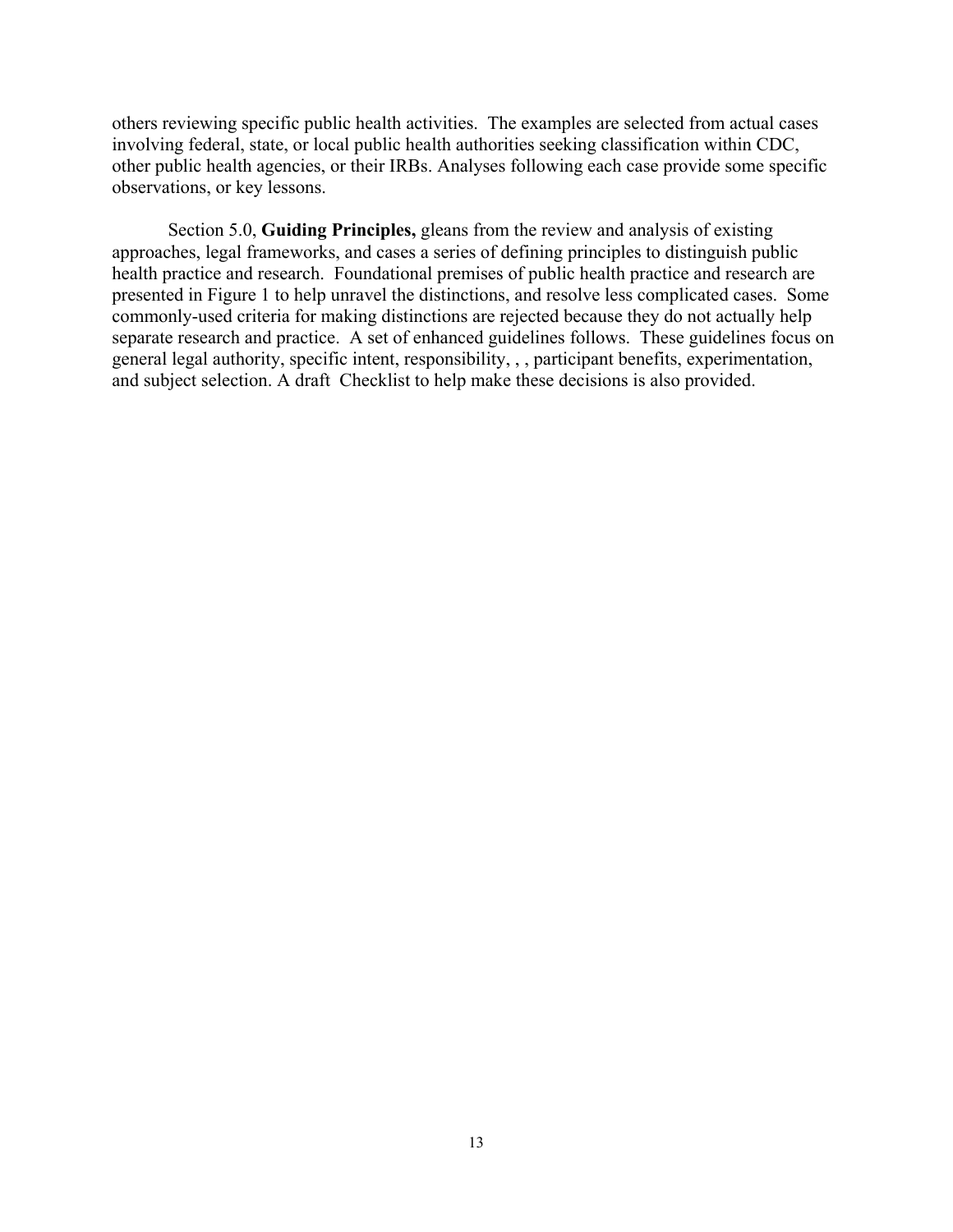## <span id="page-13-0"></span>**2.0 DISTINGUISHING PUBLIC HEALTH PRACTICE AND RESEARCH**

Distinguishing public health practice and research can be difficult because, in many ways, they are alike:<sup>16</sup> (1) they may entail the collection and assessment of individuallyidentifiable health information about living individuals; (2) they may involve actual or potential risks to participants (e.g., privacy violations, discrimination, injuries, coercion, anxiety, or other negative consequences); and (3) they may be justified as laudable, communal activities that further the public good. Society has long accepted the need to acquire identifiable health data (with and without individual consent) for public health purposes like surveillance or epidemiologic investigations. Many individuals also support the acquisition of their own (and others') health data to further health research.

Despite similarities, public health practice is not synonymous with health research. Public health practice involves the application of proven methods to monitor the health status of the community, investigate unusual occurrences of diseases or other conditions, and implement preventive control measures based on current understanding within public health sciences. Research involves testing new, unproven treatments or strategies that are not known to be efficacious. As such, research entails the design of a study to enable rigorous monitoring of potential adverse, unexpected consequences to selected human subjects in the application of new, often unproven interventions.

Identifiable health data may be collected for public health practice without informed consent and outside of federal and state human subjects research provisions because (1) traditionally, acquisition of these data has been viewed as a quintessential function of government to achieve public health goals; (2) the public has authorized the activity through laws enacted through the political process (e.g., disease reporting requirements pursuant to state or local laws or regulations); (3) administrative protections of individual interests in public health may be built into authorizing laws and regulations; and (4) public health officials are accountable to the public for their activities.

Identifiable data for research, in contrast, are acquired under a different social construction. Research is not always tied to grants of legislative authority and could operate unchecked absent legal protections. Researchers, unlike public health practitioners, must adhere to regulations including advance written and informed consent of subjects (and sometimes their communities) unless modified or waived in accordance with the Common Rule. These mechanisms are designed to protect the safety, welfare, dignity, and privacy of anyone who volunteers to participate in a research study. Similar protections of individual interests may underlie public health practice, of course, but they stem from different legal requirements.

The sections below (1) provide modern definitions for human subjects research, public health research, and public health practice, (2) summarize prominent practical and scholarly models for distinguishing public health practice from research, and (3) provide reasons for a clarified and unified approach to distinguishing public health practice and research.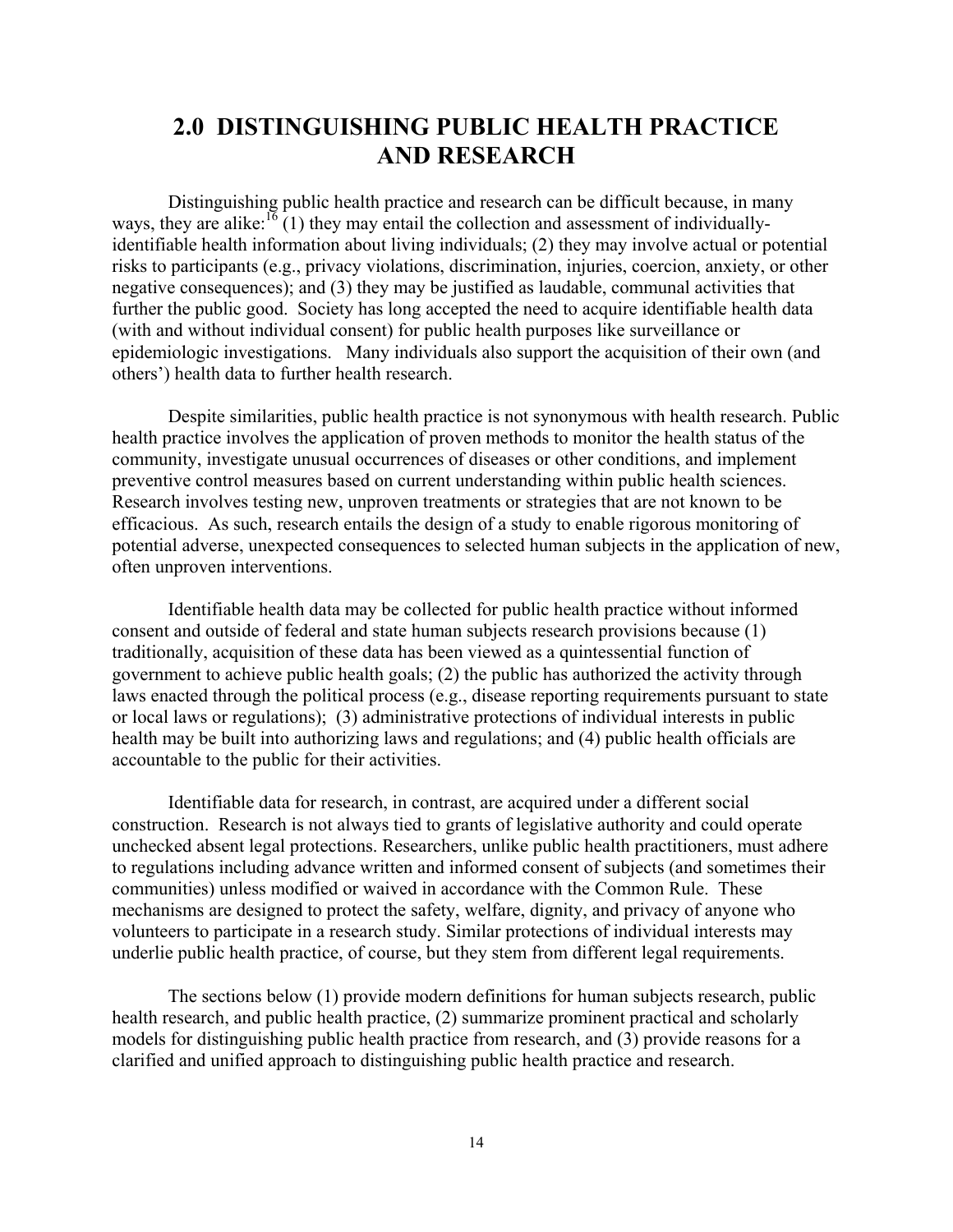#### *2.1 Defining Human Subjects Research*

<span id="page-14-0"></span>The current, well-accepted definitions of research and human subjects are set forth in the Federal Policy for the Protection of Human Subjects (the "Common Rule"), which is codified under DHHS regulations at 45 C.F.R., part 46, subpart A. Research is defined as "a systematic investigation, including research development, testing, and evaluation, designed to develop or contribute to generalizable knowledge."17 The same definition of research is also featured in the HIPAA Privacy Rule (discussed below in Section 3.4). Human subject is defined as a living individual about whom an investigator [conducting research] obtains (1) data through intervention or interaction with the individual; or (2) individually-identifiable health information.

Human subjects research is not limited to any particular actor within a specific setting. A person engaged in human subjects research may include a public or private sector individual, institution, agency, or corporation, including a public health agency. Accordingly, this definition has also been used by CDC to define public health research.<sup>18</sup> CDC's conception of public health research focuses on (1) the degree to which information gathering is systematic; (2) the design of the activity; and (3) the generalizable nature of knowledge generated by the activity.

The National Bioethics Advisory Commission (NBAC) and others, however, have questioned whether the common definition of research can or should be applied to public health.<sup>19</sup> Many public health practice activities, such as disease surveillance, are routinely and systematically carried out, but are not considered research. Furthermore, the term "generalizable" is an imprecise conceptual distinction for public health activities that, by their nature, focus on populations rather than individuals. As an alternative, NBAC suggests basing a definition for public health research on the locus of benefits.<sup>20</sup> If the benefits from the activity are focused on the members of the participating population through improvements in the public's health, the activity is public health practice. If the participants in the activity are not the intended primary beneficiaries, then the activity may be classified as research.

A definition of public health research involving human subjects under this view might be stated as follows: *the collection and analysis of identifiable health data by a public health authority for the purpose of generating knowledge that will primarily benefit those beyond the participating community who bear the risks of participation*.

#### *2.2 Defining Public Health Practice*

Public health practice is more difficult to define than research, in part, because public health is conceptually broad. Public health, suggests the Institute of Medicine (IOM), is what we do collectively to assure the conditions for people to be healthy.<sup>21</sup> This conception of public health extends to societal activities well beyond those performed by governmental public health authorities. Protecting the public's health, however, is a quintessential function of government (see Section 3.1). Accordingly, for the purposes of distinguishing public health practice and research, the focus is on those activities of federal, state, tribal, and local public health agencies, and their authorized partners.

Even when confined to government, public health practice is broad in scope. It can include direct provision of clinical care by licensed health professionals. This care typically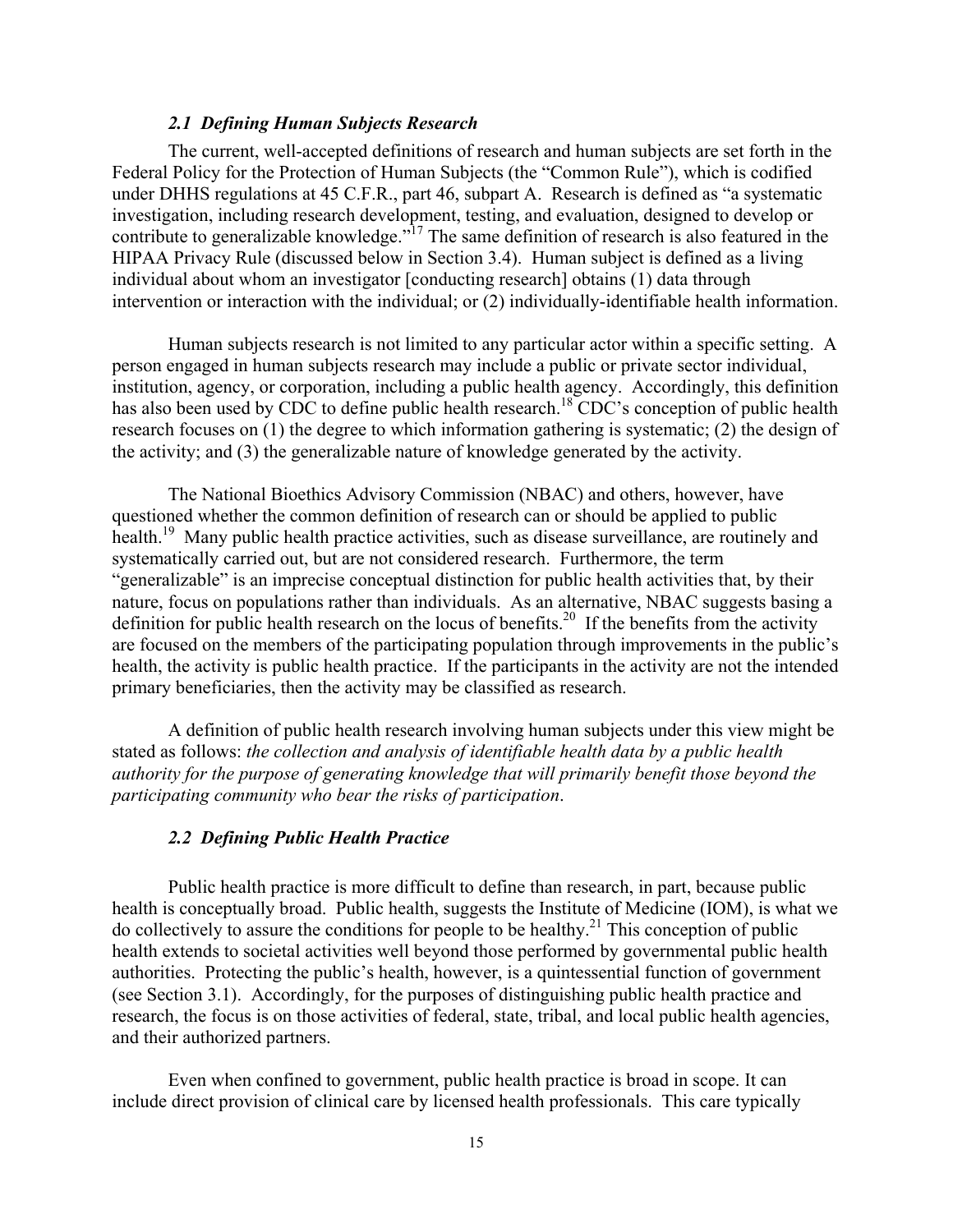<span id="page-15-0"></span>requires informed consent, just as clinical care in any other setting. In fact, most (but not all) public health practices feature the voluntary cooperation of individuals. This includes, for example, performing contact tracing for tuberculosis or other communicable diseases, obtaining food histories in the face of a common source outbreak, or administering testing or screening programs. Just as in the private medical sector, evaluation activities are also conducted by public health practitioners to assure quality of care and program effectiveness.

categorically, listing various types of traditionally accepted practice activities by government.<sup>23</sup> There are several approaches for refining the definition of public health practice by, or under the authority of state or local health departments. NBAC and CDC view public health practice as those governmental activities performed to "prevent or control disease and improve health or to improve a public health program or service in a specific population.<sup>"22</sup> As stated, however, this definition could include research. Others define public health practice

Another approach examines the statutory or regulatory authorization for a public health agency (or its contracted partners) to conduct an activity. For example, the collection of identifiable data by state or local public health authorities for disease monitoring and reporting is typically based on underlying statutory authority to acquire data for this communal purpose without informed consent (see Section 3.1).<sup>24</sup> As Snider and Stroup at CDC suggest, these activities may be viewed as public health practice instead of research largely because law- and policy-makers "recognize that routine surveillance is not research."25 Arguably, collective individual consent is obtained through the public process of enacting statutes or promulgating regulations that authorize these collections.

However, the existence of statutory authorization is not completely determinative of whether the activity is practice or research. Public health authorities may be legally authorized to conduct research activities in conjunction with or in addition to practice activities. In these cases, the authorities must adhere to research principles and ethics in conducting this activity.

Perhaps a definition for public health practice involving identifiable health data should build on the proposed definition for public health research. Thus, for purposes of data acquisition, use, and disclosure, public health practice may be defined as: *the collection and analysis of identifiable health data by a public health authority for the purpose of protecting the health of a particular community, where the benefits and risks are primarily designed to accrue to the participating community*.

#### *2.3 Comparative Analysis of Clinical Care and Health Research*

Distinguishing research from practice is also difficult within the context of the clinical health care setting. Typical examples where complications arise include whether evaluation of quality improvement efforts,  $^{26}$  untested pharmaceutical protocols,  $^{27}$  or innovative surgical techniques<sup>28</sup> constitute research. What distinguishes research from practice in the clinical setting shares similarities with the public health setting. In either context, the definition of human subjects research is the same. Clinical practice is commonly thought to include "interventions that are designed solely to enhance the well-being of an individual patient or client and that have reasonable expectation of success."<sup>29</sup> Additional distinguishing principles may include: (1)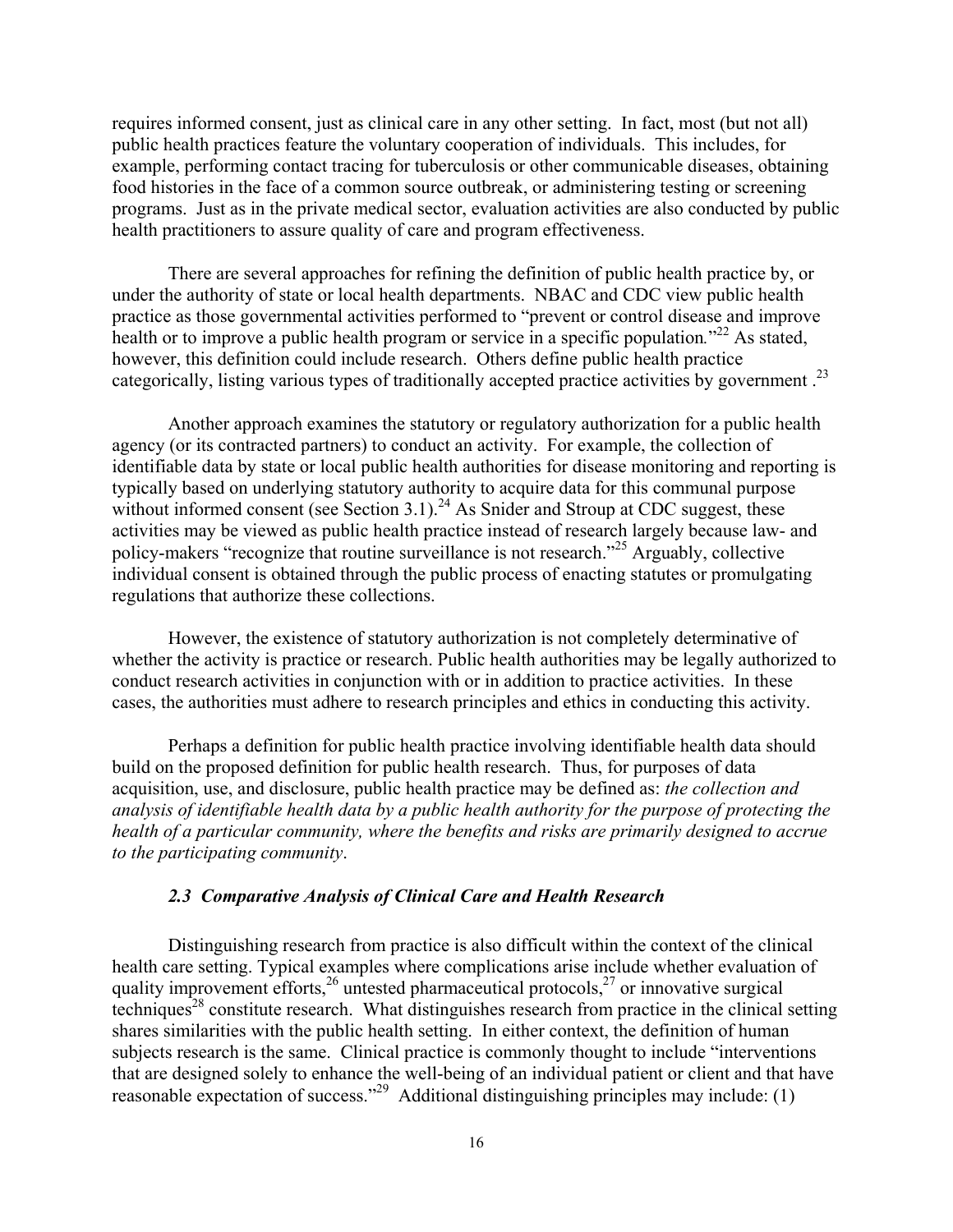<span id="page-16-0"></span>treatment but make the results more generalizable.<sup>32</sup> whether the activity is intended to benefit the individual receiving the care (clinical practice) or the larger public (research);<sup>30</sup> (2) whether the methods used to decide the type of care provided are randomized (research) or based on individual needs (clinical care); $^{31}$  and (3) whether additional burdens and risks are placed on participating individuals that are unnecessary for

The analogy to public health practice is that the "patient" in public health is the community.<sup>33</sup> Under this approach, those activities performed to improve the health of the community are deemed public health practice. Though a helpful comparison, the analogy falls short of distinguishing public health practice and research where both activities may be motivated by the need to improve the population's health and may involve the practice of medicine or allied health professions under the standards of professional practice.

#### *2.4 Authority for Making Determinations Through IRBs and Public Health Practitioners*

Federal, state, and local laws require IRB review and approval for non-exempt government-funded research involving human subjects. The Common Rule vests authority within IRBs to approve, disapprove, or require modifications of all federally-funded human subjects research (for more information on the Common Rule and other research protections, see Sections 3.2, 3.3 below).<sup>34</sup> Many institutions apply the Common Rule principles to all human subjects research regardless of funding sources pursuant to multi-project or federal-wide assurances. A few state and local laws authorize state or local IRBs to review research involving human subjects, including research conducted or funded by state or local public health agencies. In addition, most private institutions that conduct research also require IRB review of human subjects research even if the research does not receive governmental funding.

protections (see Section 3.3).<sup>35</sup> The legal requirements for IRB review of human subjects research do not address public health practice. If an activity is deemed non-research, IRB review and other human subject protections are not required. This is not to say that persons involved in public health practice are unprotected or at significant risk, nor does it imply that public health investigators are not obliged to act ethically. The responsibility to protect human participants in public health practice is addressed through federal, state, and local administrative and regulatory oversight and

At CDC and within many state and local public health agencies, the initial determination of whether an activity is or is not research is typically made outside of the IRB. CDC's "Human Subjects Activity" program within its Office of Science, Policy, and Technology Transfer (OSPTT) delegates to CDC Centers, Institutes and Offices (CIOs) the primary authority to determine whether a CDC funded activity is public health research or public health practice.<sup>36</sup> When questions arise, CIO Associate Directors for Science (ADS) are asked to make a final determination. Although CDC's IRB may question the relevance of any proposal brought before it, it typically only reviews those proposals that are considered research pursuant to this preexisting assessment. However, in some state or local public health agencies, if there is uncertainty over whether an activity is research or practice, the IRB may be asked to make the determination.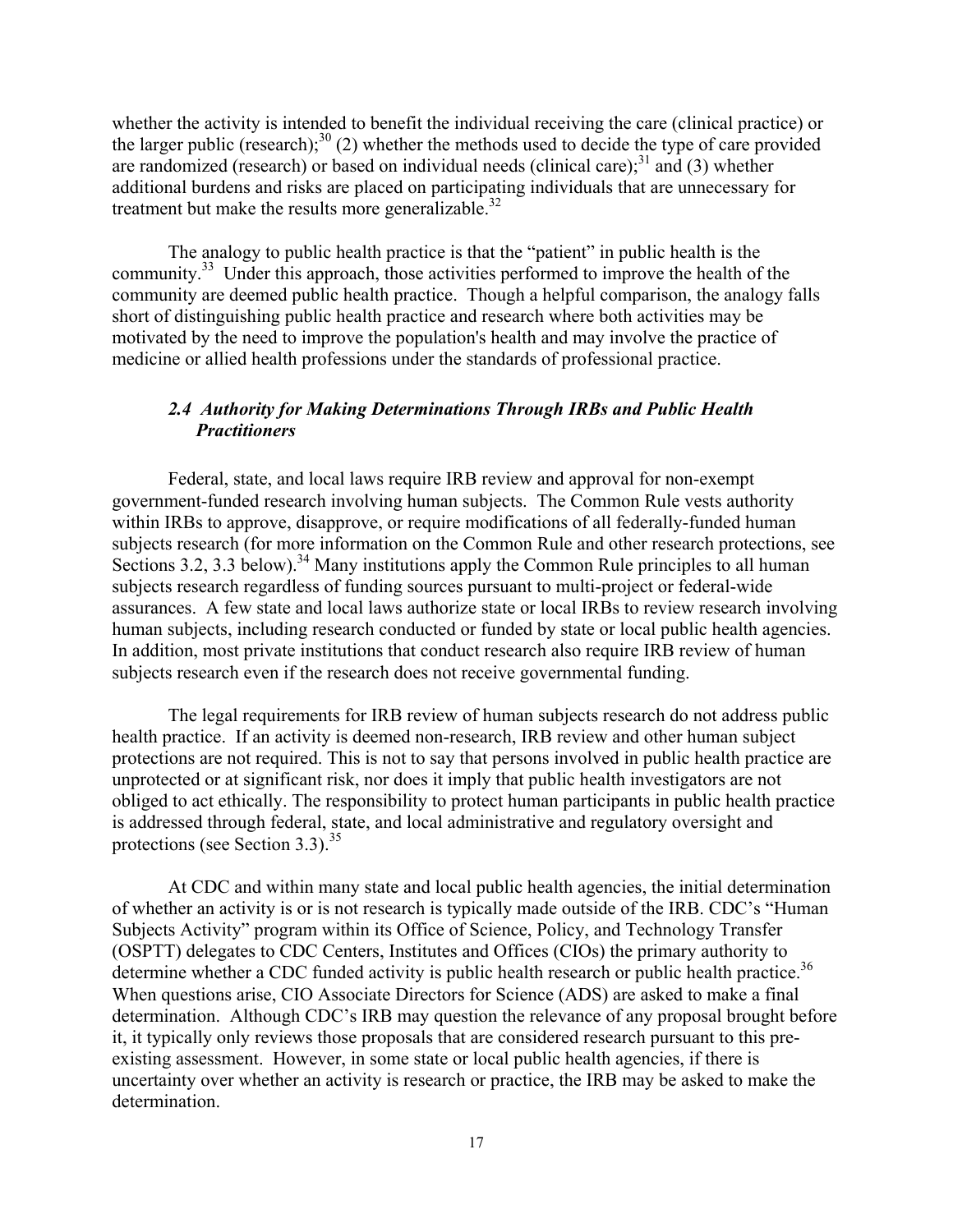#### <span id="page-17-0"></span>*2.5 Existing Models, Processes, and Guidance*

An array of existing guidance exists to assist public health practitioners or IRB members at the state, local, and institutional levels decide whether a proposed activity is public health practice or research. This guidance is discussed below in three major categories: governmental, private sector, and scholarship.

on the distinctions between public health practice and research.<sup>37</sup> *2.5.1 Governmental*. Virtually every state health department (and some larger local health agencies) has designated their own internal IRB, or has primary access to a state IRB. Some of these agencies and their IRBs have developed or are working toward the creation of guidelines for distinguishing public health practice and research. Others do not have any written policy, preferring to make distinctions on a case-by-case basis. Most defer to CDC's guidelines

In 1999, CDC developed a set of guidelines to distinguish between public health research and non-research (i.e., public health practice activities) for CDC staff as well as local and state health departments that work with CDC on public health programs. These guidelines were reviewed by OHRP. CDC considered and rejected several criteria (e.g., statistical analysis, publication, hypothesis testing, subject selection, methodological design, and statutory authority) as fully capable of distinguishing public health practice and research. These characteristics may support a classification of practice or research, but are not sufficient alone to sustain the classification.

Instead, CDC focuses on the element of "design" within the Common Rule definition of human subjects research. It suggests that the principle distinction between research and practice is best made by examining the *intent* of the project on a case-by-case basis. The intent of public health research is to "generate or contribute to generalizable knowledge."<sup>38</sup> "Generalizable" knowledge" is defined by CDC as new information that has relevance beyond the study population or program, information that is added to scientific literature, or knowledge that is systematically collected with methods that reduce bias (such as randomization and controls). Additional factors that may contribute to classifying an activity as public health research include (1) whether the intended benefits of the project always extend beyond the study participants; and (2) whether the data collected exceed requirements for care of the study participants.

In contrast, the intent of public health practice according to CDC is to "prevent or control disease or injury and improve health, or improve a public health program or service.<sup>39</sup> Additional factors CDC uses to determine whether an activity is public health practice include: (1) if the intended benefits of the project are primarily for participants or their community; (2) if data collected are needed to assess or improve a public health program or service, the health of the participants, or the health of the participants' community; (3) whether the knowledge generated extends beyond the scope of the activity; and (4) whether the project activities are nonexperimental. As CDC explains, a practice activity may produce generalizable knowledge provided this was not part of the primary intent from the outset.<sup>40</sup> If the primary intent changes, what is initially deemed public health practice can become public health research.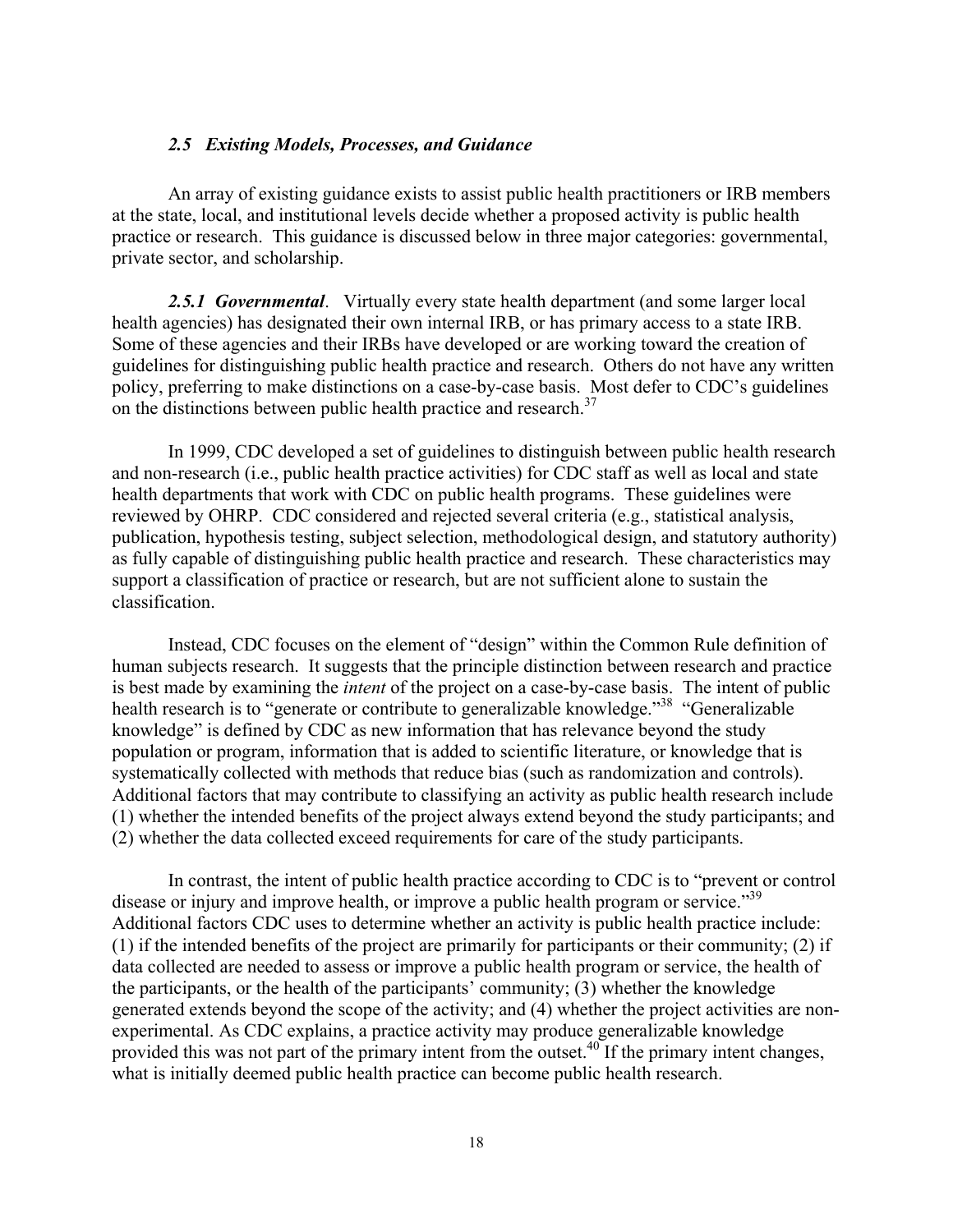<span id="page-18-0"></span>According to James Buehler, MD, former ADS, CDC National Center for HIV, STD, and TB Prevention (NCHSTP), some of the more difficult determinations concerning public health practice and research surround instances where CDC identified an unmet public health need for which it was willing to provide funding to a limited number of states to address the need. CDC's primary objective may be to assist participating state health departments to provide more effective prevention or surveillance services. A secondary objective is to gain knowledge that would help inform public health practice in other states. The primary objective typically sustained a "non-research" determination within CDC even though the secondary objective would likely result in the activity being viewed as "research" if proposed as the primary intent. Thus depending on how the intent of the project was characterized and prioritized, the activity would largely be approved as practice, or be forwarded to the IRB for review as research. Under either scenario, the project activities and potential risks to participants, however, were largely the same.

address the ethical questions inherent in public health research or practice."<sup>41</sup> Buehler's analysis reveals one of the weaknesses of CDC's intent-driven criteria: the same program could initially be classified as practice or research depending on the prioritization of its objectives. To avoid more complicated and time-consuming IRB review, public health practitioners have an incentive under CDC's approach to characterize an activity as intended to primarily benefit the public's health. This same incentive, as discussed in Section 3.4, exists in other legal contexts as well. "Ultimately," as Buehler suggests, "this is an unsatisfying way to

*2.5.2 Private Sector*. Institutions that fund or conduct health research have their own IRBs that may be asked to determine whether a proposal involves research or practice. These IRBs utilize different models for distinguishing public health research from practice. Some list conceptual criteria as a basis for making distinctions. Others simply list the types of activities generally considered to be public health or clinical practice.

Many institutional IRBs use criteria similar to CDC's to make these distinctions for clinical and public health activities. For example, the Committee on Human Research at Johns Hopkins University Bloomberg School of Public Health asks the following three questions to facilitate its determination:

- practice? (1) Is the primary intent of the activity to generate new information that will be of benefit to those other than the population served or to improve public health
- (2) Will participants be subjected to additional risks or burdens beyond usual practice to make the results generalizable?
- reviewed, scientific literature?<sup>42</sup> (3) Will the information that is generated from the activity contribute to peer-

Johns Hopkins' first guideline aligns with CDC's guidance; the second guideline incorporates a scholarly conception of the additional risks or burdens developed out of an analysis of quality improvement initiatives (discussed below).<sup>43</sup> The third guideline is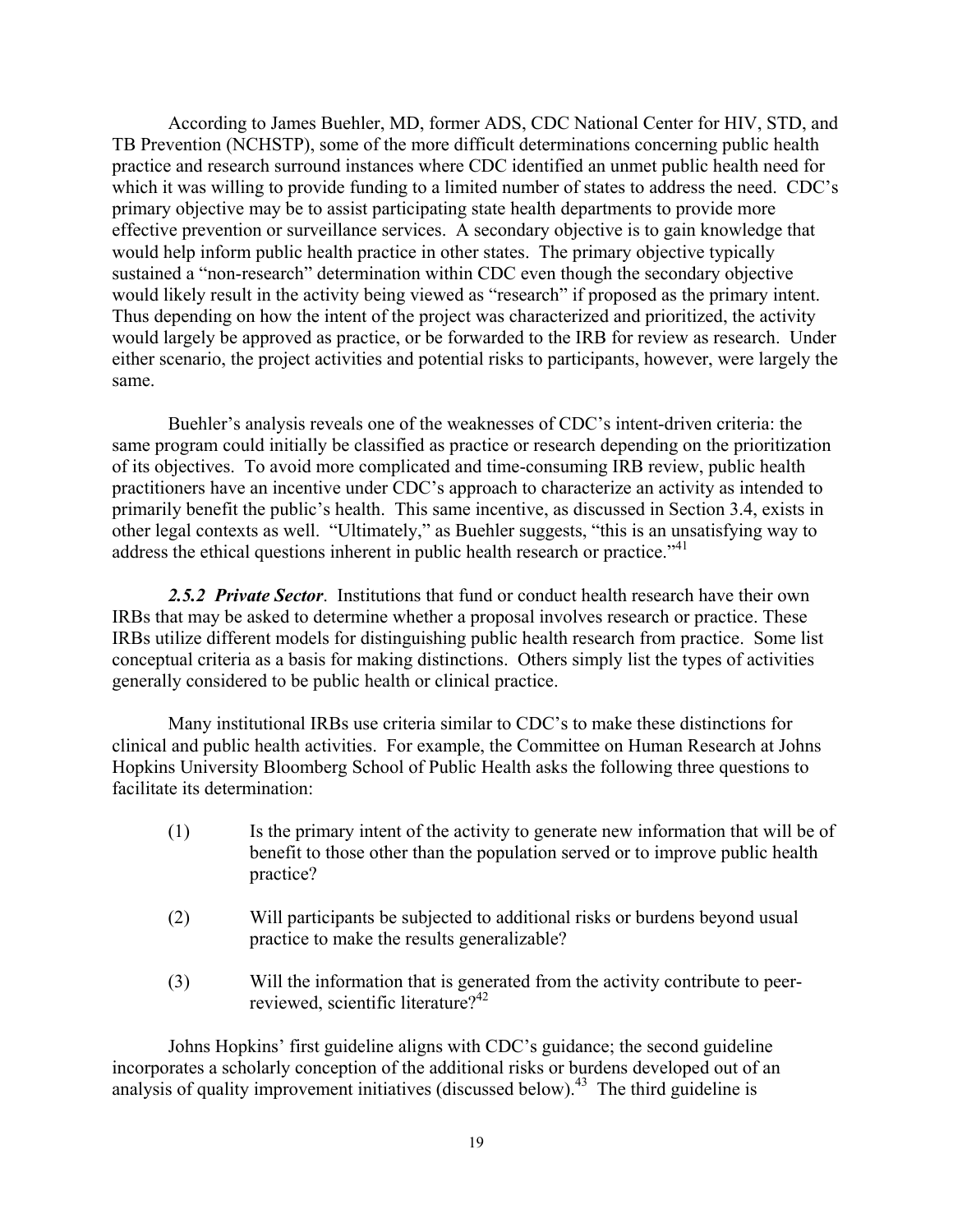<span id="page-19-0"></span>controversial because many, including CDC, explicitly reject the intent to publish the results of an activity as a meaningful criterion for addressing at the outset whether an activity is research or practice.44

generally do not qualify as research."<sup>45</sup> In contrast to Johns Hopkins' IRB policies, the University of Pennsylvania's IRB Standard Operating Policies do not list criteria to determine whether an activity is research or practice. They merely state that, "activities such as quality assurance or quality control, program and fiscal audits, and certain disease monitoring as prescribed by the Public Health Department

2.5.3 Scholarship. Significant scholarship has produced varying criteria to distinguish research from practice in the public health and clinical health care settings. John Middaugh proposes several criteria to distinguish public health practice from clinical research. According to Middaugh, public health practice has the following attributes that research lacks: (1) subject (participant) selection in public health practice is usually non-random, (2) public health practice focuses on populations rather than individuals, (3) public health program evaluations are conducted for quality assurance or to develop programs, (4) public health practice is statutorilyauthorized, and (5) only state and local agencies are authorized to receive funds to conduct public health practice.

Commentators Casarett, Karlawish, and Sugarman propose two criteria for determining whether a clinical quality improvement initiative constitutes research. A quality-improvement initiative should be considered research if "(1) the majority of patients involved are not expected to benefit directly from the knowledge to be gained or (2) additional risks or burdens imposed make the results generalizable."<sup>46</sup> Although these criteria refer specifically to quality improvement efforts in clinical settings, they have been applied more broadly by IRBs (such as Johns Hopkins' IRB) to distinguish research from public health practice.

#### *2.6 Assessing the Need for Clarity*

With such conflicting views on the distinctions between public health practice and research, there is a strong need to clarify existing standards and definitions. Distinguishing between practice and research, especially in the public health setting, is no mere exercise in semantics. Many reasons strongly support additional clarification:

- The existence of differing standards contributes to varying findings. What is classified as practice in one setting is deemed research in another. Even the very same activity can be simultaneously classified by different persons as practice, research, or both (see Section 4.0). As a result, public health practitioners at every level of government find it difficult to properly assess their own activities;
- Public health practice routinely involves collection of identifiable information without individual consent under state public health powers authorizing disease reporting (e.g., infectious diseases and cancer, injury, immunization, and birth defects registries). Concerning these activities, it is impracticable to assess the conditions by which the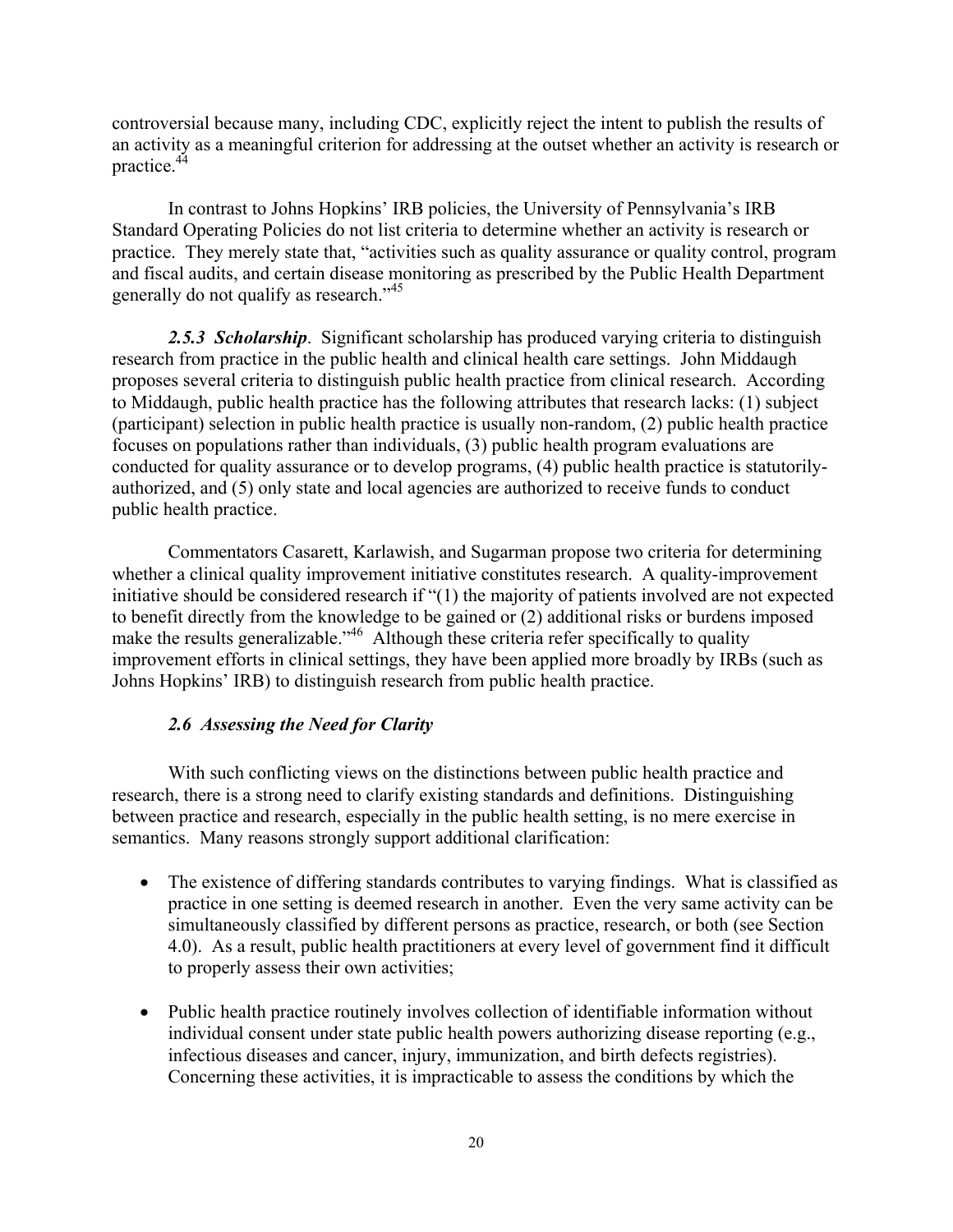activity will be performed through a research model, or to determine the form of individual consent through IRB-driven processes.

- Public health practice activities that are misclassified as research require public health authorities to engage in time-consuming reviews through governmental or private sector IRBs. In some cases, the mere assessment by an IRB, even when expedited, may thwart an activity to the detriment of the public's health. In other cases, the IRB may require additional protections for persons viewed as human research subjects that defeat public health objectives in principle or design, or for lack of funding;
- Conversely, public health research that is misclassified as practice may allow governmental health authorities to collect and analyze sensitive health data in possible violation of health information privacy interests, or interact with human subjects without complete adherence to research protections to the detriment of the individual participants;
- Existing human subjects research and health information privacy protections support the acquisition and use of identifiable health data for public health practice and research, but impose greater restrictions on researchers in the interests of protecting human subjects. A natural consequence is the creation of incentives for public health practitioners to characterize their activities as practice to avoid potential negative consequences through IRB review;
- Conversely, lacking clearer criteria, a national trend among public health practitioners is to err on the safe side. They submit many activities for IRB review as potentially research (often seeking expedited review to the contrary) to avoid the specter and controversy of engaging in unlawful and unethical human subjects research. These additional inquires further burden IRBs that are already overwhelmed with their responsibilities to protect human research subjects; $47$  and
- Even when a public health activity is clearly and legitimately classified as practice, the activity may change or evolve into research. In these cases where the activity crosses over between practice and research, nearly everyone agrees that IRB review is needed prior to the research activity commencing. Precisely when does practice become research?48 Existing criteria do not neatly answer this difficult issue.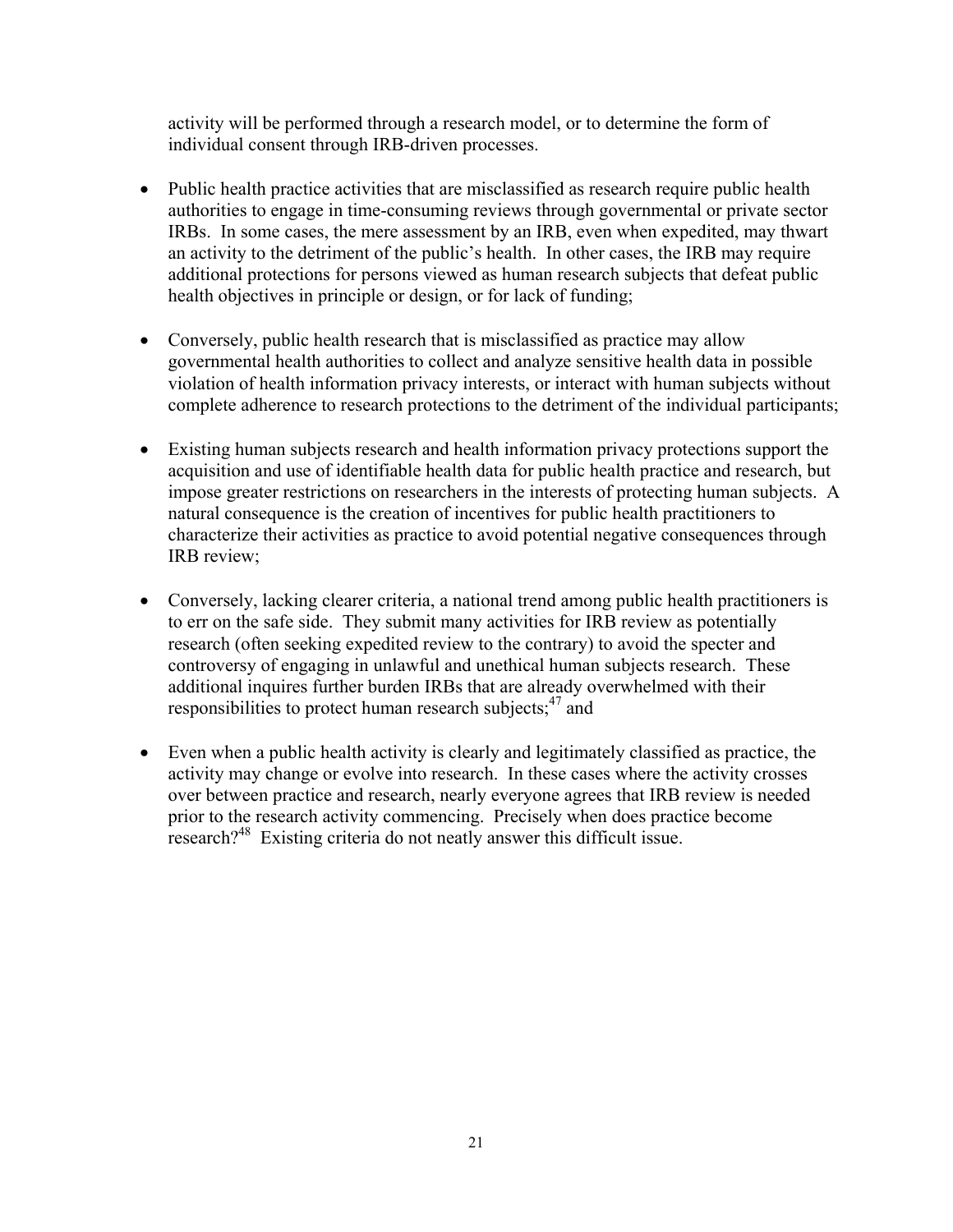## <span id="page-21-0"></span>**3.0 LEGAL FRAMEWORKS UNDERLYING DISTINCTIONS**

#### *3.1 Constitutional and Other Legal Principles Concerning Public Health*

The provision of public health services in the United States has its basis in the U.S. Constitution.49 Though the Constitution does not create an affirmative duty for government to act in the interests of communal health,<sup>50</sup> federal, tribal, state, and local governments are vested with the ability to regulate, protect, and promote the public's health. The federal government draws upon its enumerated powers under the Constitution, specifically the powers to tax, spend, and regulate interstate commerce, to promote the public's health and safety through national public health laws executed by a host of federal public health and health care agencies.

Primary responsibility for protecting the public's health, however, is held by the states (and local governments via delegated state authority). The Tenth Amendment reserves to the states extensive and broad powers. Commonly known as the police powers,<sup>51</sup> they represent the inherent authority of the state to enact laws and promulgate regulations to protect, preserve, and promote the health, safety, morals, and general welfare of the people.<sup>52</sup> As these public health powers are reserved to the states, federal public health agencies do not have similarly broad authority to act in the interests of the public's health.

hazards, diseases, and health problems of vulnerable populations.<sup>57</sup> Police powers are exceedingly broad in scope; they justify virtually any exercise of state or local government to preserve, protect, or promote the public's health that does not infringe constitutionally protected individual or community rights.<sup>53</sup> The breadth of public health is reflected in state statutory definitions of public health, as well as state and local powers and duties. State legislatures and policymakers define public health (or public health duties or powers) in many ways.54 States like New Jersey adopt a traditional view of public health: "Promoting the public health of the community includes preventing disease or controlling the communication of disease within the community."<sup>55</sup> States like Kentucky conceptualize public health as the sum of multiple responsibilities (e.g., detection, prevention, and control of communicable, chronic and occupational diseases; control of vectors of disease; safe handling of food products; control of narcotics, barbiturates, and other drugs; sanitation of public and semipublic areas; promotion of nutrition in the population).<sup>56</sup> Other states, like Michigan, statutorily define public health by listing duties for its public health agency: "The department shall continually and diligently endeavor to prevent disease, prolong life, and promote the public health through organized programs," including prevention and control of environmental health

The comprehensive MODEL STATE PUBLIC HEALTH ACT recently completed through the Turning Point Statutory Modernization Collaborative builds a definition of public health around the IOM's conception (see Section 2.2). "Public health" in the Turning Point Act means:

assuring the conditions in which the population can be healthy. This includes population-based or individual efforts primarily aimed at the prevention of injury, disease, or premature mortality, or the promotion of health in the community, such as assessing the health needs and status of the community through public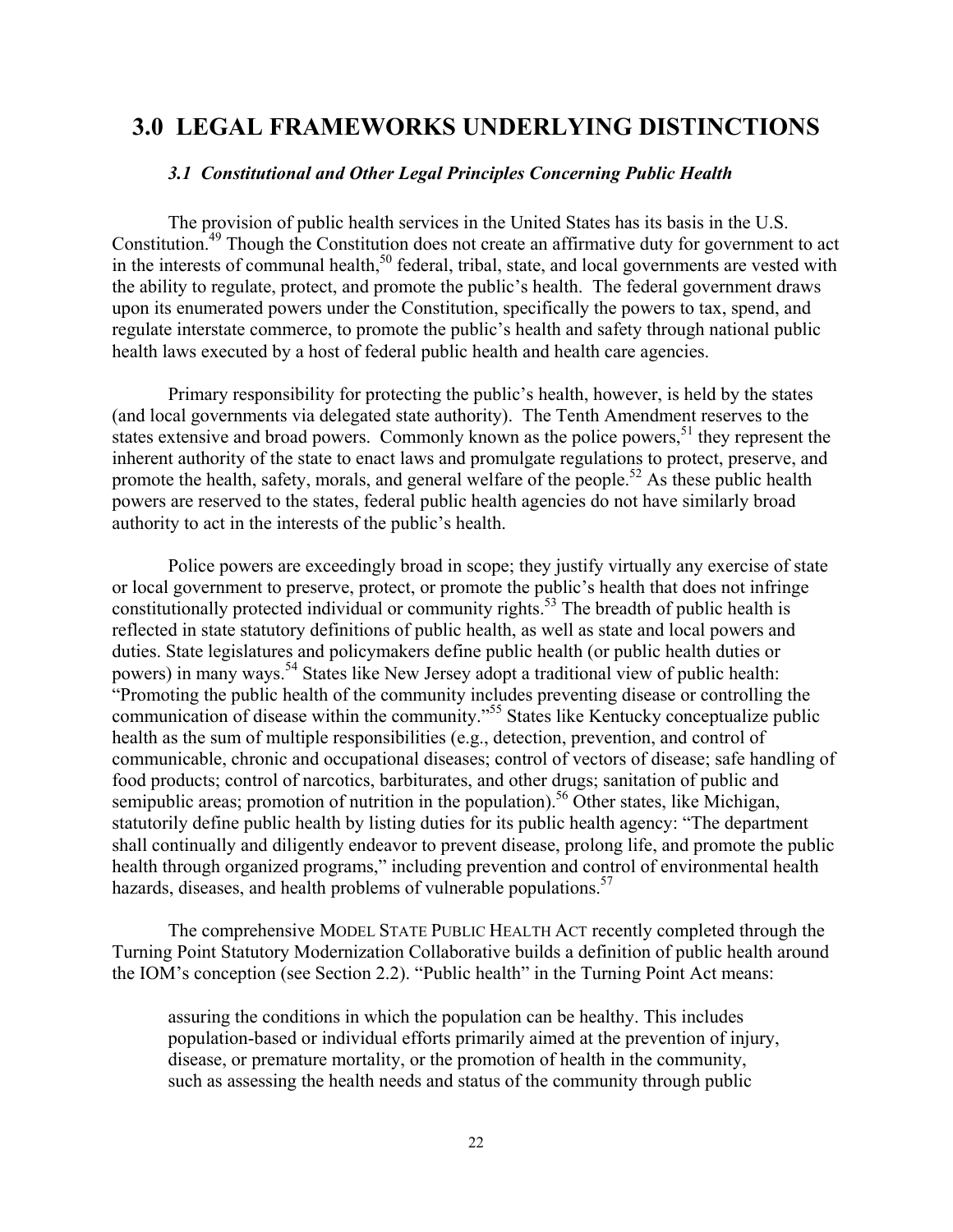<span id="page-22-0"></span>health surveillance and epidemiological research, developing public health policy, and responding to public health needs and emergencies.

Corresponding to these conceptions of public health are an array of powers and duties authorized under state and local laws. Among other functions, public health laws authorize vaccination,<sup>58</sup> isolation and quarantine,<sup>59</sup> inspection of commercial and residential premises,<sup>60</sup> abatement of public health nuisances,  $61$  regulation of air and surface water contaminants,  $62$ standards for pure food<sup>63</sup> and drinking water,  $64$  fluoridation of municipal water supplies,  $65$  and licensure of health care facilities and workers.<sup>66</sup> Each of these and other public health functions are supported by state and local efforts to gather identifiable health data for surveillance, investigations, or evaluations through modern scientific methods.<sup>67</sup>

#### *3.2 The Federal Common Rule on Human Subjects Research*

The Federal Policy for the Protection of Human Subjects (i.e., the Common Rule) is codified in a series of federal regulations that apply to virtually all research involving human subjects and federal funding. For most activities determined to be human subjects research (as defined in Section 2.1 above), the Common Rule requires a prospective review by an IRB or medical ethics board in compliance with various specifications.<sup>68</sup> IRBs review research proposals to assess the extent to which research subjects are protected during the course and aftermath of the research activities. Among other things, IRBs must assess whether:  $69$ 

- There is appropriate individual or guardian consent for data collection;<sup>70</sup>
- The privacy of identifiable information is protected;<sup>71</sup>
- There exists a sound, safe, and effective research design; $^{72}$
- Research subjects are equitably selected:  $73$
- Appropriate data safety monitoring is provided; $^{74}$  and
- Vulnerable populations (e.g., children, prisoners, mentally-disabled) are protected.<sup>75</sup>

The Common Rule requirements for IRB review are only triggered when an institution seeks federal funding to engage in *human subjects* research or when it decides to use the Common Rule in reviewing all its human subjects research pursuant to a multi-project or federalwide assurance. Five key questions underlie this determination: (1) is the activity research? $\cdot^{76}$ (2) if so, does the research involve human subjects?; (3) if so, is the research supported in whole or part by federal funds?; (4) if so, is the research subject to exemption?; and (5) if not exempt, , is it entitled to expedited review by an IRB?

by this policy."<sup>78</sup> *Is the activity research?* Whether an activity is research or not is the basic question for which this report seeks to provide guidance. Though the Common Rule defines research (see Section 2.1), it does not provide much guidance on how to determine if an activity is research or non-research (i.e. a public health activity or clinical practice). Of course, IRB review is unnecessary for non-research activities. As well, an IRB does not have to oversee the determination of whether an activity is or is not research.<sup>77</sup> The Common Rule states "Department or Agency heads retain final judgment as to whether a particular activity is covered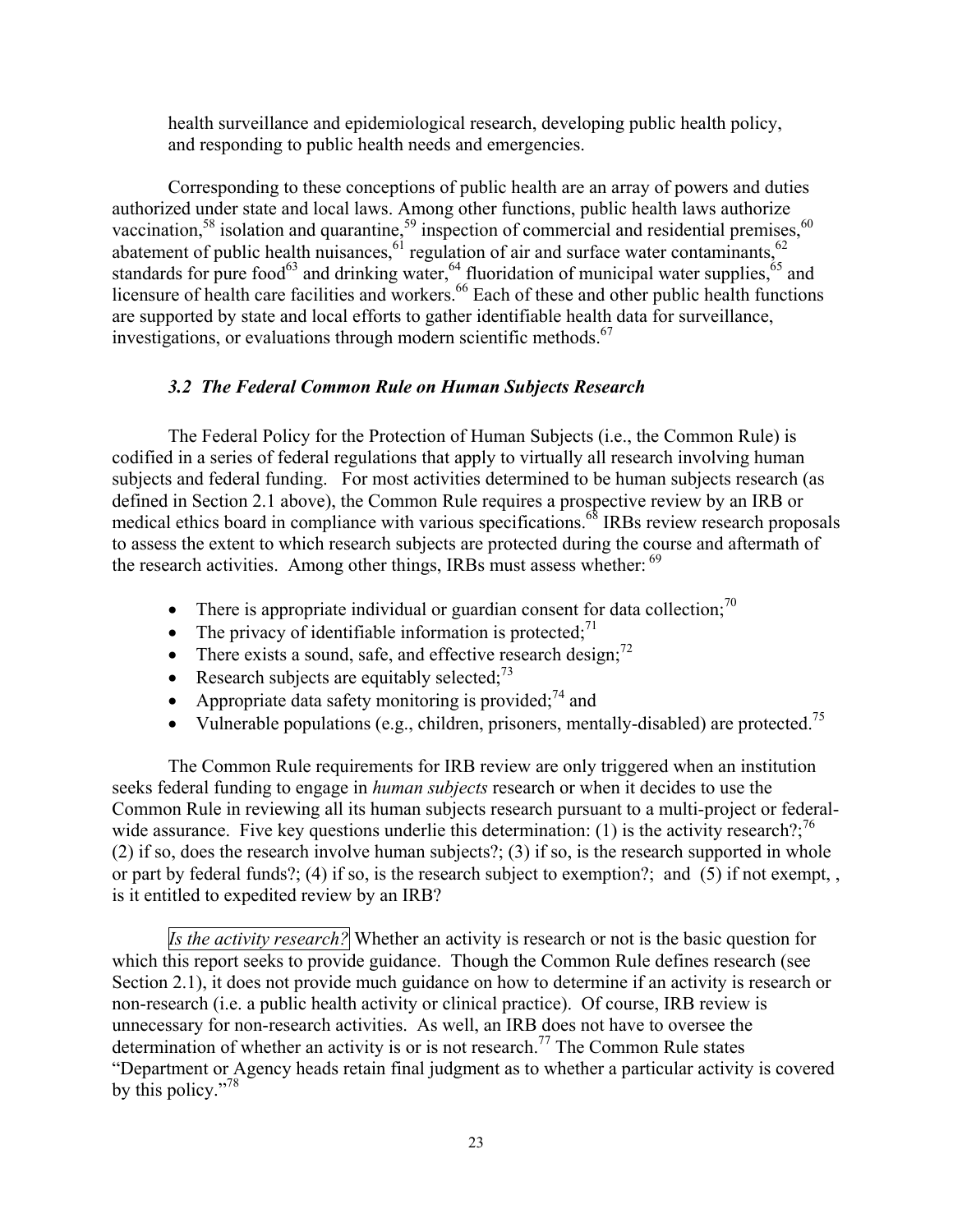Specifically, the acquisition of identifiable health data by public health authorities for public health practice is not subject to IRB review. In its guidance documents, OHRP clarifies that identifiable private information or specimens may be acquired and used without IRB review if they are released, "to a State or Local Health Department or its agent for legitimate *public health purposes* within the recognized authority of that Department. However, utilization of such information or specimens by Department investigators for *research purposes* would constitute engagement in research, and would require an Assurance from the Department.<sup>"79</sup> If the activity is research or possesses significant features of research (described in Section 5.0) the inquiry proceeds to the next question.

*Does the research involve human subjects?* An institution is engaged in human subjects research (as opposed to research that does not involve human subjects) when the researcher obtains (1) data through intervention or interaction with a living individual; or (2) individuallyidentifiable private information about a living individual. "Individually-identifiable" means the identity of the subject about to whom the private information pertains is or may readily be ascertained by the investigator or associated with the information).<sup>80</sup> These criteria do not themselves define an activity as research; they merely identify whether it is *human subjects*  research.

If the research does not involve human subjects, the Common Rule does not apply. In clear cases, the determination does not need to be made by an IRB. In ambiguous cases, the responsibility for determining whether human subjects are involved may rest with the IRB.<sup>81</sup> A federal agency may assign this responsibility to an IRB. However, federal human subject regulations do not require this assignment. Only if the research involves human subjects does the inquiry proceed.

*Is the research funded by a federal source?* If human subjects research receives funding or support from any federal agency (that has signed on to the Common Rule – most federal agencies have) or is performed by a federal agency, the Common Rule applies. If human subjects research receives no federal funding or support, the Common Rule does not apply (although an institution may choose to apply its principles (see Section 2.4)). As well, similar human subject protections may still be required by other public or private sector funding organizations.

*Is the research subject to exemption?* If an activity meets all of the first three criteria, it is covered by the Common Rule, unless specifically exempted. Unlike with the prior questions, a determination of exemption may not be made by those conducting the activity. Rather it should be submitted to the IRB, or some authority other than the investigator. The Common Rule exempts:

- 1. Research on common educational practices in educational settings; $82$
- subjects reputation, employability, or financial standing;<sup>83</sup> 2. Research involving educational tests (cognitive, diagnostic, aptitude, achievement), surveys, or observations of public behavior that is not recorded in an identifiable format and could not place subjects at risk of criminal or civil liability, or damage the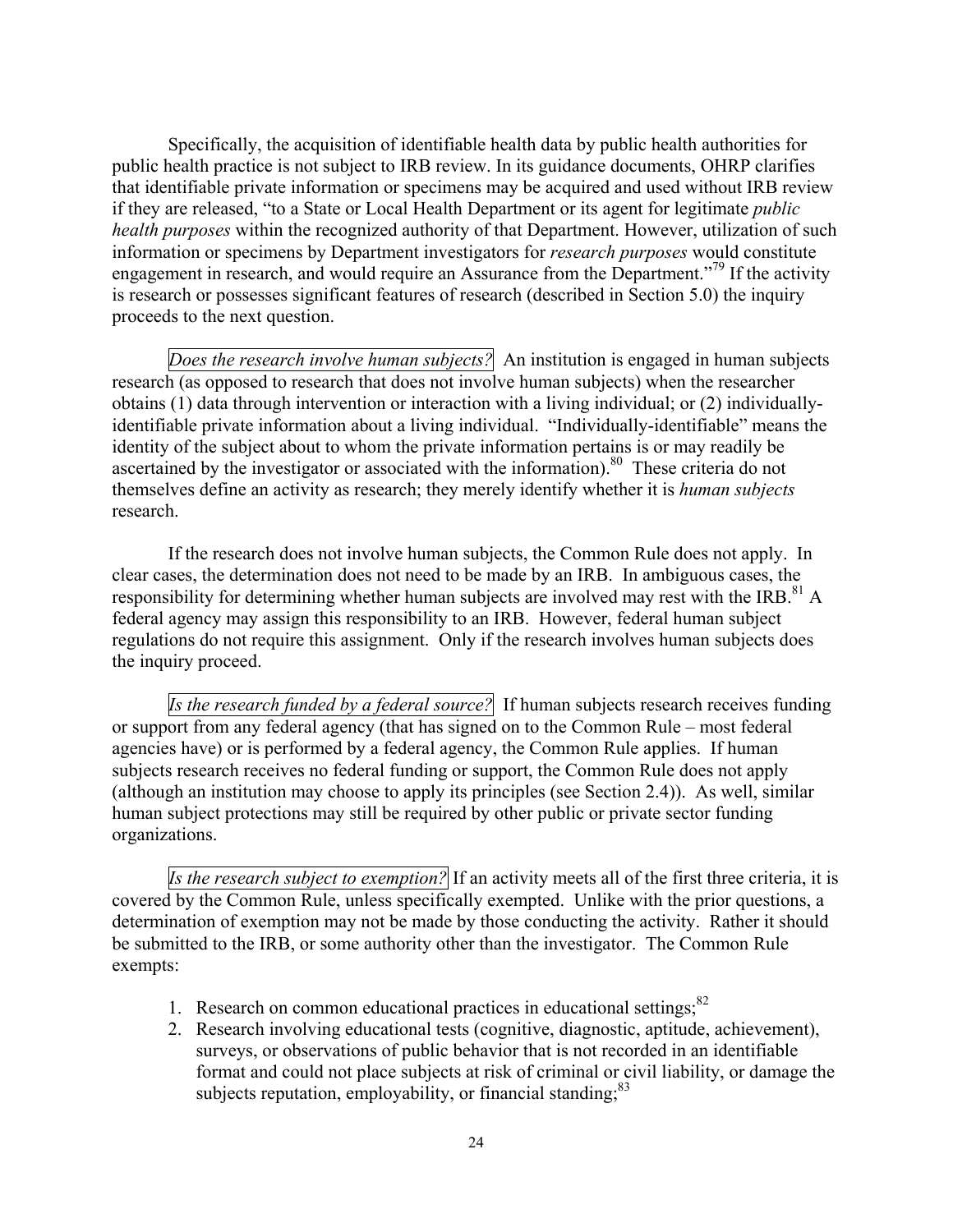- 3. Research involving educational tests (cognitive, diagnostic, aptitude, achievement), surveys, or observations of public behavior involving elected or appointed public officials or candidates, or if the information is required under Federal statute to be kept confidential throughout the research and thereafter;<sup>84</sup>
- directly or through identifiers linked to the subjects; $85$ 4. Research involving existing data, documents, records, pathological specimens or diagnostic specimens, if these sources are publicly available or if the information is recorded by the investigator in such a manner that subjects cannot be identified,
- 5. Research conducted by agency/department heads to evaluate public benefit or service programs; procedures for obtaining benefits or services; possible changes or alternatives to the programs or procedures; possible changes in payment levels; and methods for services under these programs. The research must be conducted pursuant to specific federal statutory authority; $86$  and
- 6. Taste and food quality examinations and consumer acceptance studies. $87$

have a right to refuse to participate.<sup>88</sup> If the research activity falls clearly into one of the above exemptions, the Common Rule typically does not apply. However, applying these exemption criteria can be problematic. NBAC recommends that an exemption should not be based merely on a review of the research methods, but also on the premise that there are few, if any, risks to participants and that they

*Is the research entitled to expedited review?* Even when it is determined that an activity is non-exempt human subjects research, such research may be entitled to expedited IRB review if it involves minimal risks to participants and only involves activities among a list of categories provided by DHHS.<sup>89</sup> Expedited review may only be sought through the IRB. Unlike exempted research, the Common Rule still applies. Research categories that may be subject to expedited review as described by  $OHRP<sub>1</sub><sup>90</sup>$  include:

- 1. Clinical studies of new applications of drugs and medical devices when the drug or device is already being marketed;
- 2. Collection of blood samples by finger stick, heel stick, ear stick, or venipuncture;
- 3. Prospective collection of biological specimens for research purposes by noninvasive means;
- 4. Collection of data through noninvasive procedures (not involving general anesthesia or sedation) routinely employed in clinical practice, excluding procedures involving x-rays or microwaves. Where medical devices are employed, they must be cleared/approved for marketing;
- 5. Research involving materials (data, documents, records, or specimens) that have been collected, or will be collected solely for non-research purposes (such as medical treatment or diagnosis);
- 6. Collection of data from voice, video, digital, or image recordings made for research purposes;
- 7. Research on individual or group characteristics or behavior (including, but not limited to, research on perception, cognition, motivation, identity, language, communication, cultural beliefs or practices, and social behavior) or research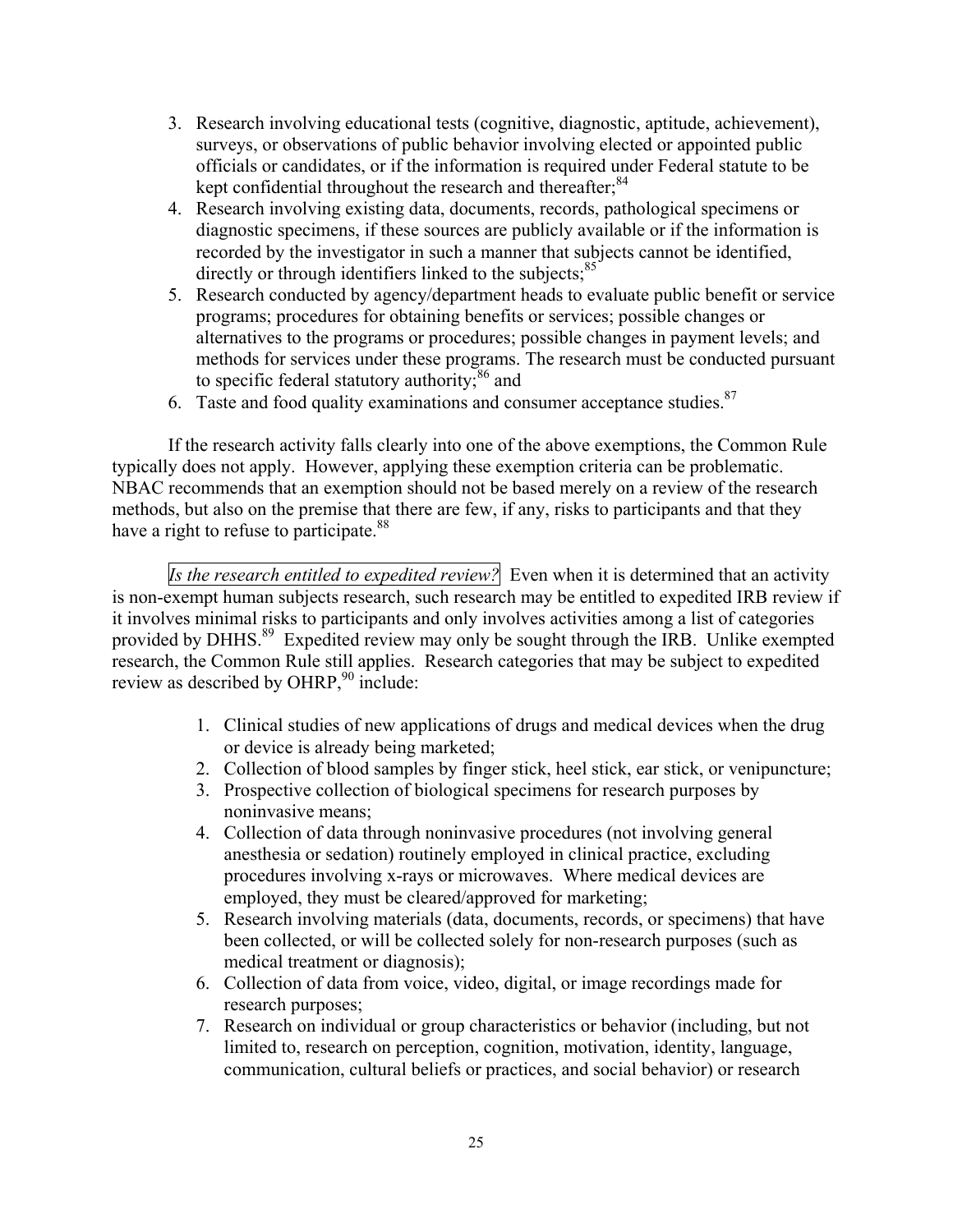employing survey, interview, oral history, focus group, program evaluation, human factors evaluation, or quality assurance methodologies;

- <span id="page-25-0"></span>8. Continuing review of certain research previously approved by the convened IRB;
- 9. Continuing review of research (unless conducted under an investigational new drug application or investigational device exemption) where categories two (2) through eight (8) do not apply but the IRB determines and documents that the research involves no greater than minimal risk and no additional risks have been identified.

Several of these categories may be directly relevant to research activities conducted by public health authorities, particularly 1-5, and 7. Each of the categories may enhance the ability of public health practitioners to more efficiently gain IRB approval for a range of research activities that may be commonly performed by public health authorities.

#### *3.3 State/Local Human Subject Protections*

State and local public health laws and regulations may supplement the Common Rule, providing additional protections for human subjects in public health activities. Professor Scott Burris has recently analyzed state laws that protect human subjects.<sup>91</sup> Three states, New York, California, and Virginia, have passed laws that specifically govern human subjects research. Other states' protections of human subjects in research are embedded within their public health regulations, authorizing statutes, and case law. Professor Burris summarized his findings<sup>92</sup> regarding state protections for human subjects in public health practice as follows:

- *Appropriate consent for data collection*. State law explicitly authorizes health data collection for public health purposes through a form of collective consent and provides formal notice of the types of data to be collected and the purposes for their collection. These laws virtually never require individual informed consent.
- *Protection of private information in collected data*. Most states protect the privacy of data collected by public health agencies, though the level of protection and procedures for further use (if any) often vary according to the type of data (e.g., cancer registry data may be treated differently than HIV data).
- *Bona fide, safe, and effective research design*. A few states have provisions that explicitly address research design, but not at the level of specificity of the Common Rule.
- • *Equitable Selection of Subjects*. Many states have embodied policies of fair health distribution in special programs designed to promote minorities' or women's health. Federal and state laws broadly prohibit discrimination in the provision of government benefits and services. (These themes are also reflected in the TURNING POINT MODEL STATE PUBLIC HEALTH ACT).
- *Appropriate Data Safety Monitoring*. Depending upon the nature of the risk, harms to subjects of public health practice may be identified through the practice itself or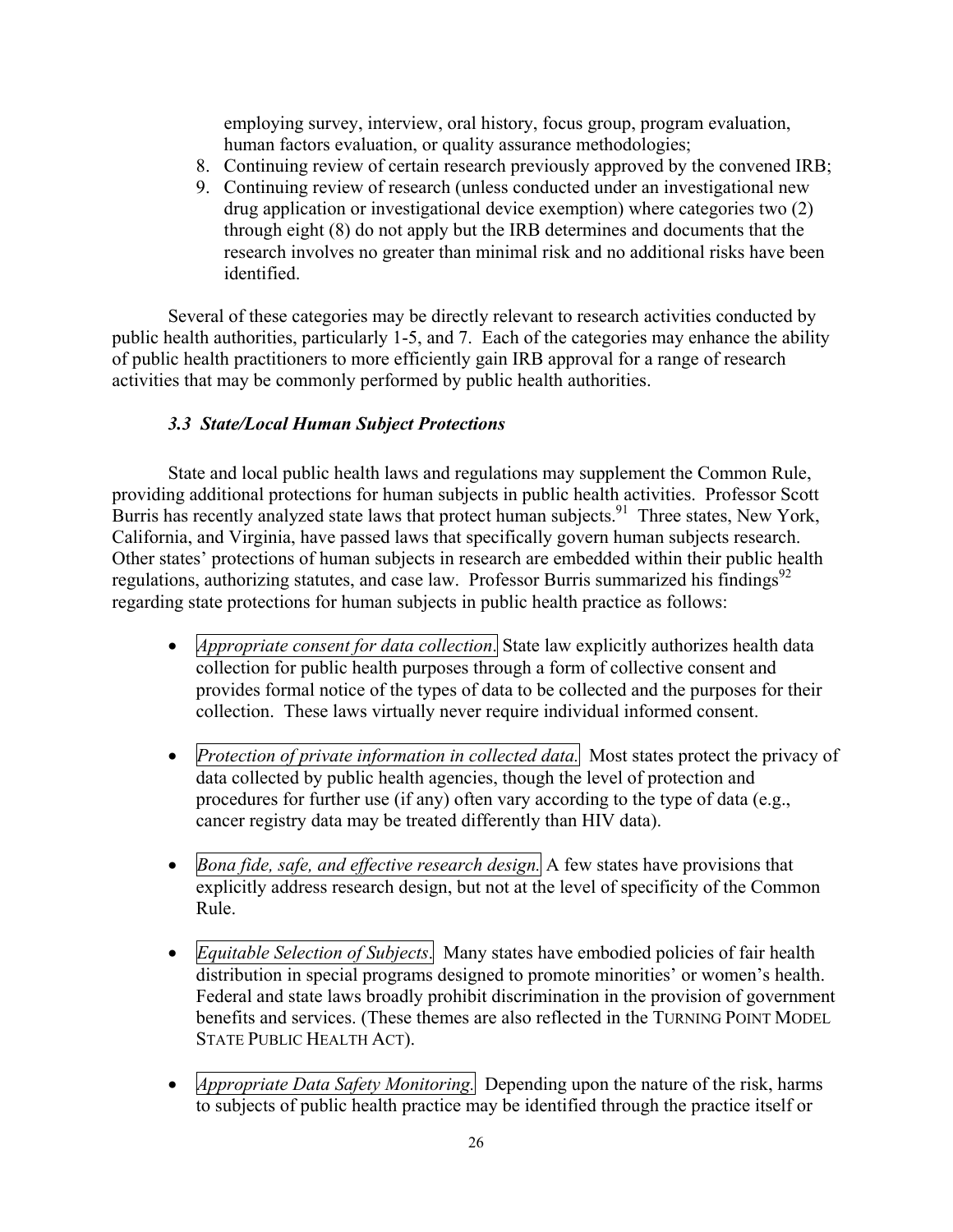<span id="page-26-0"></span>other methods of government accountability, but state public health laws do not require a specific data-safety monitoring process.

• *Protection of Vulnerable Populations*. Federal and state constitutional and statutory laws broadly prohibit discrimination in public health practice (subject to political limitations). State laws provide significant protection of privacy and equal treatment to traditionally vulnerable groups.

In sum, myriad state regulations address the core protections provided by the Common Rule, but the degree of protection and the specific means of protection vary greatly from state to state. Two notable distinctions from the Common Rule are the general absence of a requirement of prior external review for health department research (Florida is the only state with explicit provision of IRB review of health department research<sup>93</sup>) and the lack of a requirement for individual informed consent.

Different oversight mechanisms are employed by states to hold public health officials accountable for compliance with the relevant state protections of human participants in public health activities. In several states, boards or councils of health maintain a formal supervisory role regarding health department activity. <sup>94</sup> In a couple of states, the board or council actually conducts oversight activities, including reviewing practice activities.<sup>95</sup> In New Jersey, the Public Health Council may "consider any matter relating to the preservation and improvement of public health, and may advise the commissioner thereon; study and investigate the public health activities of the State and report its findings thereon to the Governor and the Legislature."96

In addition to explicit oversight provisions, accountability mechanisms inherent in democratic governance hold public health authorities accountable for their research activities. Professor Burris identifies several of these mechanisms, including: (1) hierarchical management structure, (2) political accountability through the democratic process, (3) legal accountability through the courts for actions that violate state or federal laws or constitutions, and (4)  $\alpha$  accountability via public opinion through media exposure.<sup>97</sup>

Finally, it is worth noting that public health practice is typically conducted by licensed health care professionals who are accountable for their conduct pursuant to ethical and legal standards related to the practice of medicine, nursing, and other health professions.

#### *3.4 The HIPAA Privacy Rule and Other National Privacy Laws*

Individually-identifiable health information has traditionally been used by or disclosed to public and private sector entities (e.g., health care workers, pharmacies, researchers, insurance companies, and employers) for many reasons with or without an individual's explicit knowledge or consent. Varied policies for sharing health data reflect the fragmented nature of legal protections of health information privacy.<sup>98</sup> The U.S. Constitution does not explicitly grant individuals a right to health information privacy. Judicial decisions (or case law) do not broadly support individual privacy interests, though the Supreme Court has crafted some basic health information privacy protections from constitutional norms.<sup>99</sup> Federal and state statutes and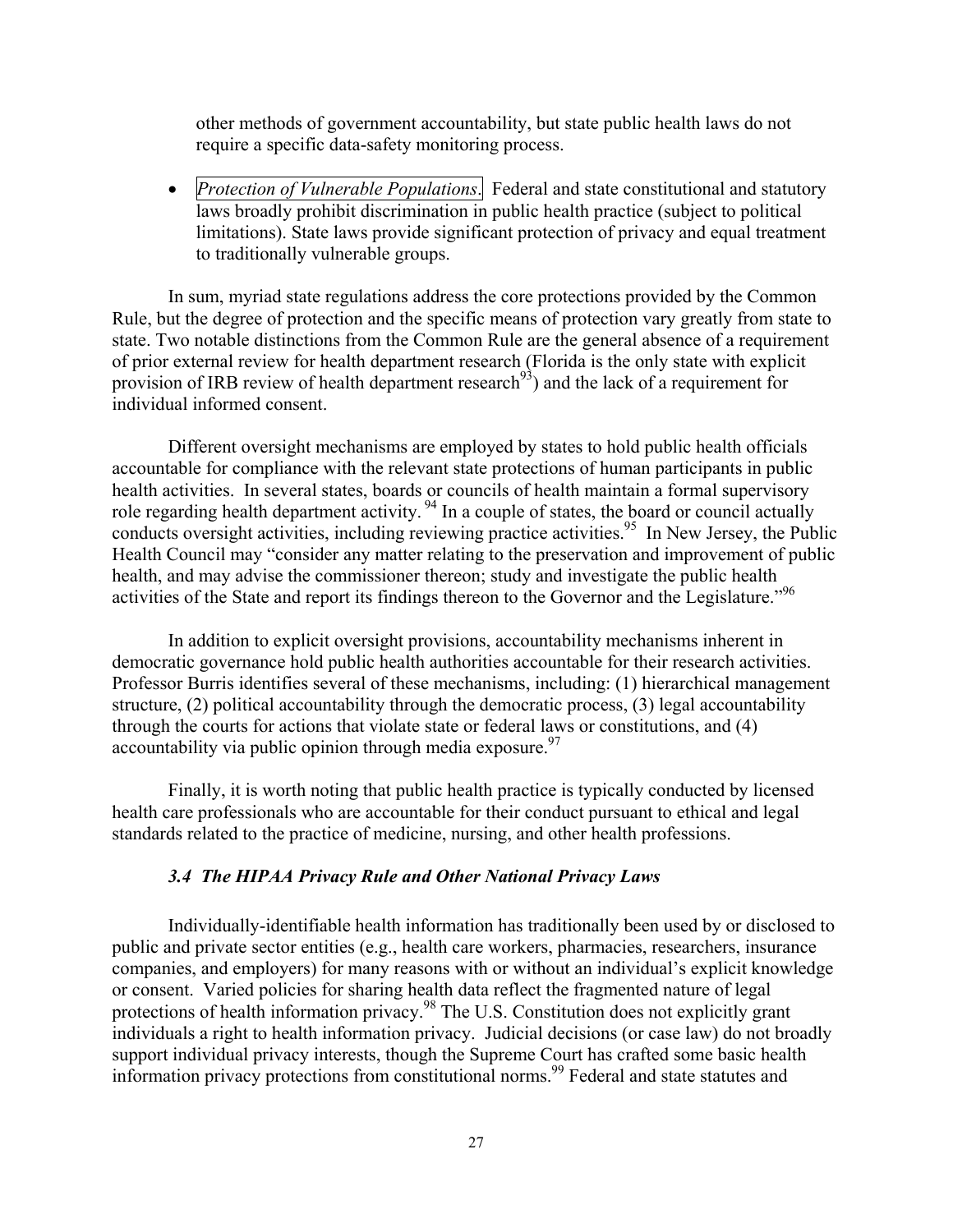United States. As summarized below, these protections vary.<sup>100</sup> regulations have been the dominant source for health information privacy protections in the

*Existing Federal Statutory Privacy Laws.* Prior to the implementation of the HIPAA Privacy Rule, there was no comprehensive federal health information privacy law. Rather, federal privacy laws applied to certain types of health information collected, maintained, or funded by the federal government through its specific agencies. These laws protect the privacy of an individual's health (and other) information in many ways. The Freedom of Information Act of 1966  $(FOIA)^{101}$  is designed to give the public broad access to federal government records, although it exempts identifiable health information from public dissemination. The federal Privacy Act of  $1974^{102}$  applies fair information practices to many systems of records (e.g., Medicare health records) collected and maintained by federal agencies. Among other things, the Privacy Act protects individual privacy by (1) controlling disclosures of health information by requiring individual consent in most cases, subject to specified exceptions; (2) proscribing governmental maintenance of identifiable health information in a secretive fashion; (3) requiring agencies to publish a notice about each record system describing its purpose, and identifying disclosures outside the agency; (4) requiring agencies to inform individuals of the statutory basis for collecting health information, purposes for which it is used, and consequences for not supplying the information; and (5) allowing individuals to access and amend their own government-held information.

While FOIA and the Privacy Act apply to all federal agencies, other federal privacy laws relate to particular government programs. For example, a federal statute protects the privacy of health information generated in federally-assisted specialized substance abuse facilities.<sup>103</sup> Additional privacy protections concerning identifiable health data used in health research. Sections 308(d) and 301(d) of the Public Health Service Act (PHSA), respectively, authorize the execution of assurances and certificates of confidentiality to protect statistical and research data. Specifically, these sections allow public health agencies (like CDC) and outside researchers to assure human research subjects and others that recipients of their health data will protect their confidentiality.

Assurances of confidentiality under Section  $308(d)^{104}$  apply to statistical data collections conducted by federal public health agencies. Section 308(d) provides that no identifiable information may be used for any purpose other than that for which it was supplied, unless the agency or person has consented. Certificates of confidentiality, available to researchers within and outside government, are authorized under Section  $301(d)$ <sup>105</sup> They may be granted by DHHS to protect research participants from legally-compelled, non-consensual disclosures of any identifiable information (including health data) to persons not connected with the research. This confidentiality protection is generally sought by researchers for sensitive health data (e.g., related to sexual practices or illegal conduct) to encourage subjects to participate or provide accurate or complete data. IRBs reviewing research proposals can recommend that the researcher obtain a certificate of confidentiality as part of the IRB approval for the study.

*The HIPAA Privacy Rule*. These and other federal privacy laws contribute to a myriad of protections that many viewed as unsatisfactory to fully protect health information privacy as data are increasingly digitized within a national electronic health information infrastructure. In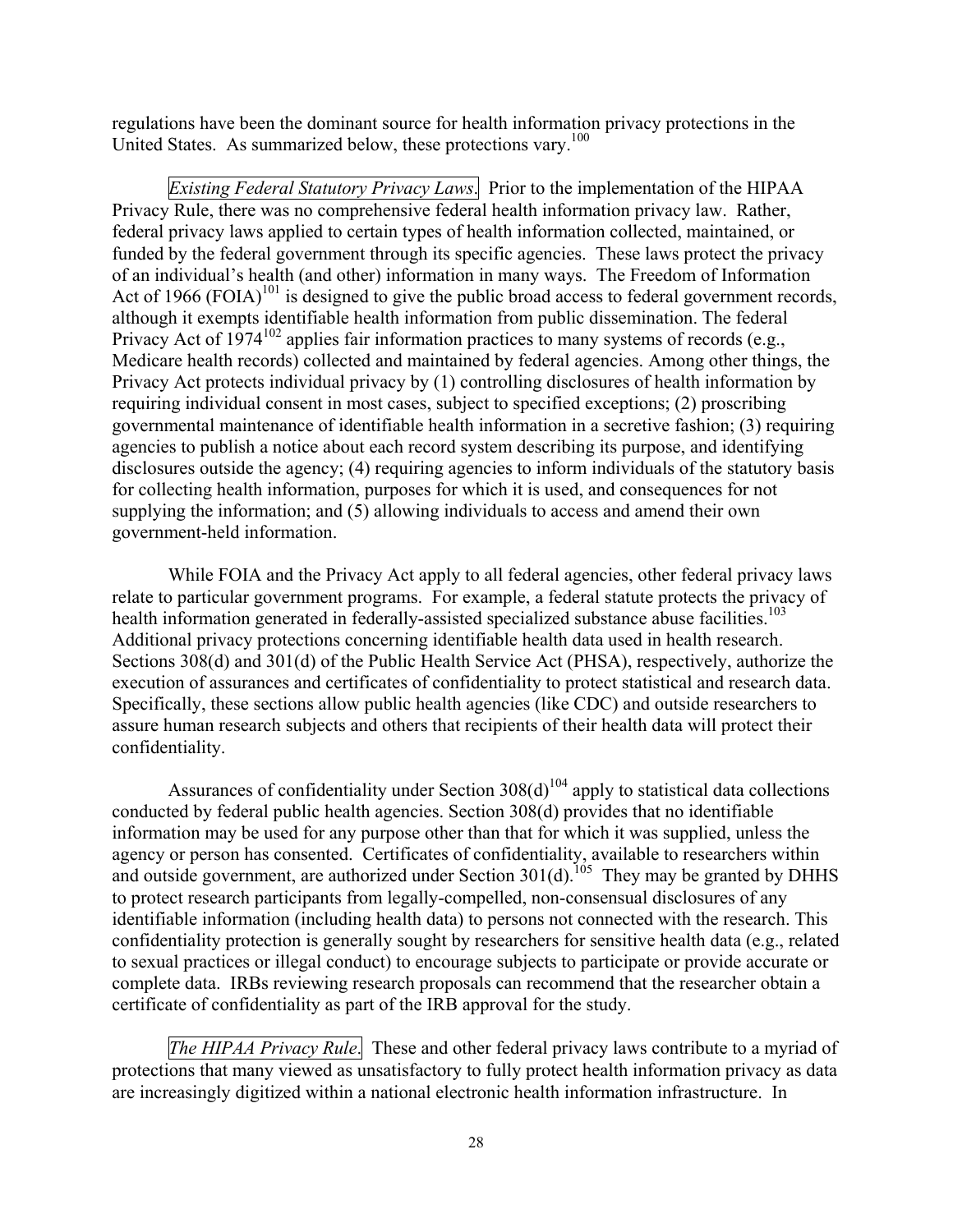response, Congress passed the Health Insurance Portability and Accountability Act of 1996 (HIPAA), in part to encourage the development of standardized communication systems between various health care entities. Though Congress failed to pass national health information privacy legislation pursuant to HIPAA, DHHS was authorized to promulgate the first systematic national privacy protections in the form of the HIPAA Privacy Rule. Implementation of the Privacy Rule began on April 14, 2003. DHHS' Office for Civil Rights (OCR) is responsible for administering the Rule.

The Privacy Rule concerns "covered entities."106 Covered entities include *health plans*  (e.g., health insurance companies, managed care entities, and specifically-named government health programs), *health-care clearinghouses* (e.g., billing services, repricing companies, or community health information systems that process health data), and *health-care providers* (e.g., doctors, hospitals, clinics) that conduct transactions electronically.107 *Business associates* (e.g., claims processors, billing managers, data analyzers, and others) of covered entities are also subject to the Rule.<sup>108</sup> Many others who acquire, use, disclose, or store health data (e.g., employers, social welfare agencies, workers compensation systems, and auto, life, and worker compensation insurers) are not directly covered.<sup>109</sup>

The Privacy Rule protects most individually-identifiable health information created or received in any form by covered entities. "Protected health information" (PHI) includes individually-identifiable data that relate to the past, present, or future physical or mental health or condition of a person, or the provision or payment of health care to a person.<sup>110</sup> PHI does not include non-identifiable health information or "de-identified data" (health statistics or other aggregate health data that do not or cannot identify individuals).<sup>111</sup> However, the definition of what may constitute PHI is more precise than the Common Rule conception of "private information." PHI is "information that identifies the individual, or with respect to which there is a reasonable basis to believe the information can be used to identify the individual.<sup>112</sup> In other words, more health data may be considered identifiable under the Privacy Rule than the Common Rule based on their respective definitions. For this reason, this report defers to the Privacy Rule definition.

Covered entities are responsible for establishing and adhering to a series of privacy protections related to PHI. This includes: (1) providing notice to individuals regarding their privacy rights and how their PHI is used or disclosed;<sup>113</sup> (2) adopting and implementing internal privacy policies and procedures;  $\frac{114}{3}$  training employees to understand privacy policies and procedures; $^{115}(4)$  designating persons who are internally responsible for implementing privacy policies and procedures; $116$  (5) establishing appropriate administrative, technical, and physical safeguards to protect the privacy of PHI; $^{17}$  and (6) assisting health consumers exercising their rights under the Privacy Rule to inspect and request corrections or amendments to their PHI.<sup>118</sup>

*The Privacy Rule and Public Health.* The impact of the Rule on public health practice and research has been well-documented by CDC, NIH, and many others.<sup>119</sup> Most relevant are the Rule's disclosure provisions. In general, a covered entity may not disclose PHI without individual written authorization,<sup>120</sup> subject to a series of exceptions. Covered entities may, for example, disclose PHI without individual authorization to other entities for treatment, payment, and health care operations purposes (a standard part of most health care transactions).<sup>121</sup> Among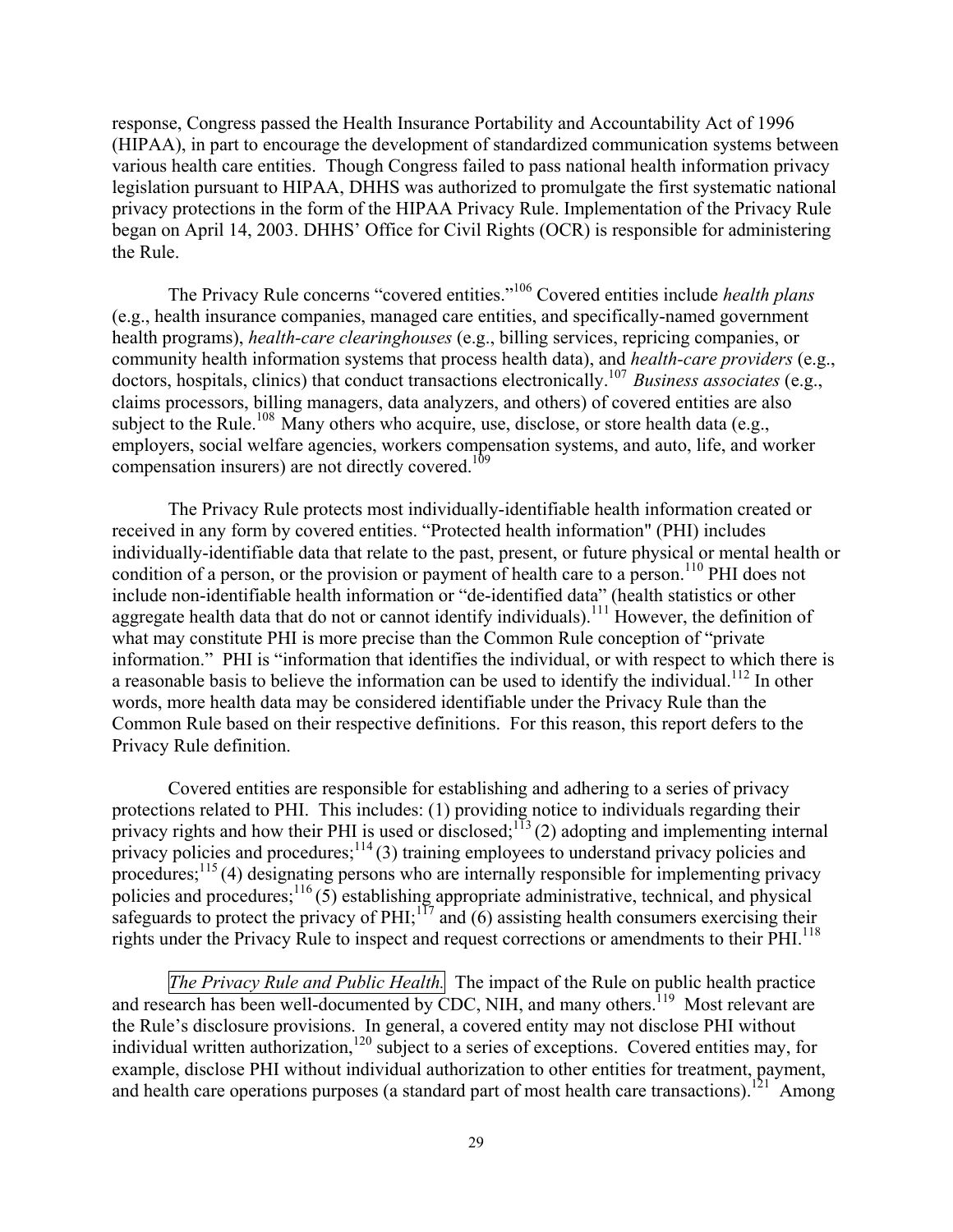the additional bases for sharing PHI without written individual authorization are disclosures to public health authorities for public health purposes, and disclosures for health research.

DHHS recognized the potential impact the Rule could have on public health, and sought to avoid interfering with public health activities. The Rule leaves intact state and local public health laws requiring covered entities to disclose PHI.<sup>122</sup> It also permits PHI disclosures to public health authorities for public health purposes without individual written authorization.<sup>123</sup> Public health authorities include *federal* (e.g., CDC, NIH, FDA, OSHA); *tribal* (e.g., IHS, tribal health organizations); *state* (e.g. public health departments or divisions, state cancer registries, vital statistics departments); and *local public health agencies* (e.g., county or city health departments, local boards of health).<sup>124</sup> Also included are those public or private partners that public health authorities work with to carry out their authorized activities through contracts, grants, and agreements.

The Rule allows the disclosure of PHI to public health authorities and their authorized partners for public health purposes without written authorization: (1) when specifically required by federal, tribal, state, or local laws (pursuant to Section  $164.512(a)$ ), or (2) as otherwise permitted or authorized by law (pursuant to Section 164.512(b)). Disclosures of PHI pursuant to Section 164.512(a) may be made whenever they are required by law (as typically determined by the public health authority). State public health reporting statutes often mandate the disclosure of PHI to public health authorities for public health purposes. Under Section 164.512(b), public health authorities may acquire PHI from a covered entity provided they are generally authorized to collect or receive information for public health purposes. Thus, public health authorities do not have to rely on specific laws that authorize each collection of information for multiple diseases or conditions to seek disclosure of PHI from covered entities.

Other provisions within Section 164.512 allow covered entities to disclose PHI without individual authorization for specific purposes that have public health relevance, including: (1) in emergency circumstances; (2) to identify the body of a deceased individual, or determine the cause of death; (3) to entities engaged in organ procurement, banking, or transplants; and (4) for activities related to national defense and security. Once PHI is disclosed to a public health authority, the Privacy Rule does not impact the maintenance, use, and disclosure of the data, although other federal, tribal, state, or local privacy laws regulations, or policies may be relevant. Yet, for example, provided that state law permits the sharing of such data by public health authorities across state boundaries, or among agencies within the state, these disclosures may continue unabated by the Privacy Rule.

*The Privacy Rule and Research*. Provisions within the Privacy Rule concerning the use and disclosure of PHI without written authorization for health research are narrower than the public health provisions. As OCR explains in its guidance on the Rule,<sup>125</sup> covered entities are permitted to disclose PHI to others for research (the definition of which is identical to that presented in the Common Rule) without individual authorization under certain limited instances. These include:

• IRB or Privacy Board Approval. A covered entity may disclose PHI for research purposes pursuant to a waiver of authorization by an IRB or Privacy Board based on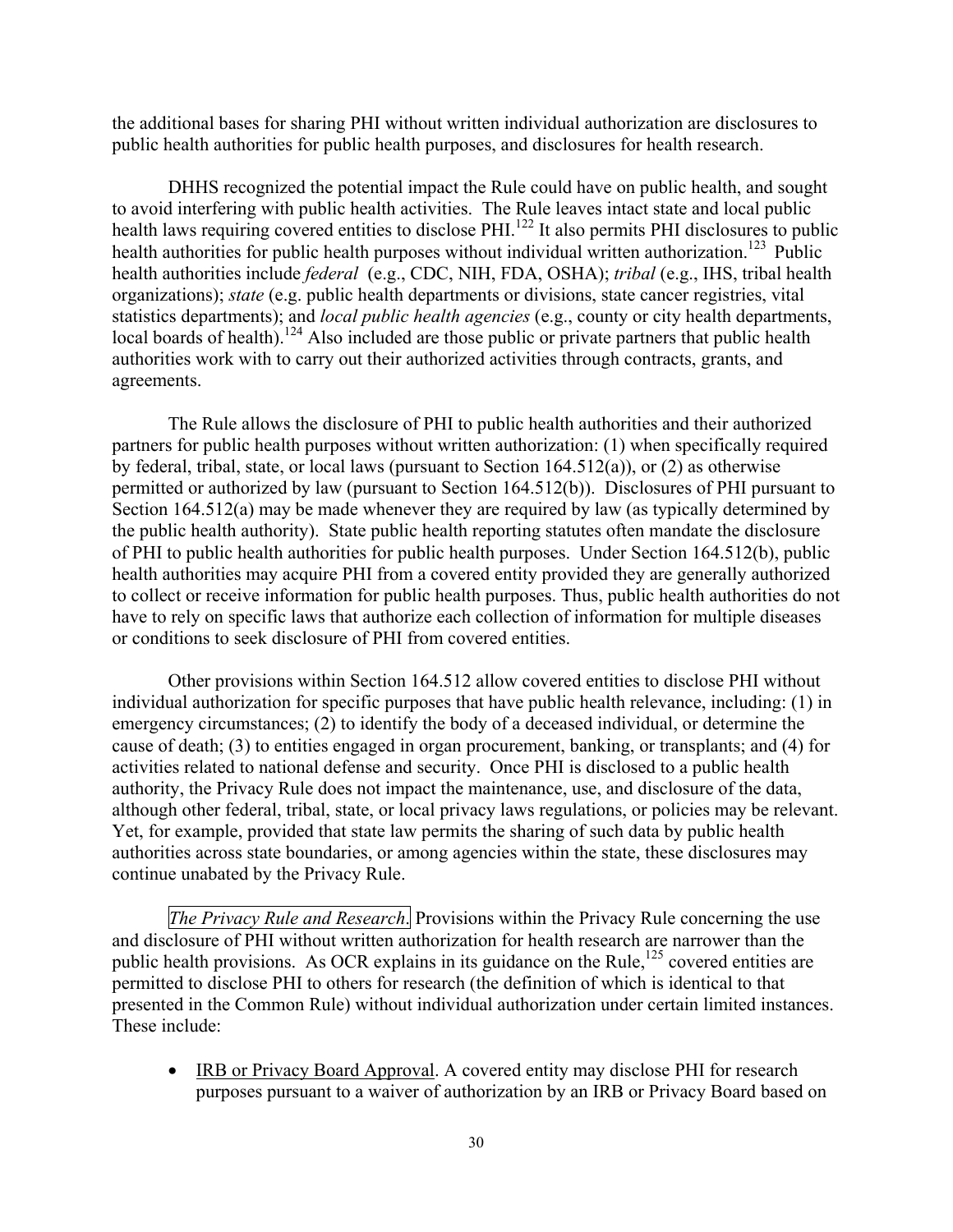the following criteria (which are virtually identical to those set forth in the Common Rule): $^{126}$ 

- (1) The use or disclosure of PHI involves no more than a minimal risk to the privacy of individuals, based on the existence of: (a) an adequate plan to protect the identifiers from improper use and disclosure; (b) an adequate plan to destroy the identifiers at the earliest opportunity consistent with conduct of the research, absent an additional legal or other justification for retaining the identifiers; and (c) adequate written assurances that the PHI will not be reused or disclosed to any other person or entity, except as required by law, for authorized oversight of the research project, or for other research for which the use or disclosure of PHI would be permitted;
- (2) The research could not practicably be conducted without the waiver; and
- (3) The research could not practicably be conducted without access to and use of PHI $^{127}$
- Preparatory to Research. The researcher represents that the disclosure of PHI is needed solely to prepare a research protocol or for similar purposes preparatory to research, that PHI will not be removed from the covered entity, and the PHI is necessary for the research.<sup>128</sup> Under this provision, researchers can initially review PHI to design a research study or assess its feasibility.
- information is being sought. $129$ • Research using Decedent's PHI. The researcher represents that the disclosure is solely for research on PHI of decedents, that the PHI being sought is necessary for the research, and, if requested, documentation of the death of the individuals about whom
- Limited Data Sets with a Data Use Agreement. Some PHI may be disclosed pursuant to a data use agreement between the covered entity and the researcher.<sup>130</sup> Limited data sets exclude specified individual identifiers from the health data disclosed. The data use agreement establishes permitted uses and disclosures of the limited data set by the recipient consistent with the purposes of the research.

Thus, the Privacy Rule clearly requires differing standards for the disclosure of PHI for public health practice and research purposes. The more difficult procedural requirements for disclosing PHI for research provide an incentive for characterizing a public health activity as practice. Like the Common Rule, however, the Privacy Rule offers no meaningful guidance to distinguish between practice and research. As a result, depending on how a public health activity is classified, various health information privacy protections, including an IRB or Privacy Board review, may be required.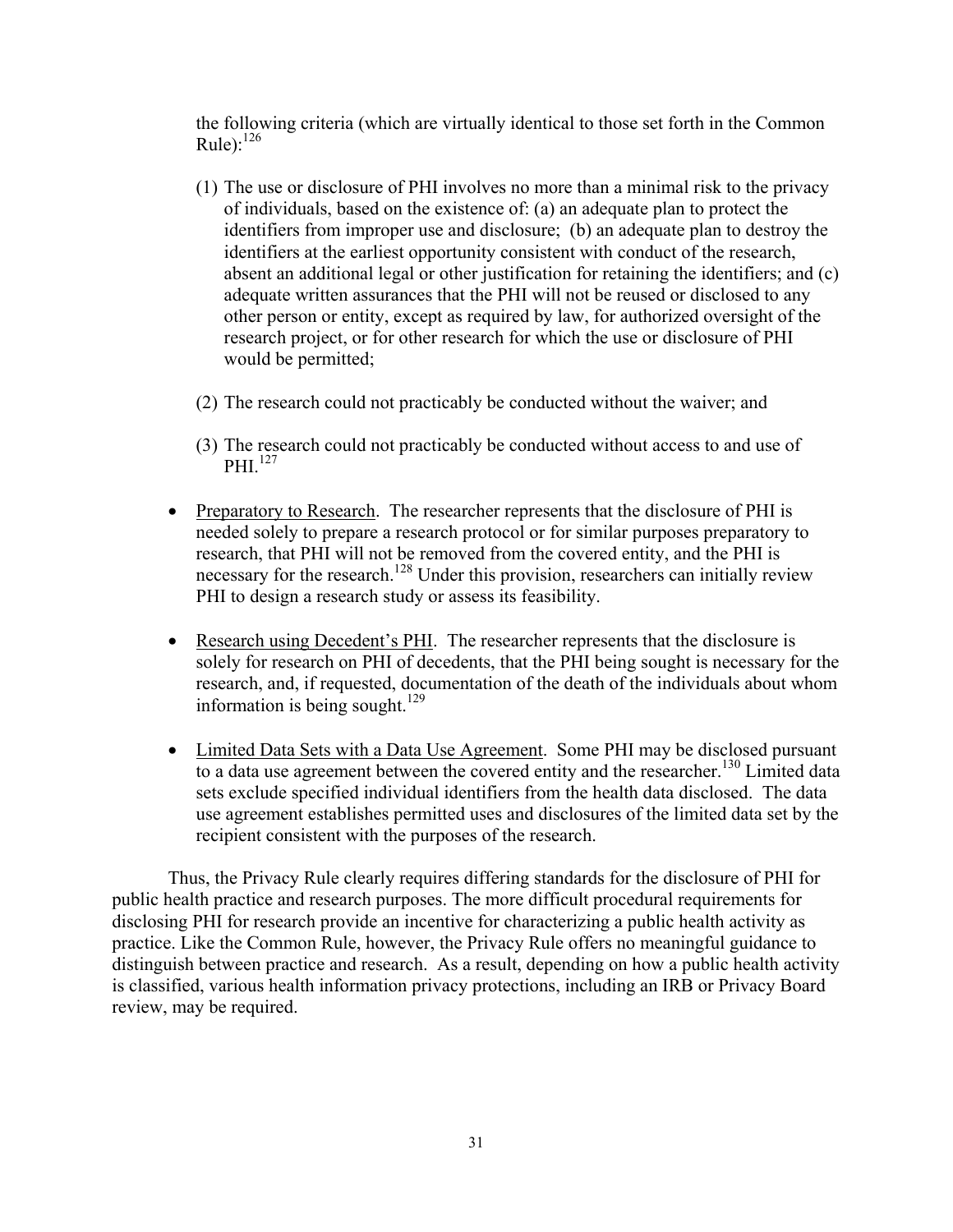#### *3.5 State/Local Public Health Information Privacy Laws*

<span id="page-31-0"></span>State and local government health information privacy laws mimic existing federal privacy protections by creating a patchwork of privacy protections. Many states have passed the equivalent of FOIA and Privacy Act laws that govern state and local government data collections. Others have created more comprehensive medical privacy laws that are similar in scope to the HIPAA Privacy Rule. Additional state and local health information privacy laws relate to disease- or condition-specific subjects. For example, many states protect the privacy of genetic tests or information, provide enhanced provisions for super-sensitive health data like HIV/AIDS, or support additional security measures for governmental health data collections.

Though subject to some federal privacy laws, public health practitioners at the federal, tribal, state, and local levels lack comprehensive federal privacy protections for public health data. The HIPAA Privacy Rule does not generally pertain to state and local public health data. As a result, state public health privacy laws continue to be important, but existing legal protections are inconsistent and fragmented.131 These laws do not always properly balance individual privacy interests with collective public health interests. Some state public health privacy laws may stymie information flows, apply more protections to specific health information with little justification, or significantly discount individual privacy.

A project in 1999 to develop enhanced public health privacy protections under the auspices of the CDC led to the MODEL STATE PUBLIC HEALTH PRIVACY ACT (MSPHPA).<sup>132</sup> The provisions of MSPHPA, which have also been incorporated into the comprehensive TURNING POINT MODEL STATE PUBLIC HEALTH ACT, <sup>133</sup> provide strong and consistent privacy safeguards for public health data while preserving the ability of state and local health agencies to use the data for the common good.<sup>134</sup> Like most existing public health privacy laws, MSPHPA authorizes uses or disclosures of identifiable health data held by public health agencies for research purposes, but does not attempt to systematically distinguish public health practice from research.

Several states have specific laws to ensure that public health officials preserve the confidentiality of health information. A violation of state privacy regulations is generally categorized as a minor offense under state law.135 For example, Montana legislation provides that, "Any department of health and senior services employee, public health authority or coinvestigator of a study who knowingly releases information which violates the provisions of this section shall be guilty of a class A misdemeanor and, upon conviction, shall be punished as provided by law."<sup>136</sup> Other states provide penalties for privacy violations by public health authorities under broader provisions of state law.<sup>137</sup> In some states, such as Rhode Island, the law explicitly creates a civil cause of action for violations of state privacy rules.<sup>138</sup>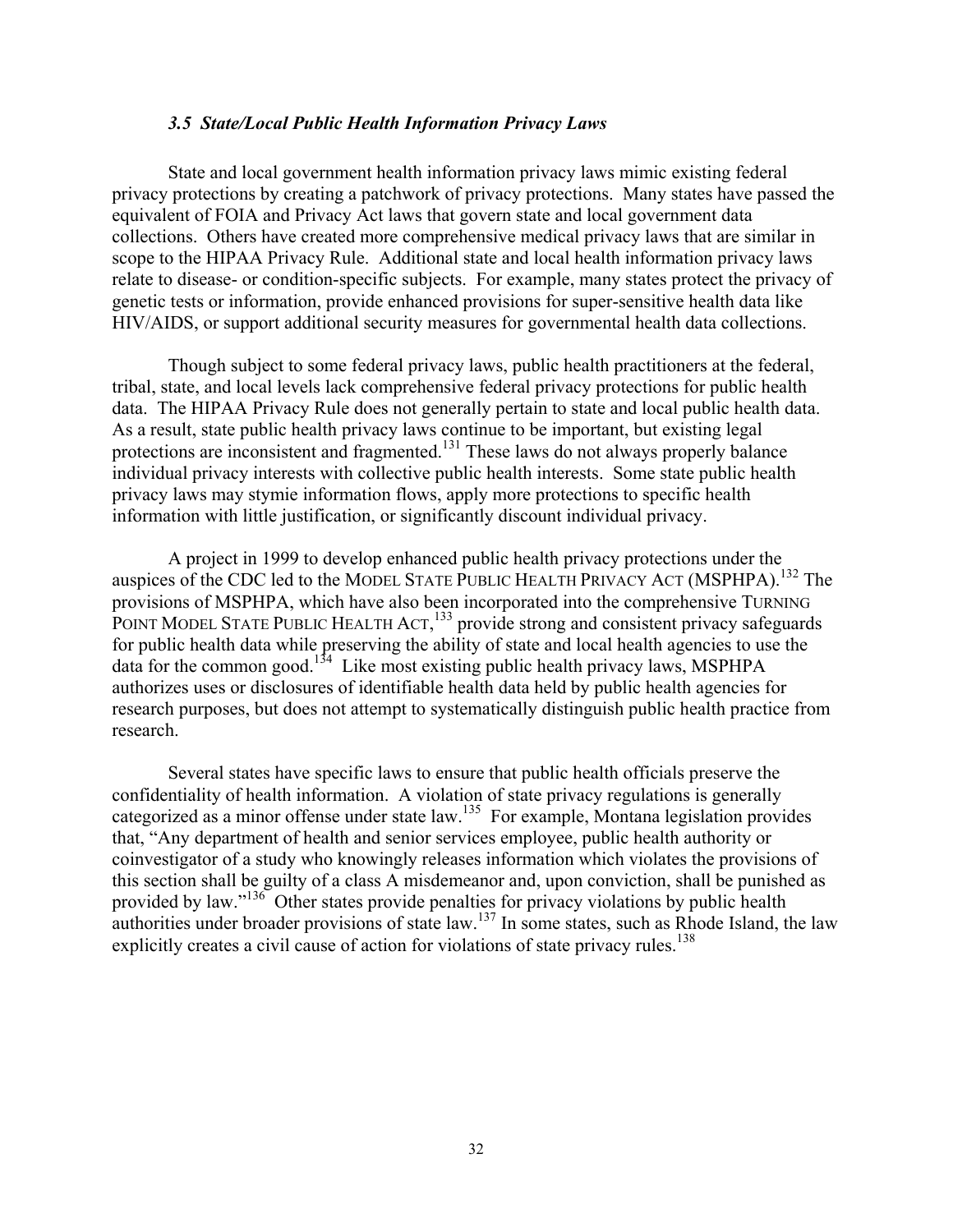## <span id="page-32-0"></span>**4.0 MODERN CASES ON PUBLIC HEALTH PRACTICE AND RESEARCH**

#### *4.1 Qualities/Characteristics of Cases*

As discussed Section 2.0, distinctions between public health practice and research are routinely made by public health practitioners, IRB members, researchers, and others based on numerous criteria and legal requirements. The cases below provide some examples of facts that raise the question of what is practice or research. Although individual and some other identifiers have been removed, each of these examples is based on real accounts of proposed or implemented public health activities as reported through federal, state, and local public health practitioners. Following a brief statement of facts, an actual disposition, or finding, is provided. To the extent possible, these findings reflect the actual bases used to distinguish public health practice from research (even if those bases are actually or potentially flawed). In some cases, the bases are scant; in others, they are more developed. Additional analysis about how these cases demonstrate some of the difficulties involved in classifying practice and research is discussed through some key lessons.

Many of these cases stem from reviews of public health activities prior to the implementation of the HIPAA Privacy Rule. They may have originated at CDC or are subject to review through CDC because of proposed CDC funding. Most of the cases also involve state and local public health practitioners who CDC may have requested or funded to participate in the activity. Special thanks to **John Livengood**, **MD, MPH**, former Deputy Associate Director for Science, CDC, and his staff for their important compilation of and contributions to some of these cases. Many other individuals also provided factual information (see Additional Acknowledgments, above).

#### *4.2 Specific Cases*

#### **Case 1: Pregnancy Risk Assessment Monitoring System**

*Brief Facts*: CDC's Pregnancy Risk Assessment Monitoring System (PRAMS) is an ongoing, state-specific, population-based surveillance system designed to identify and monitor selected maternal behaviors and experiences among a sample of women who each have recently given birth to a live infant. CDC's National Center for Chronic Disease Prevention and Health Promotion (NCCDPHP) provides funds to 32 states and one major metropolitan area to implement the system. Thousands of women nationwide are asked via mail (and telephone for non-respondents) to participate in answering a questionnaire that includes a core set of questions, and additional state-specific questions. The core portion of the questionnaire includes questions about attitudes and feelings about the participant's most recent pregnancy; prenatal care; maternal alcohol and tobacco consumption; physical abuse before and during pregnancy; pregnancy-related morbidity; infant health care; maternal living conditions; and knowledge of pregnancy-related health issues. Each state may provide some financial or other small incentive to encourage individual participation.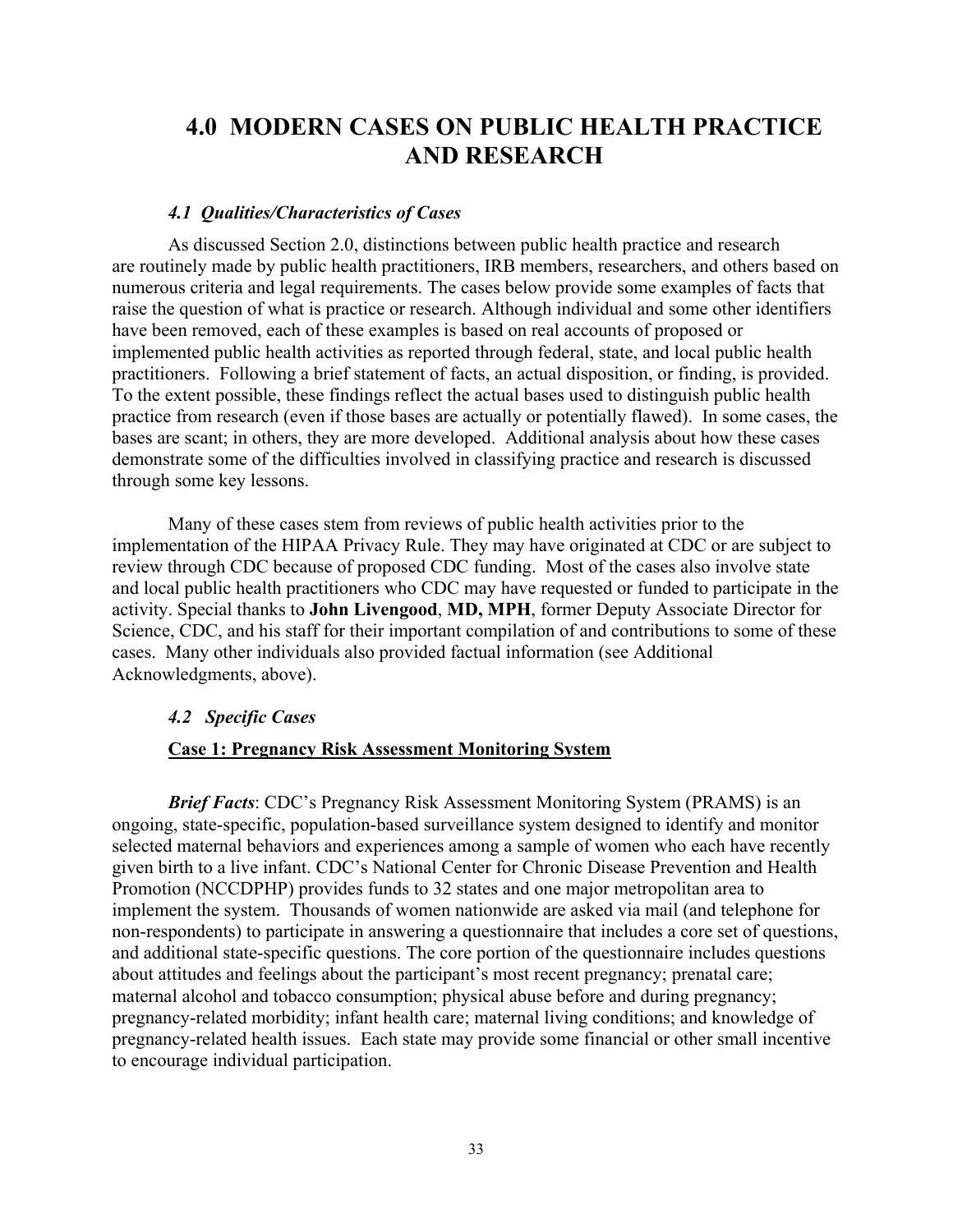<span id="page-33-0"></span>PRAMS seeks to improve the health of mothers and infants by reducing adverse outcomes such as low birth weight, infant mortality, and maternal illnesses through changes in maternal behaviors during and immediately after pregnancy. It has four primary objectives: (1) to collect high quality, population-based data on pregnancy and early infancy; (2) to conduct comprehensive analyses to understand better behaviors, attitudes, and experiences of mothers during and immediately after pregnancy; (3) to use these analyses to help plan and evaluate pregnancy-related public health programs and policies; and (4) to build state-based capacity. PRAMS data are continually being analyzed, disseminated, and translated into vital information for public health action. For example, one states' PRAMS data were used to support the state's lawsuit against tobacco companies (by showing the level of smoking by pregnant women). Another state's data on unintended pregnancy were used to support a prevention initiative that resulted in federal and state funding being used to set up new family planning services. CDC notes that PRAMS data are available to researchers, and recommends that they contact CDC directly or each state for state-specific data.

**Disposition**: CDC staff determined that this project constitutes research, and submitted it to its own institutional IRB for review prior to its implementation. CDC also determined that state grantees that undertake PRAMS are not engaged in research and do not have to get approval through their own IRBs. (In spite of CDC's determination, some states chose to submit the activity for review as potential human subjects research). CDC's IRB required that all state grantees (or cooperative agreement recipients) receive "human subjects training" every 3 months. This training (despite its mislabeling) is not equivalent to training related to protecting research subjects under the Common Rule. Rather, it centers on learning quality assurance techniques and information for persons hired to conduct telephone interviewing.

*Key Lessons*: This case demonstrates the nexus between research and public health practice. The primary tool for gathering sensitive health data in PRAMS is a national survey provided to women specifically chosen because they have recently completed a live birth. Many health researchers routinely use surveys to gather data for their own research purposes. However, unlike a researcher that may use the data to contribute to generalizable data, CDC and its state partners suggest their use of the data is to improve maternal and child health for the population.

The element of intent, as CDC staff and others use it in making determinations between research and practice, seems to distinguish PRAMS as practice rather than research. (It is perhaps interesting to note, however, that PRAMS was initiated well before CDC's 1999 document emphasizing the element of intent as a critical, distinguishing factor. CDC may have traditionally used intent as a basis in prior years). Still, the line of demarcation in PRAMS is not clear. CDC internally viewed the system as research and sought further approval through its IRB, but simultaneously suggested that the administration of the survey by its state and local partners was a public health practice activity.

#### **Case 2: SARS and Airplane Passengers**

*Brief Facts*: In March 2003, during the worldwide SARS outbreak, CDC engaged in a series of surveillance efforts to systematically identify potential SARS cases and those within contact of these persons. As part of these activities, CDC focused efforts on potential cases of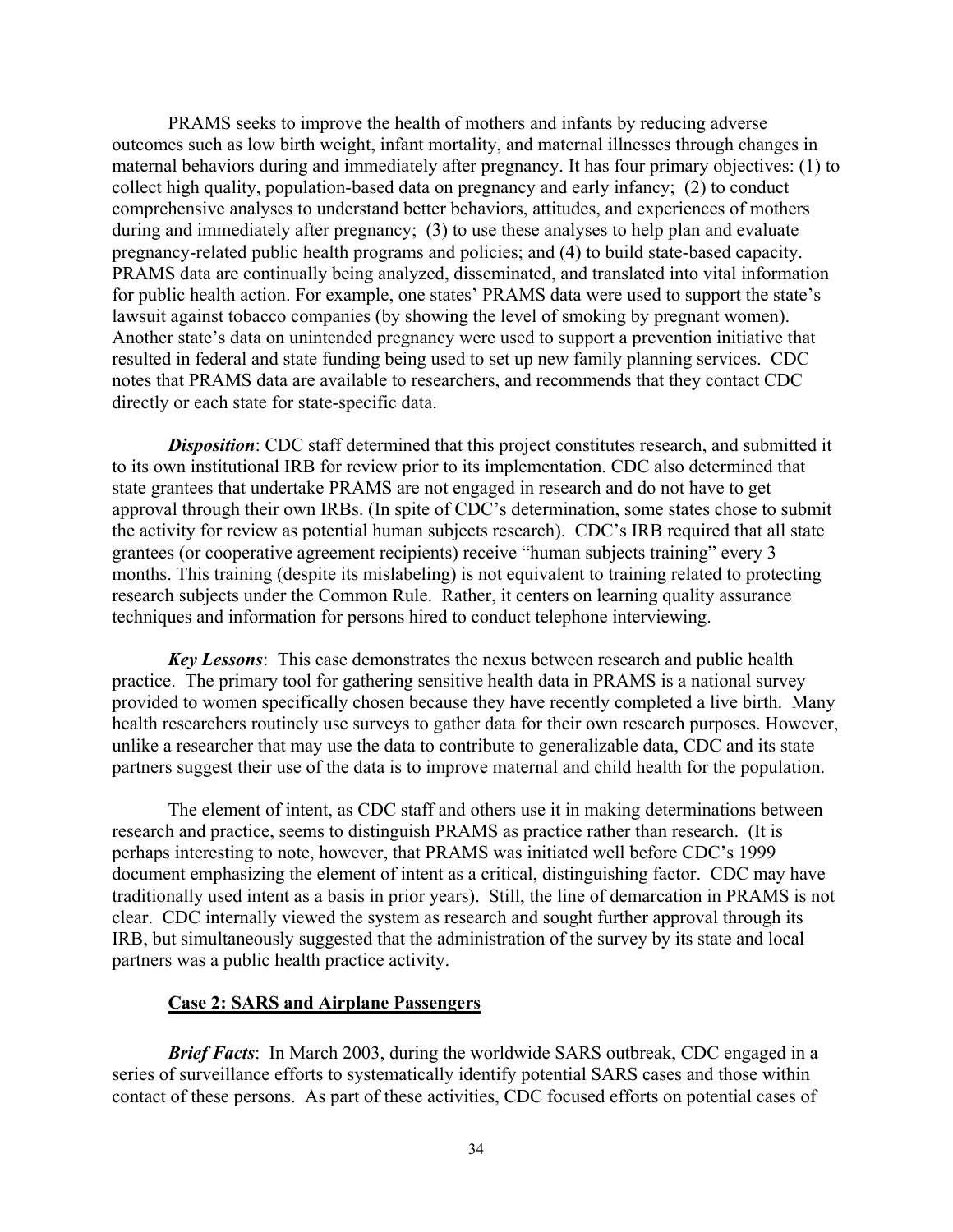SARS spread through casual contact among airline travelers. CDC asked state and local public health agencies to assist in following up with potential contacts. In particular, during this critical time, if CDC became aware of a person known or suspected to be infected with SARS who had recently flown into or within the United States, it would identify the flight, contact the airline for the flight manifest, and then ask state or local public health agencies to help locate persons who had flown with the individual, and thus may have been exposed to SARS. Sometimes, obtaining flight manifests and locating named individuals would result in a 3-4 weeks administrative delay between the time CDC suspected a potential exposure and when an investigation could be conducted. Nevertheless, CDC requested that state or local agents supervise physicians to draw blood samples and obtain medical histories of healthy, unaffected air travelers who were on the plane with a known or apparent SARS case. When administrative delays mounted, the time period for performing these blood tests on asymptomatic individuals would have surpassed their likely incubation period for SARS, revealing only that they may have been exposed. Thus, the tests would not directly benefit asymptomatic individuals who were not "cases" because they were not ill

**Disposition**: CDC's National Center for Infectious Diseases (NCID), in consultation with CDC's Deputy Associate Director of Science, determined that the performance of these blood tests were not research. Rather, they were special investigations sustained by CDC's need for a public health response to this epidemic. CDC suggested that the performance of the study did not require CDC IRB approval. It did recommend, however, that individual written informed consent should be obtained from all potential participants in these investigations (note that because physicians actually performed the blood tests and obtained medical histories, patient informed consent was required pursuant to the practice of medicine). Several state and local public health agencies disagreed with this finding, and subsequently sought state or local IRB approval for an activity they viewed as public health research. In some cases, local IRBs denied public health authorities the right to proceed without additional research protections.

*Key Lessons*: Like Case 1 on PRAMS, this case includes an element in its design (i.e., the collection of identifiable health data from participants) that is commonly featured in research. Unlike the PRAMS case, these data are collected through the administration of blood tests to a group of persons who may or may not benefit from the results, especially when the tests are implemented well after the incubation period for SARS. The use of actual blood tests as contrasted with a written survey may have led some state and local public health authorities to view these efforts as research, and thus seek IRB approval.

Yet, it is standard public health practice to investigate disease outbreaks. This requires effective surveillance, medical diagnosis, confirming the existence of the outbreak, characterizing those at risk, implementing disease control measures, and evaluating their efficacy. These activities involve the practice of public health and medicine. Informed consent for the medical activities is always required.

This case reveals how federal and state/local public health practitioners and their IRBs can disagree about the classification of a particular public health activity as research versus practice. That disagreements may occur is inevitable under existing criteria; that the consequences of these disagreements in some instances may be the non-performance of an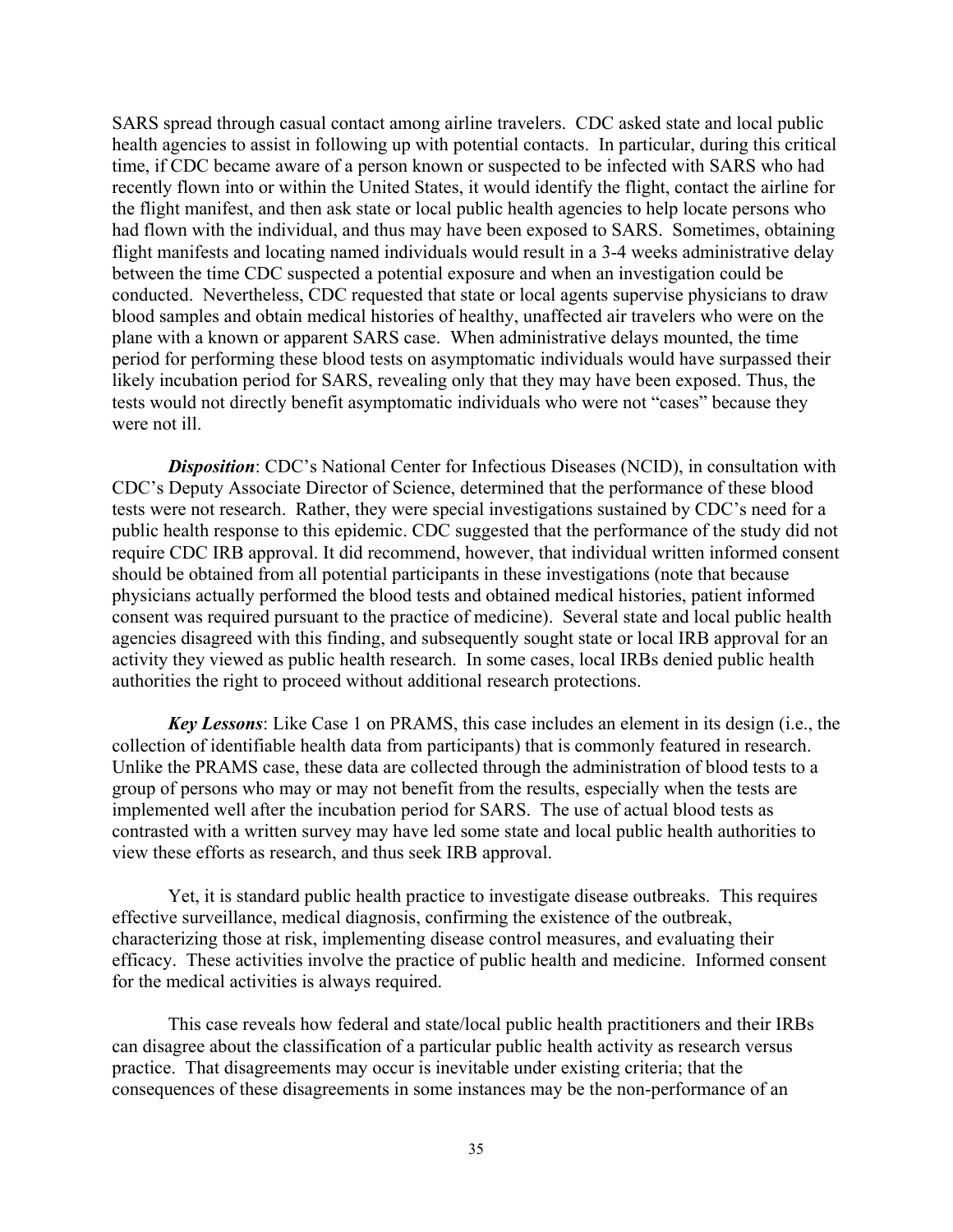<span id="page-35-0"></span>important public health objective (i.e., determining existing cases of a serious, communicable disease like SARS) is unacceptable. Though CDC viewed these activities as epidemiological investigations to control the spread of SARS, it further recommended that each contact of a known or suspected infected person provide their informed consent for the administration of a blood test (pursuant to the performance of medical services by physicians). Individual informed consent is essential in conducting non-exempted human subjects research and one of the more burdensome requirements that may stymie the performance of some public health practice activities. Yet, by classifying the investigation as practice, CDC could avoid any additional delays through IRB review as it sought to respond to exigent circumstances.

The presumed exigencies underlying the collection of the data cannot be discounted. Snider and Stroup provide justification for moving forward without IRB review under similar circumstances: "[r]equiring emergency responses to include the traditional development of a written protocol and IRB review is not practical nor would it be in the best interests of either the individuals or the community . . . because resulting delays . . . would frequently result in excess disease and death."139 In retrospect, however, CDC and state and local public health authorities might not significantly benefit from information provided through the administration of blood tests for SARS among persons who would have already shown symptoms for the condition at the time the tests were performed in some cases.

#### **Case 3: Investigating Infant Intussusceptions Concerning Rotavirus Vaccine**

*Brief Facts*: On August 31, 1998, a new vaccine was introduced into the national childhood immunization schedule, a tetravalent rhesus-based rotavirus vaccine (RRV-TV). CDC and FDA were monitoring health conditions that occurred in recipients of the rotavirus vaccine through the Vaccine Adverse Events Reporting System (VAERS), a passive surveillance system that relied on health providers case reporting. By May 27, 1999, VAERS had received nine reports of intussuception among infants given RRV-TV. The number of actual cases was probably higher. Intussuception is a serious, potentially life-threatening health condition. Use of RRV-TV was temporarily suspended pending further investigation. CDC urgently needed to determine the incidence of infant intussuception and explore whether there was an association between receipt of the rotavirus vaccine and intussuception. CDC's National Immunization Program (NIP) initiated a case control study in 19 states where 80% of RRV-TV had been distributed.

*Disposition:* CDC staff did not consider the proposed study research for the following reasons: (1) the investigation was triggered by the report of a serious adverse event; (2) the investigation was designed to answer important questions that would direct further public health action; (3) the collection of data did not allow the investigators to address issues beyond what was intended by the investigation; and (4) the intent of the investigation was to address an urgent public health problem and to respond in a way that would directly benefit the community affected. Although CDC noted that the study would likely yield knowledge useful to others, the primary intent of this study was to determine the cause and extent of an identified public health problem.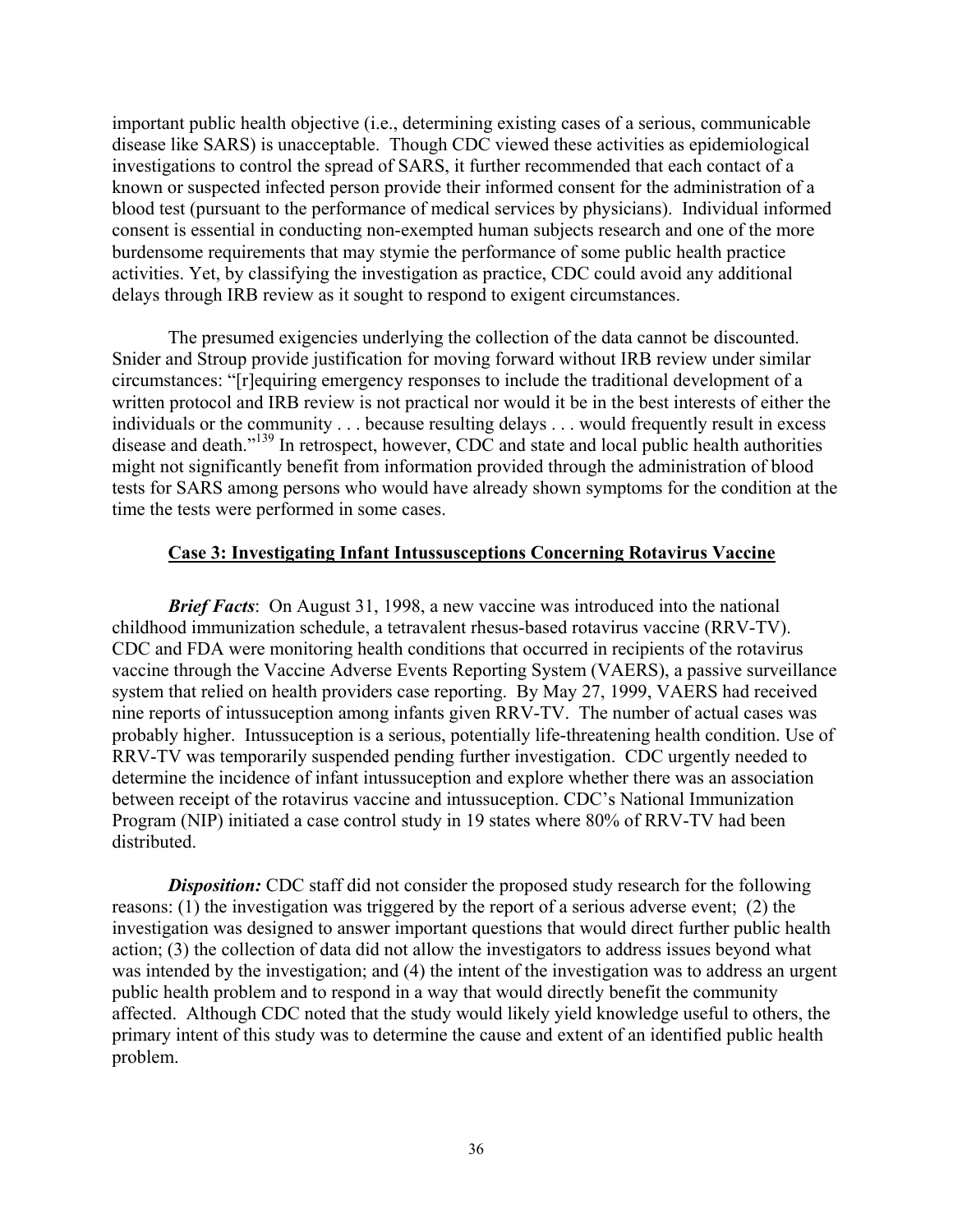<span id="page-36-0"></span>*Key Lessons*: As with Cases 1 and 2, the proposal for the performance of a study activity resulted in the need to distinguish the activity as practice or research. CDC's conclusion that the activity is public health practice may be supported by the sole criteria of intent. CDC's intent was not to investigate a proposed hypothesis and contribute to generalizable knowledge (as perhaps a researcher would propose). Rather, CDC wanted to quickly learn more about an identified public health problem that it deemed was urgent. CDC and FDA both have public health responsibility for addressing potential negative consequences of vaccines that are recommended for the national childhood immunization schedule.

#### **Case 4: Linking Services and People on the Traumatic Brain Injury Registry**

*Brief Facts*: CDC's National Center for Injury Prevention and Control (NCIPC) has supported traumatic brain injury (TBI) registries in multiple states for some time. State departments of health often collaborate with university hospitals to create and maintain the registries. Follow up research using registry data is often conducted to assess service needs of affected persons. CDC staff help develop the registries and conduct research. CDC views the surveillance activities as public health practice, and thus not subject to IRB review. However, research studies are subject to review by university, state, and CDC IRBs. In all cases, they were approved.

One state and its university partner conducted a follow up study to determine the feasibility of linking persons identified in the state registry with TBI information. Persons with TBI and representatives from service agencies were interviewed about the feasibility and logistics of linking this information. State agency staff drafted a report recommending a model program based on this research. CDC provided additional funds for the state to pilot one part of this model. This part would attempt to link persons identified through the registry with a 1-800 phone line established as part of a statewide system of services for people with TBI. The state health agency would mail letters announcing the availability of this 1- 800 service to a sample of 600 persons reported to the TBI registry. The state agency and its contractual partner, a nonprofit TBI organization answering calls to the line, would collect intake information (through a series of questions on how callers heard about the phone resource) and provide information on TBI services. All intake data would be rendered anonymous by the contractor, then analyzed by the university partner. CDC investigators would not be actively involved in the work or receive any data, but would provide technical assistance as requested.

*Disposition*: CDC staff determined that this part of the model program was human subjects research subject to IRB approval because it was an intervention study. However, when the protocol was submitted to the respective IRBs at the state health agency and university, they determined that these planned activities were not research.

*Key Lessons*: The complete bases for the differing determinations of research versus public health practice by the CDC, state agency, and university IRBs are not provided. Regardless, the case further supports a key lesson from Case 2 on SARS surveillance that the same activities may be classified differently by various IRBs. Also, how and under what circumstances can existing surveillance data (gathered via public health practice) be used for research? CDC acknowledges in its 1999 guidance that an accepted practice activity may lead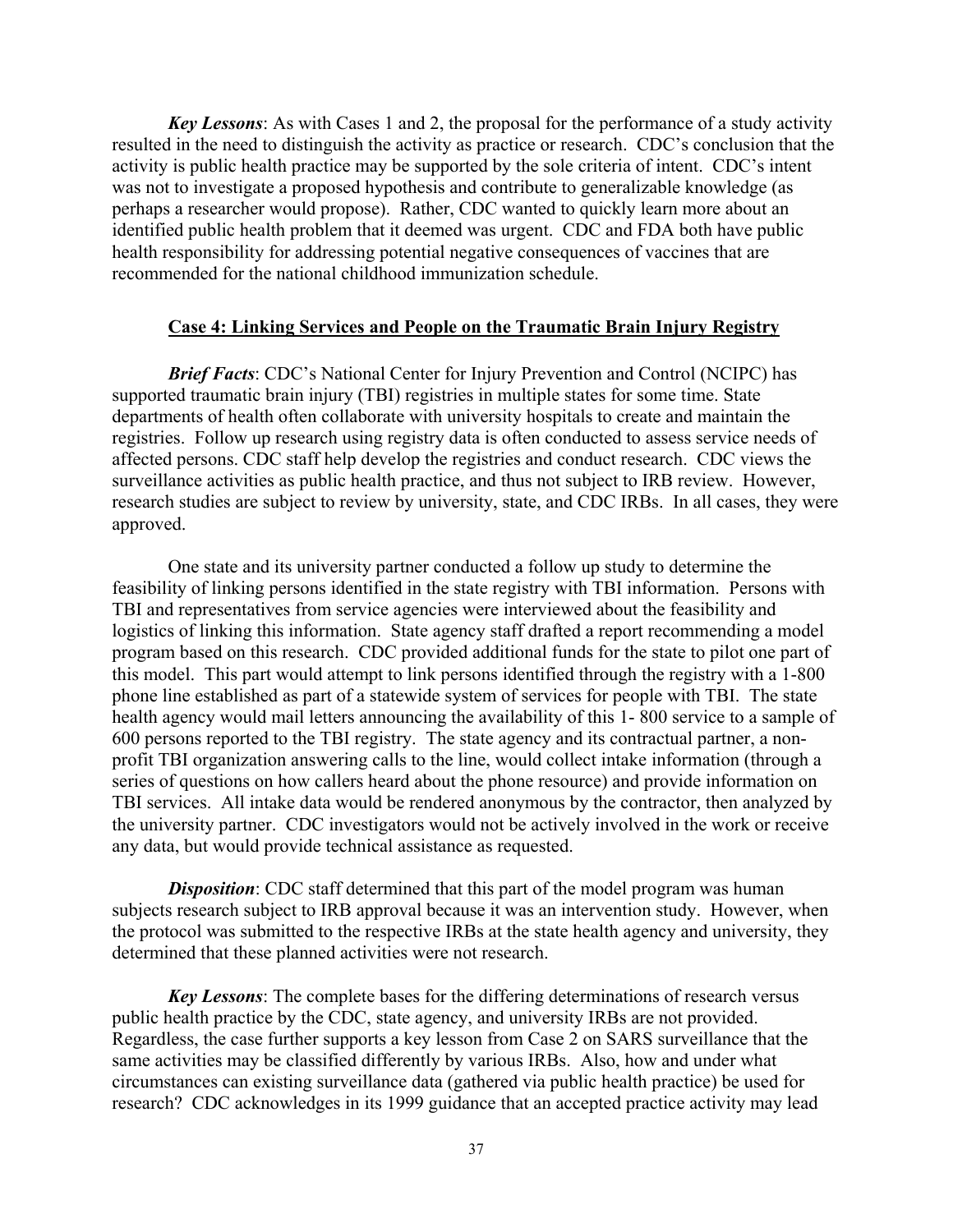<span id="page-37-0"></span>to, become, or support research, and thus be subjected to IRB approval. This case provides an example where CDC determined that practice data were to be used for research purposes. However, the reasons for this finding are unclear.

#### **Case 5: Evaluating a Non-name Based HIV Reporting System**

*Brief Facts*: A local department of public health within a major metropolitan area sought cooperative agreement funds from CDC to conduct a pilot study of HIV reporting systems using a non-name (soundex) code. Non-named reporting of HIV status has been used in other states as an alternative to named reporting. Named HIV reporting raises significant privacy concerns, particularly among the HIV/AIDS community. Non-named reporting, however, may not be as accurate or complete as named HIV reporting.

The pilot study proposed to establish an HIV reporting system at two hospitals in the metro area that routinely treated a large number of AIDS patients. These hospitals would provide the local health department with coded HIV case reports for identified HIV+ individuals based on lab testing. Hospital labs retained a list of reported names and corresponding codes that were used by the local health department to match against its own registry, and thus evaluate the efficacy of the system. All of this was to be accomplished without specific patient consent, consistent with other disease reporting practices in the state. At the time, there was no specific statutory authorization for HIV reporting within the state although reporting of AIDS cases was authorized.

*Disposition*: In considering whether to fund the proposal, CDC regarded it as an evaluation of surveillance, and thus public health practice. CDC did not submit the proposal to its own internal IRB for approval. However, the local department of health viewed the pilot study as research, based largely on the absence of a state reporting requirement for HIV at the time. The department submitted the proposal through an IRB of one of its university partners. The IRB found that the proposal met its criteria for a waiver of individual informed consent, and allowed the study to proceed.

*Key Lessons*: The essential lesson of this case is the effect of statutory support for reporting practices on the determination of whether an activity is practice or research. From its national perspective, CDC viewed the system proposed for non-name reporting of HIV as practice. From its state-based perspective, however, the local department of health viewed the system as research, principally because the state did not specifically authorize HIV reporting (whether by name or otherwise). Lacking specific statutory authority, the local department of health perceived the study as outside its approved public health practice activities. It could have sought legal clarification or amendment of its potential public health reporting powers under state or local laws. Perhaps broader state or local public health laws may support HIV reporting even if it is not specifically listed in statute or regulation. Instead, the department simply chose to submit the proposal for IRB approval, perhaps to seek an exemption from the Common Rule requirements. Ultimately, the IRB allowed the study to proceed without individual informed consent, consistent with most other reporting practices.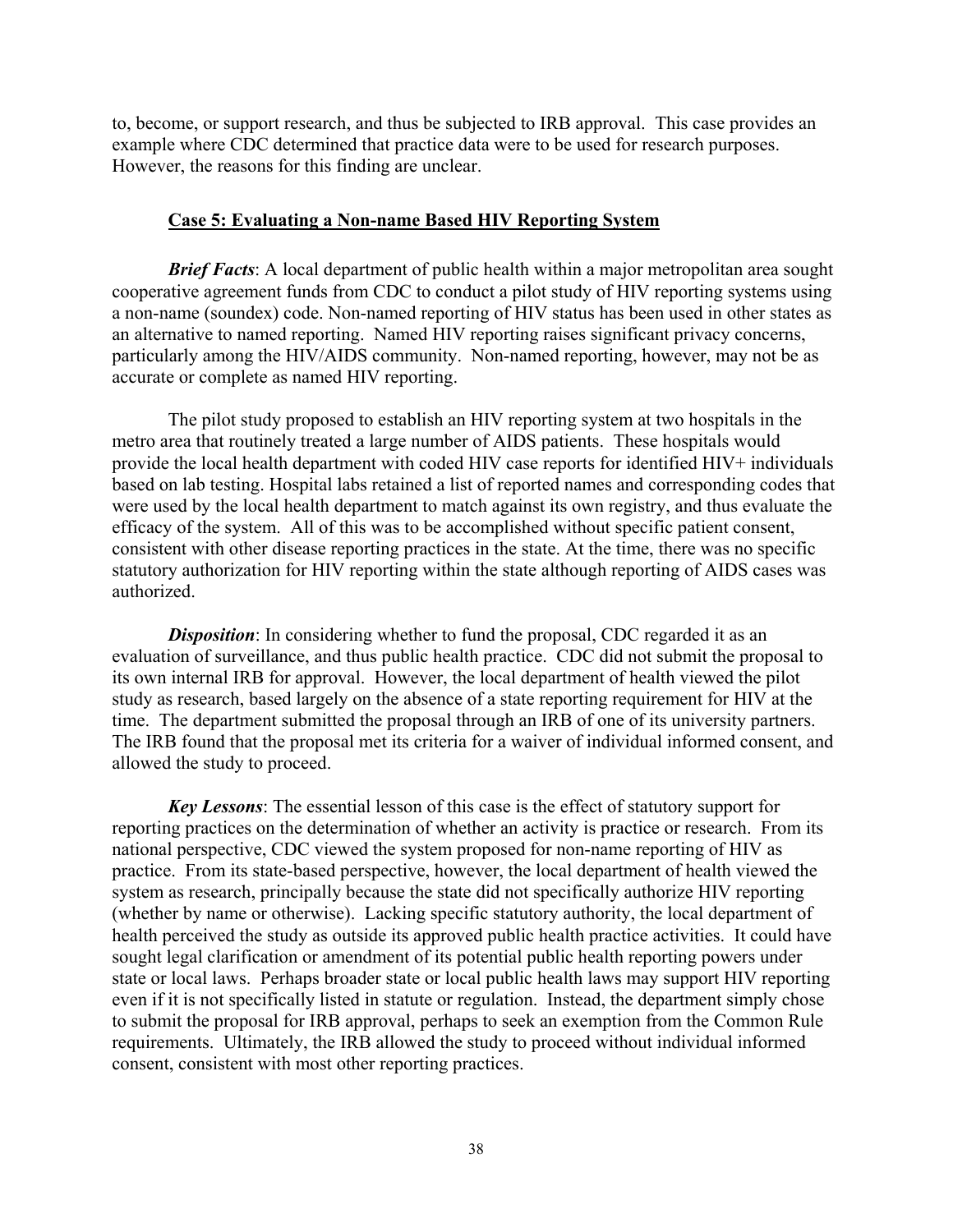#### **Case 6: Fatality Assessment and Control Evaluation Program**

<span id="page-38-0"></span>*Brief Facts*: CDC's National Institute for Occupational Safety and Health (NIOSH) funds state-based Fatality Assessment and Control Evaluation Programs (FACE) through cooperative agreements. The objectives of the FACE program are to (1) identify work environments that place workers at high risk for fatal injury, (2) identify risk factors for these fatal injuries, and (3) develop and disseminate information on prevention strategies. Several state health and labor departments receive CDC funds to:

- 1. Develop a surveillance system to identify all traumatic occupational fatalities in a timely fashion to allow investigations of targeted types of fatalities. Much of the information included in the surveillance database is from existing records (e.g., death certificates, newspaper stories, OSHA or workers' compensation reports);
- 2. Conduct on-site investigations of targeted types of fatalities. Without assigning blame, the purpose of the investigations is to identify steps that can be taken to prevent future deaths and injuries. Investigations include review of existing records, examination of the fatality site, and non-standardized interviews with employers and some witnesses;
- 3. Develop written reports for each investigation. Identifying information is used during the investigation, but is not retained when the investigation is completed or included in the surveillance database. The reports are provided to the employer, disseminated to a network of interested persons within each state, and posted on state and CDC/NIOSH Internet sites; and
- 4. Develop health communication documents and undertake other efforts to prevent future deaths. For example, states and NIOSH often conduct epidemiologic analyses of information from the investigations. These include coupling data from fatality investigations with surveillance data, and analyzing information from multiple similar fatality investigations to develop comprehensive and broad-based prevention recommendations.

*Disposition:* CDC considers the collection of surveillance data on occupational injury fatalities and through FACE to be public health practice. The primary purpose of the surveillance components is to identify high-risk situations and investigate fatalities in a timely fashion. Any state health or labor department that publishes information from the surveillance component of the project is also engaged in public health practice because although the surveillance data are generalizable at the state level, the primary intent is to focus and encourage efforts to prevent worker injury deaths in the state.

The investigation of targeted occupational injury fatalities is also public health practice because, as CDC suggests, the findings from a single investigation are not generalizable and the intent is to identify steps that can be taken by that employer and others to prevent future deaths and injuries under similar circumstances. The dissemination of summary reports of individual fatality investigations is a practice activity as well. Reports of individual investigations are not generalizable. The intent of disseminating these reports to relevant parties and posting on state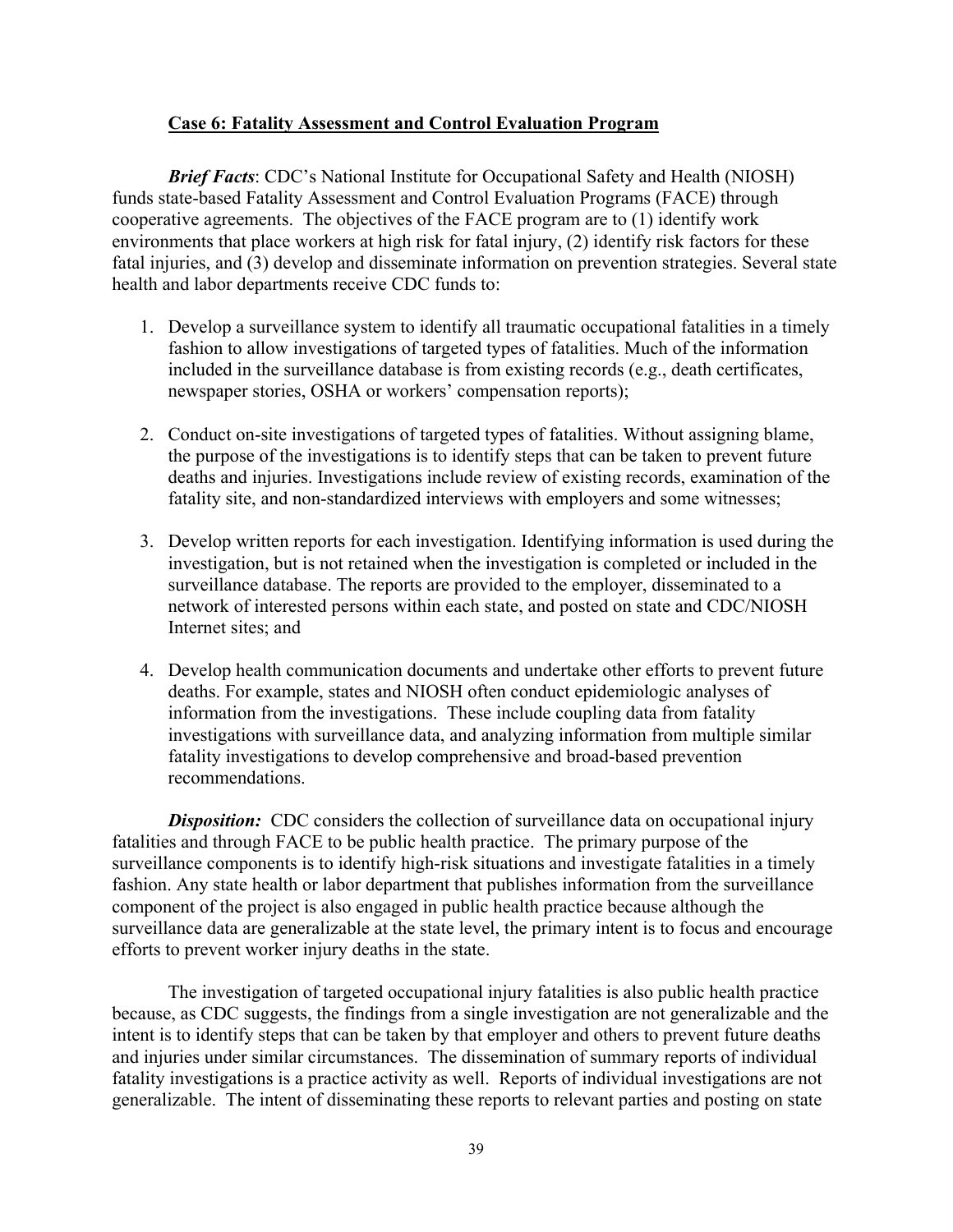<span id="page-39-0"></span>and the CDC/NIOSH websites is to provide information that may be useful in protecting workers.

CDC considers the analysis of information from multiple similar fatality investigations and coupling of this information with surveillance data as public health practice (when resulting publications are in the form of state health communication materials) and research (when they are published in peer-reviewed journals or CDC/NIOSH publications).

*Key Lessons*: Like Case 1 on PRAMS, this case shows how identifiable health data are collected, used, and analyzed by public health authorities for a variety of purposes within a unified objective of protecting the public's health. CDC and other public health authorities may legitimately take an expansive view of these data uses, linking each back to the original purpose or intent of the project. Here, for example, CDC determines that the development of the surveillance system, the performance of investigations, and the analysis of resulting information are each public health practice because they are intended to reduce workers' injuries. CDC's reference to the production of generalizable data at each stage is not particularly helpful to distinguish these activities from research, since research activities produce similar data.

Curiously, CDC suggests that only if the results of data analyses are published in peerreviewed journals or CDC/NIOSH publications might the underlying activity be considered research. This demonstrates how publication decisions are an imperfect standard for distinguishing research from practice. Public health authorities and researchers may both seek to publish to share the knowledge gained through the results and analysis of their work. Whether shared through health communication materials within state public health agencies (viewed as public health practice) or articles in peer-reviewed journals (associated with research), publication is inconsequential because (1) data in both settings are (or could be) publicly available; (2) the privacy risks to participants are equivalent (though hopefully negated or minimized through the use of truly non-identifiable data); and (3) the intent of the data collector to share knowledge is similar. As Marjorie Speers, former Deputy Associate Director for Science, CDC, and her colleagues note: "[R]esults from both research and nonresearch activities may be worthy of publication in a medical journal or presentation at a national meeting; such discussion of a project in a public forum does not define a project as research."<sup>140</sup>

#### **Case 7: Laboratory Markers To Assess and Treat Protein-Calorie Malnutrition**

*Brief Facts*: Protein calorie malnutrition (PCM) increases patient morbidity and mortality, slows wound healing, and impairs immune response. These effects can increase incidence and duration of hospitalization, readmission, and disease-related complications. The most frequently used laboratory test to detect PCM has been serum albumin levels. The usefulness of serum albumin is limited, however, by its long half-life (changes cannot be detected quickly) and the effects of inflammation and chronic disease (e.g., kidney, liver disease) on albumin levels. Other, more sensitive lab tests include serum prealbumin (PAB), retinolbinding protein (RBP), and C-reactive protein (CRP). Use of these tests allows quicker assessment of the patient's condition.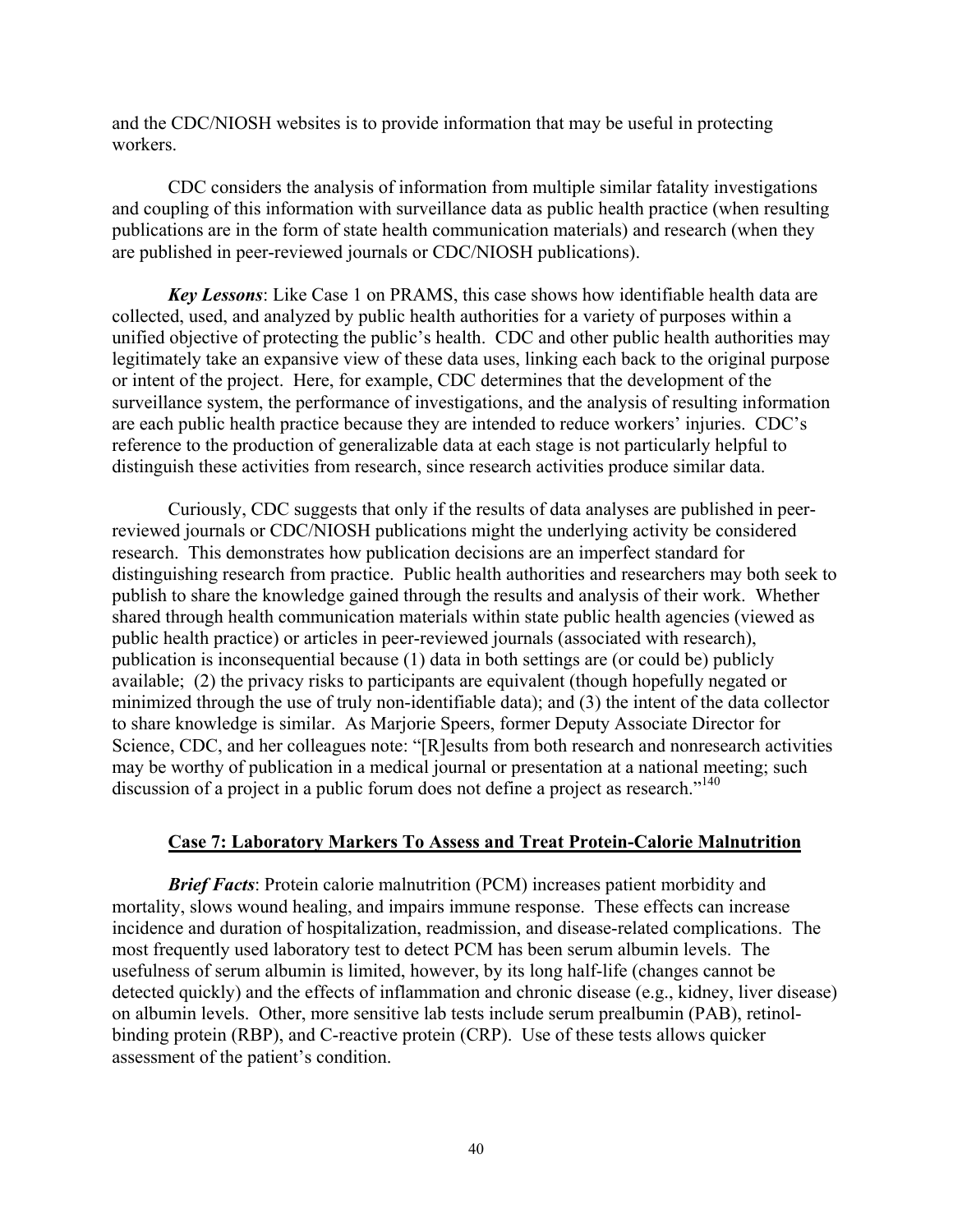CDC's Public Health Practice Program Office (PHPPO) proposed to fund a study to determine the value added to hospital screening protocols and to patient monitoring by testing for these proteins. All non-maternity, non-palliative, non-parenteral nutrition inpatients who are at a certain nutrition risk would be eligible and asked to enroll in the study. Patients who decline participation would be asked why they chose not to participate. Responses would be recorded anonymously and used to devise strategies to increase patient participation in future studies. Enrolled patients would receive nutrition care according to the current standard of care at the hospital. If enrolled patients require parenteral nutrition (PN) or transition to palliative care, they will receive enhanced care but would not be withdrawn from the study.

All patients would have an initial testing for protein levels using each of the four available tests (i.e., albumin, PAB, RBP and CRP), bedside nutrition assessment, and a treatment plan. They would be scheduled for follow-up testing three times a week during their admission. The patients would be divided into two groups. The control group would receive standard care with additional laboratory testing for the proposed markers, but these results would not be shared with the patients or their caregivers. In the experimental group, the results for prealbumin, RBP, and CRP testing would be shared with the patients and their caregivers. Clinical outcomes (including length of stay in the hospital, days spent on the ventilator, infection rate) would be compared between the two groups to determine if knowing the lab results affects clinical outcomes. Data collection would include patients' protein results, cost and demographic information, risk factors, and functionality.

*Disposition*: CDC staff determined that these activities clearly constitute research because the information produced by the study is intended to contribute to generalizable knowledge, human research subjects are involved, and personally identifiable health data are being collected.

*Key Lessons*: These facts suggest a series of activities that most would collectively classify as research, and thus would require IRB review. Besides the factors specifically used by CDC to classify the activity as research (e.g., the contribution to generalizable knowledge, the participation of living humans, and the collection and use of identifiable health data), a finding of research may also be supported by additional relevant factors (e.g., patients are randomized, patients are asked to voluntarily participate, control and experimental groups are designated, and the primary benefit does not necessarily accrue to the participants themselves).

Yet, the identified intent of the activity is to determine the value added to hospital screening protocols and to patient monitoring by testing for these proteins. This may be seen as a public health objective as well as a research hypothesis. What is interesting about this case is that after CDC determined its intent, it decided to pursue this objective through what most would identify is a research study. Public health practice alternatives may have also existed to achieve this public health goal. As discussed in cases above, what is the value of the identified intent in making this distinction where the same intent to improve the public's health may support research or practice activities?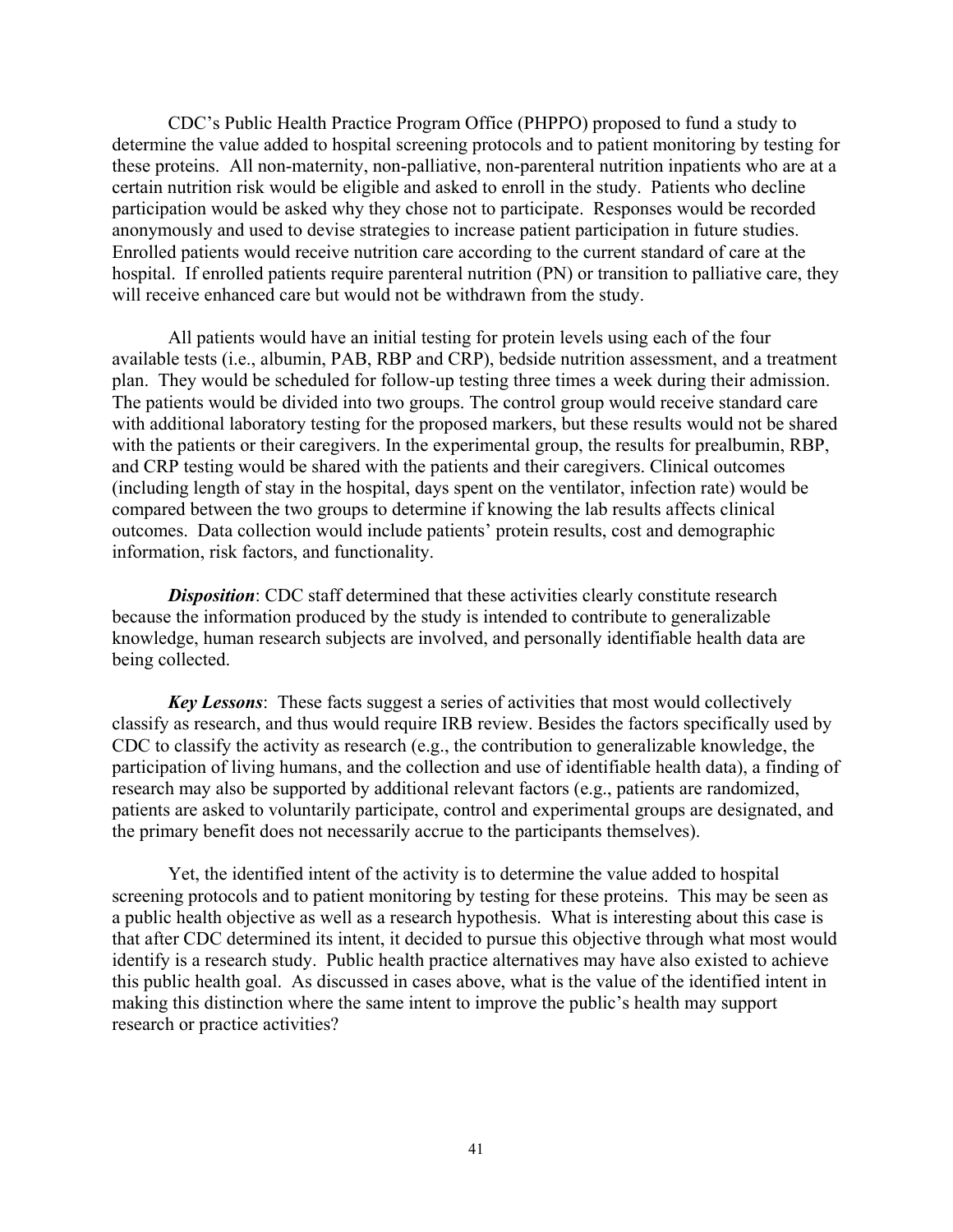#### **Case 8: Improvement Studies of End Stage Renal Disease Networks**

<span id="page-41-0"></span>*Brief Facts*: End Stage Renal Disease (ESRD) Networks are congressionally mandated, peer-reviewed organizations under contract with CMS to collect data on the US ESRD population and conduct quality improvement projects. One of the 18 ESRD Networks proposed a quality improvement project that would aim to increase utilization of stenosis monitoring and vascular access surveillance processes in dialysis facilities. Increases in this monitoring activity could decrease the incidence of clotted arterio-venous grafts (AVG) among patients, thus raising patient life expectancies.

The project proposed to collect baseline information from participating dialysis facilities on numerous process indicators, such as the percent of facilities with a vascular stenosis surveillance program. An educational, informational intervention would be disseminated to all facilities. A follow-up survey identical to the baseline survey would be conducted. The pre- and post-intervention survey results would be analyzed and compared for improvements and changes. All facilities would be invited to participate, and no controls would be used. Three data sources would be utilized: (1) the CMS Standardized Information System database; (2) facilityspecific data from surveys; and (3) a voluntary survey on treatment team opinions. Only aggregate, facility-level data would be collected. No identifiable health information for individual patients would be acquired. If the project is successful, the intervention could be replicated at other Networks' facilities.

**Disposition**: ESRD Network Regional Office policies required all quality improvement projects to be reviewed as research. The question before the IRB was whether the project was required to follow Common Rule procedures including obtaining individual informed consent. The IRB waived the consent requirement under the Common Rule. The project was deemed not to require individual informed consent under 45 C.F.R. 46.116(d) (concerning research to study, evaluate, or examine public benefit or service programs) as it would involve no more than minimal risk, and would not adversely affect the rights and welfare of the subjects.

*Key Lessons*: Distinctions between research and public health practice can be even more complicated when considering quality improvement studies. Strong public health objectives underlie these studies, but their implementation often has the look and feel of research. In this case, CMS' ESRD Network Regional Office internally decided that all quality improvement projects should be reviewed as research. This, however, does not mean that all quality improvement projects have to meet the requirements of the Common Rule. The Common Rule excepts from human subjects research protections those studies that are subject to approval by the heads of an agency and which are designed to study, evaluate, or examine public benefit or service programs. Research concerning these objectives does not require IRB approval or adherence to other Common Rule requirements.

#### **Case 9: Youth Risk Behavior Survey**

*Brief Facts*: The national Youth Risk Behavior Surveillance System (YRBSS) involves the administration of anonymous survey questionnaires to middle and high school students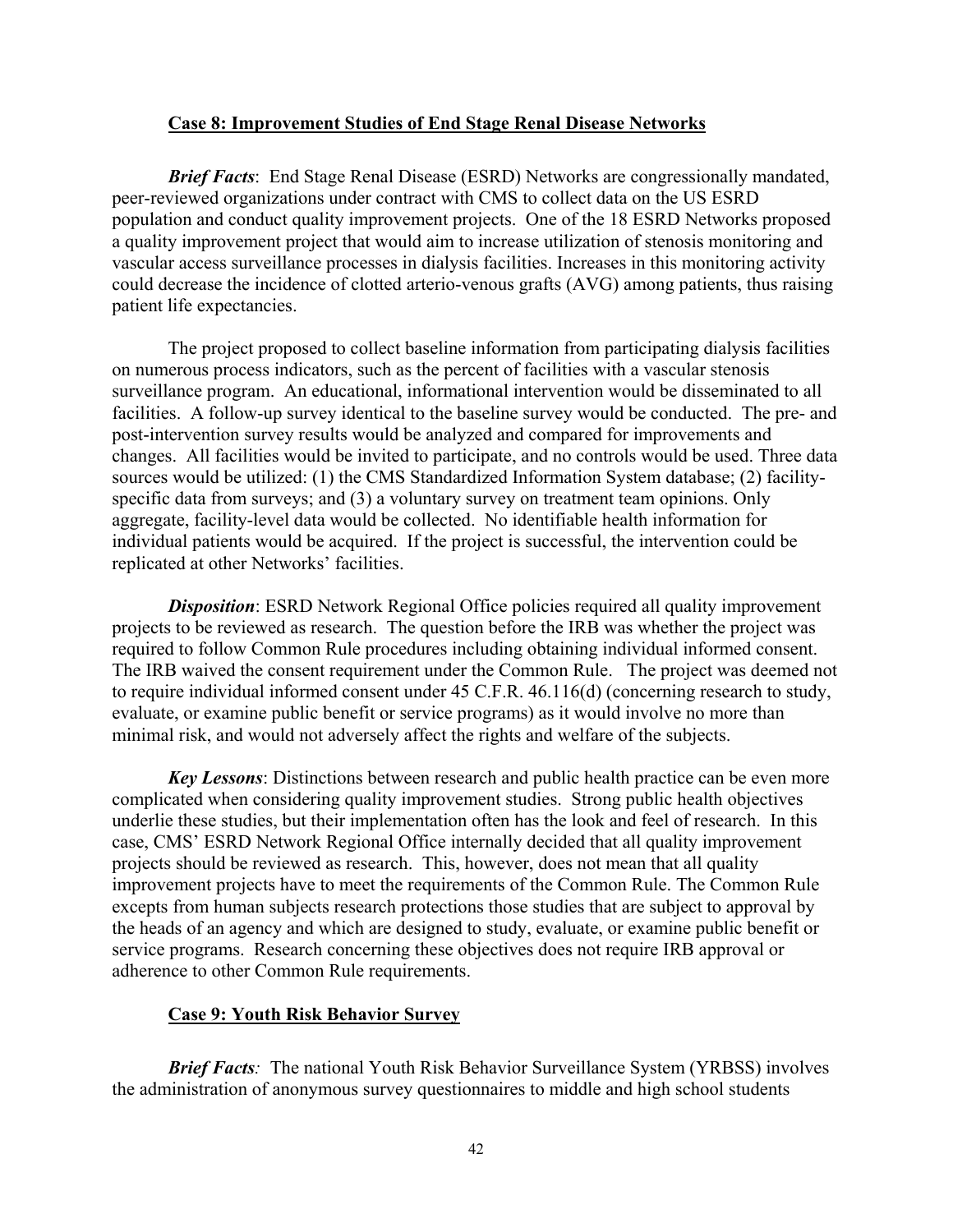across the United States through state and local public health agencies. These surveys, funded in part by CDC, inquire about risky behaviors related to some of the major causes of morbidity and mortality (e.g., smoking, alcohol consumption) in the nation. The survey is entirely anonymous, standardized, and routinely administered. The survey design selects classrooms of students to participate, not individual students who remain anonymous. Each local school district approves the survey, the decision to participate in it, and the mechanism for active or passive parental consent. Some persons challenged the survey as human subjects research because it is administered to a vulnerable population of young children.

CDC NCCDPHP developed the YRBSS in 1990 to monitor health risk behaviors that contribute to the leading causes of death, disability, and social problems among youth and adults in the United States. These behaviors include tobacco, alcohol, or drug use, unhealthy dietary behaviors, inadequate physical activity, sexual behaviors that lead to unintended pregnancy or STD transmission, and activities that lead to unintentional injuries and violence. The YRBSS was designed to determine and assess the prevalence of health risk behaviors and provide comparable national, state, and local data among subpopulations of youth. The system includes national, state, and local school-based surveys of representative samples of 9th through 12th grade students. These voluntary surveys are conducted every two years, usually during the spring semester. A national survey, conducted by CDC, provides data representative of high school students in public and private schools in the United States. The state and local surveys are conducted by departments of health and education. They provide data representative of the state or local school district. Selective, additional surveys are also conducted. For example, the Youth Risk Behavior Survey involved the administration of anonymous survey questionnaires to nearly 11,000 students between 12–21 years of age across the United States through state and local public health agencies.

Participating students are informed within the surveys about the nature and purposes of the information requested and other facts. For example, students taking the 2003 State and Local Standard High School Questionnaire are advised as follows:

This survey is about health behavior. It has been developed so you can tell us what you do that may affect your health. The information you give will be used to develop better health education for young people like yourself. DO NOT write your name on this survey. The answers you give will be kept private. No one will know what you write. Answer the questions based on what you really do. Completing the survey is voluntary. Whether or not you answer the questions will not affect your grade in this class. If you are not comfortable answering a question, just leave it blank. The questions that ask about your background will be used only to describe the types of students completing this survey. The information will not be used to find out your name. No names will ever be reported.

Multiple, methodological studies are also conducted to improve the quality and interpretation of the YRBSS data.

*Disposition*: The CDC IRB determined that the Youth Risk Behavior Survey is not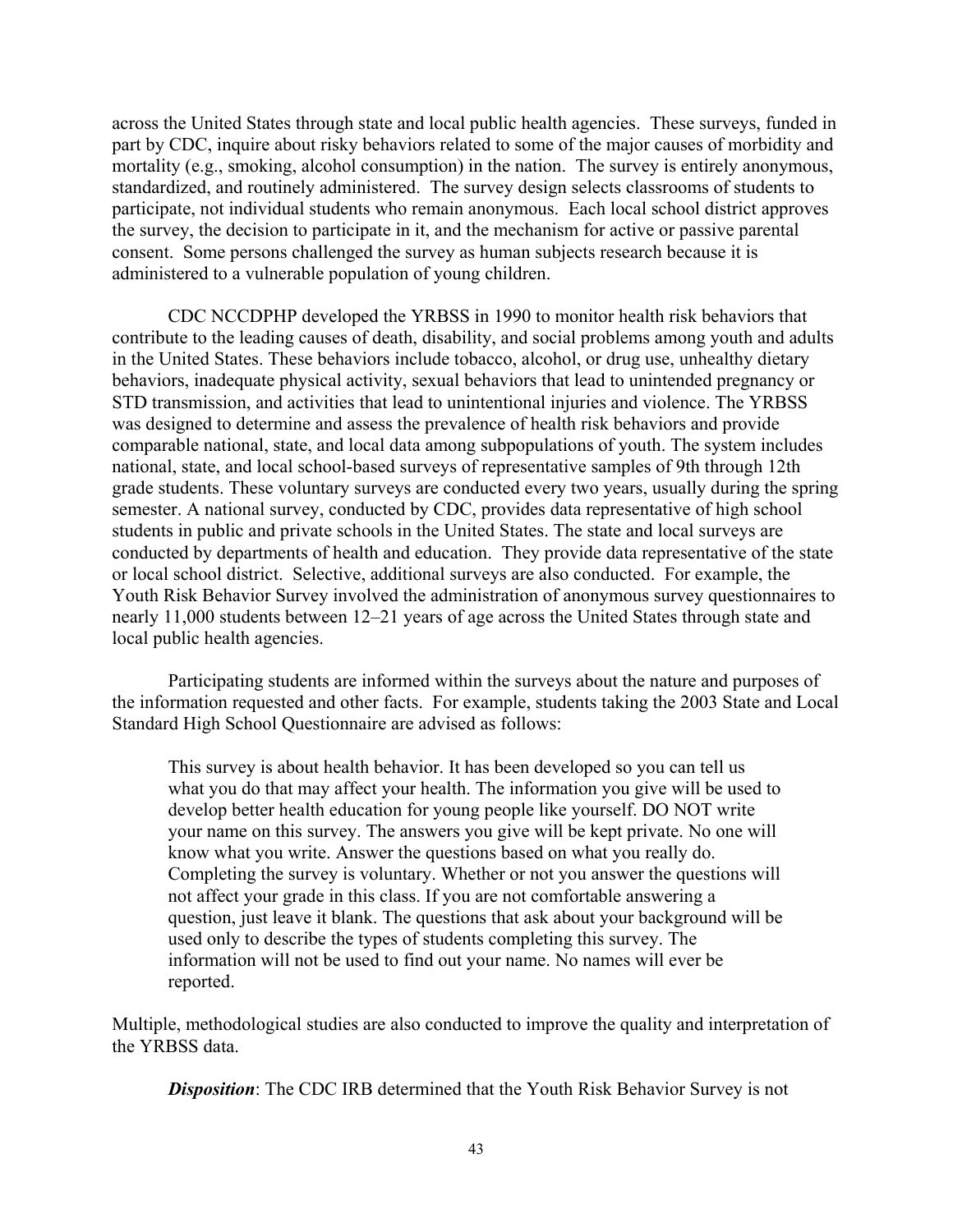<span id="page-43-0"></span>research. Correspondingly, IRB review and approval is unnecessary, as is individual or guardian informed consent under the Common Rule.

*Key Lessons*: The basis for classifying this activity as public health practice (and not research), as with other cases, is not entirely clear. The underlying objective of the activity is to accomplish a strong public health goal. However, this intent is present in other cases where the activity is classified as research. Despite what is suggested to students that the information provided is non-identifiable (i.e., no names requested or to be used), the requested data in the survey (including individual age, sex, height, weight, ethnic background) could possibly be used to identify individual respondents under the Privacy Rule. That the survey is administered to minors suggests that different rules for conducting the activity (if classified as research) would follow under the Common Rule. Research protections for children are stronger than for autonomous individuals. Characterizing these survey practices as research would require parental/guardian and subject consent, absent an exemption.

Despite the classification of this survey activity as public health practice, the informed consent of the subjects is still likely. Some state and local health departments adhere to informed consent procedures in the administration of public health surveys in accordance with state or local laws.

#### **Case 10: Evaluating Lab Coagulation Practices**

*Brief Facts*: Although variations in lab coagulation testing practices between hospital laboratories have been documented, little is known about the extent or nature of these variations. CDC proposed to fund a study to assess the variability for coagulation laboratory testing practices across the United States. To accomplish this, a self-administered laboratory practice survey would be provided to a representative, random sample of 800 hospitals across the nation. The objectives of the survey were to assess (1) the availability of specific tests, (2) various preanalytical, analytical, and post-analytical issues that affect test results, and (3) the use of selected laboratory practices for each test. The survey would be conducted by an outside contractor. They would include an identifying number for tracking purposes only that would be kept separate from responses through a secure process that allows for re-linking. This may allow for follow-up activities (a reminder letter and a phone call) concerning laboratories that have not returned their surveys. Once these follow-up activities were complete, links would be destroyed. The information sent to the CDC would thus become completely anonymous.

*Disposition*: The evaluation of laboratory practices is public health practice, not research because CDC is not seeking to produce generalizable data. Furthermore, no personallyidentifiable health information is being collected, and accordingly no human subjects research is being conducted.

*Key Lessons*: As with the similar finding of Case 9, CDC staff deemed this survey activity as practice, not research. Unlike the prior case, however, a stated basis for this determination is that no personally-identifiable health information is to be collected. If true, the Privacy Rule would not impede the flow of this data because they are non-identifiable. However,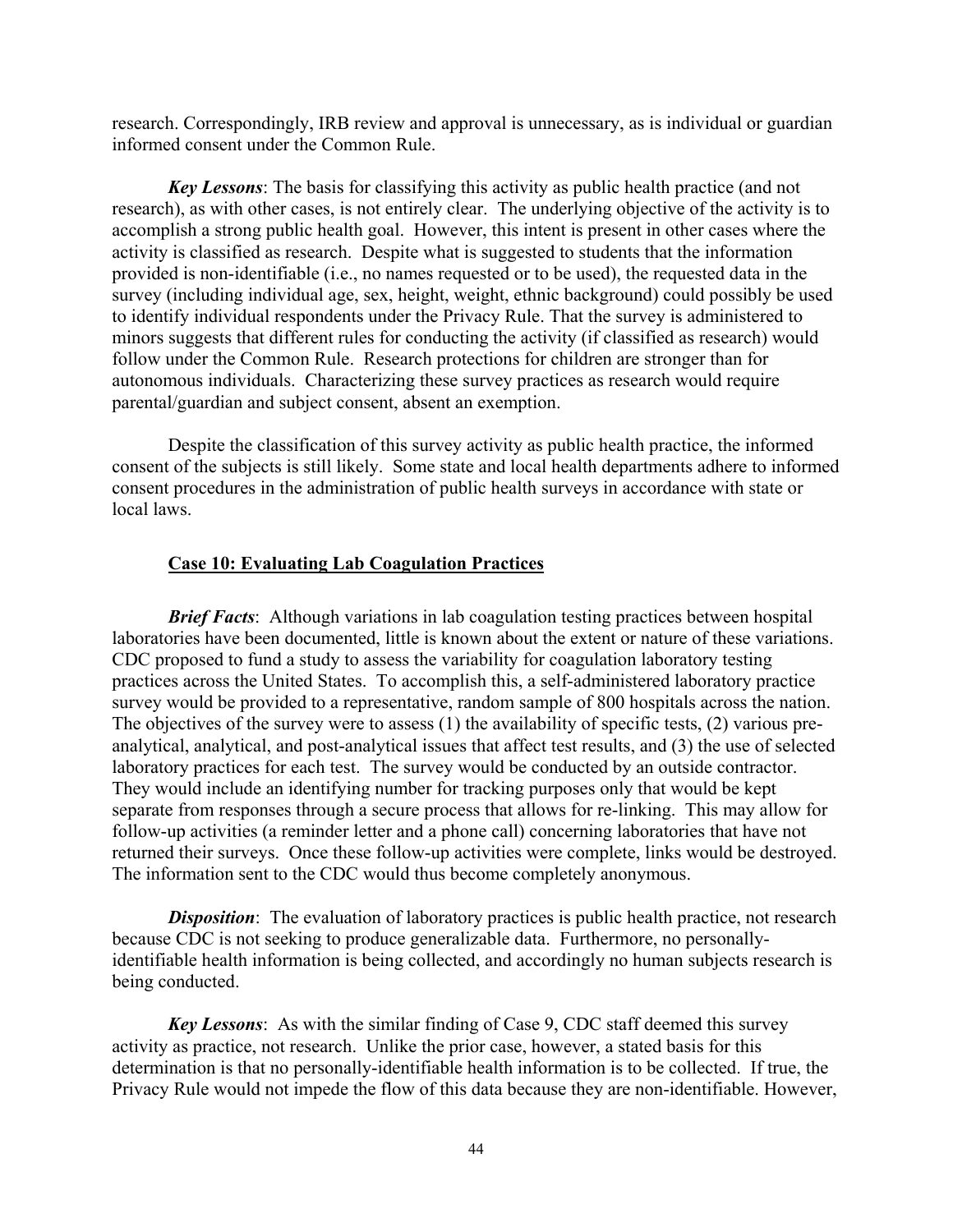it is questionable whether there is an exchange of personally-identifiable health data involved. CDC's private contractor seeks data on lab testing procedures. This may or may not involve the transmission of identifiable health data to the contractor, depending on how the labs respond to the questions. If identifiable health data are provided to the contractor, the subjects of the research may be seen as those whom the data concern. This sharing of health data may trigger different disclosure rules for the sharing of data under the HIPAA Privacy Rule.

While CDC and its partner/contractor are defined as public health authorities under the Privacy Rule, their ability to freely seek disclosure of identifiable data from a covered health provider (like the labs) is contingent upon them acquiring the data for a public health purpose. If a public health authority (or anyone for that matter) seeks data from covered entities for research purposes, a very different set of standards in the Privacy Rule applies (see Section 3.4). If public health authorities collect data for purposes that are research-related, but do not involve human subjects research, by default these activities should be labeled as public health practice.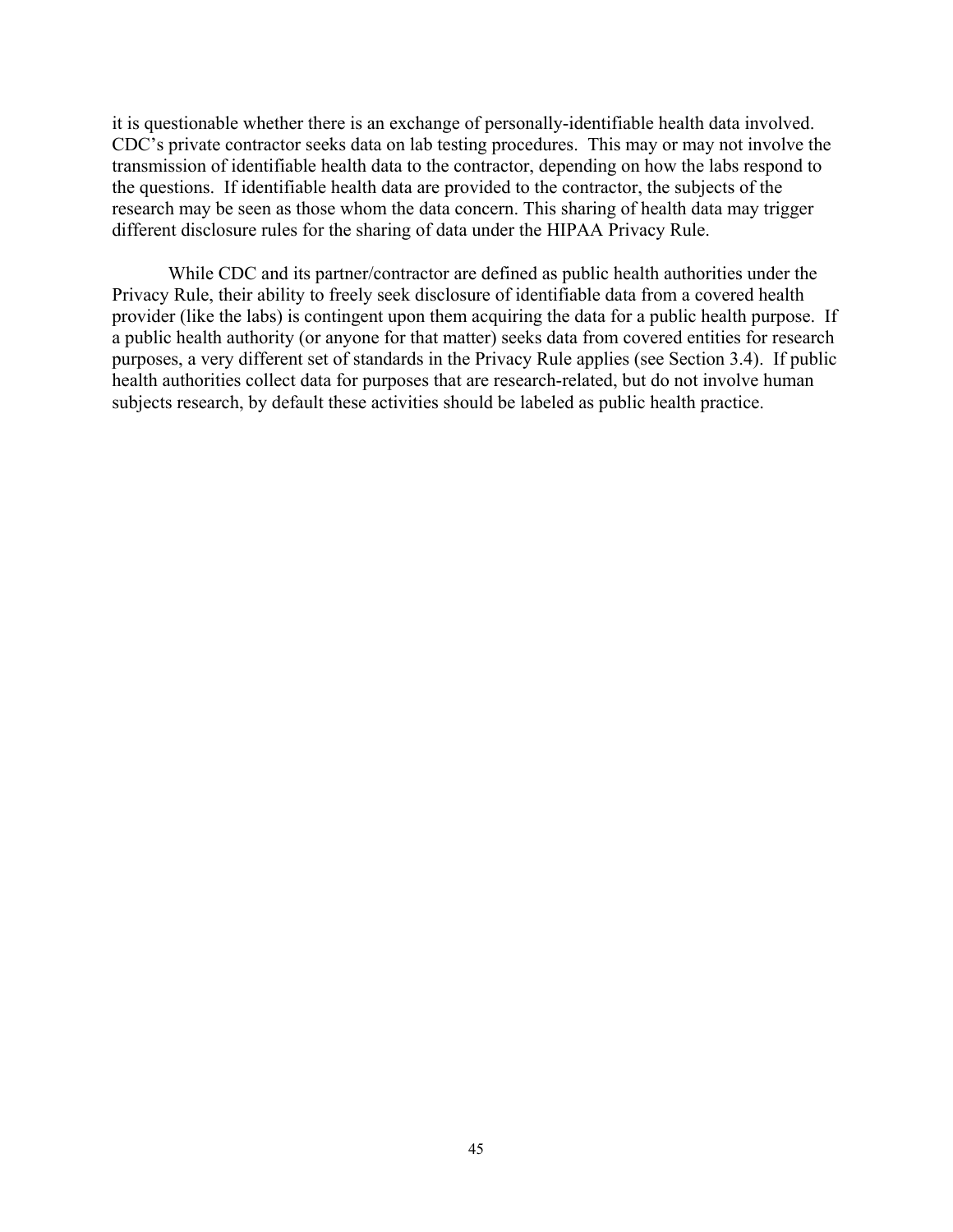## **5.0 GUIDING PRINCIPLES**

<span id="page-45-0"></span>Existing definitions, theories, approaches, legal issues, and cases provide a significant amount of information and some helpful criteria and analysis on the distinctions between public health practice and research. Utilizing this existing knowledge, however, will not completely allow public health practitioners, IRB members, and others to make distinctions in every case. While classifying a public health activity as practice or research is relatively simple in easy cases, the challenge is to develop improved criteria for making distinctions in harder cases, including activities that have both practice and research components.

This section provides a two-stage process utilizing guidelines and a corresponding Checklist to distinguish practice and research. The first stage addresses the easy cases. It neatly separates public health practice and research based on some of their essential characteristics. For harder cases, enhanced guidelines provide justifiable, additional factors for clarification through a second stage of review.

These guidelines and Checklist are grounded in honesty and simplicity. Public health authorities must honestly describe their intent, motivation, and objectives for their activities by answering some basic questions: (1) what prompted the performance of the activity; (2) on what (or whose) authority is the activity conducted; (3) what do the performers of the activity hope to achieve; (4) how will information from the activity be used; and (5) who will benefit from the activity? Furthermore, some persons seeking to make distinctions may simply misunderstand the core elements of the case or some basics of public health practice and research. Incomplete facts, inaccurate observations, misinterpretations, and manipulations of stated objectives can lead to improper classifications or erroneous findings.

No set of criteria will completely resolve these quandaries. The objective is, however, to provide enhanced guidance that leads to a clear resolution in a wider majority of cases. Additional, agency-specific analyses may also be required. For example, additional regulations applying to the CDC, FDA, CMS, or other potential funders or performers of practice or research activities may be applicable and require further analyses.

#### *5.1 Primary Assumption Underlying the Guiding Principles*

A *primary assumption* underlying any case on the distinctions between public health practice and research in which the Common Rule and HIPAA Privacy Rule are implicated is that a public health agent or entity (or an authorized partner) seeks to collect, use, or disclose identifiable health information, bodily tissues, or biological samples for a specified activity. The collection of data will likely come through persons within and outside of public health (e.g., private sector health care providers). If the data are non-identifiable from the outset, the Common Rule provisions and the HIPAA Privacy Rule requirements for disclosure are largely not implicated. If the data are not health-related, the Privacy Rule is unimportant, though the Common Rule may still apply because it also covers non-health data used for research purposes.

Although this primary assumption addresses prominent data collection practices for public health or research purposes, other data uses may fall outside of this assumption and yet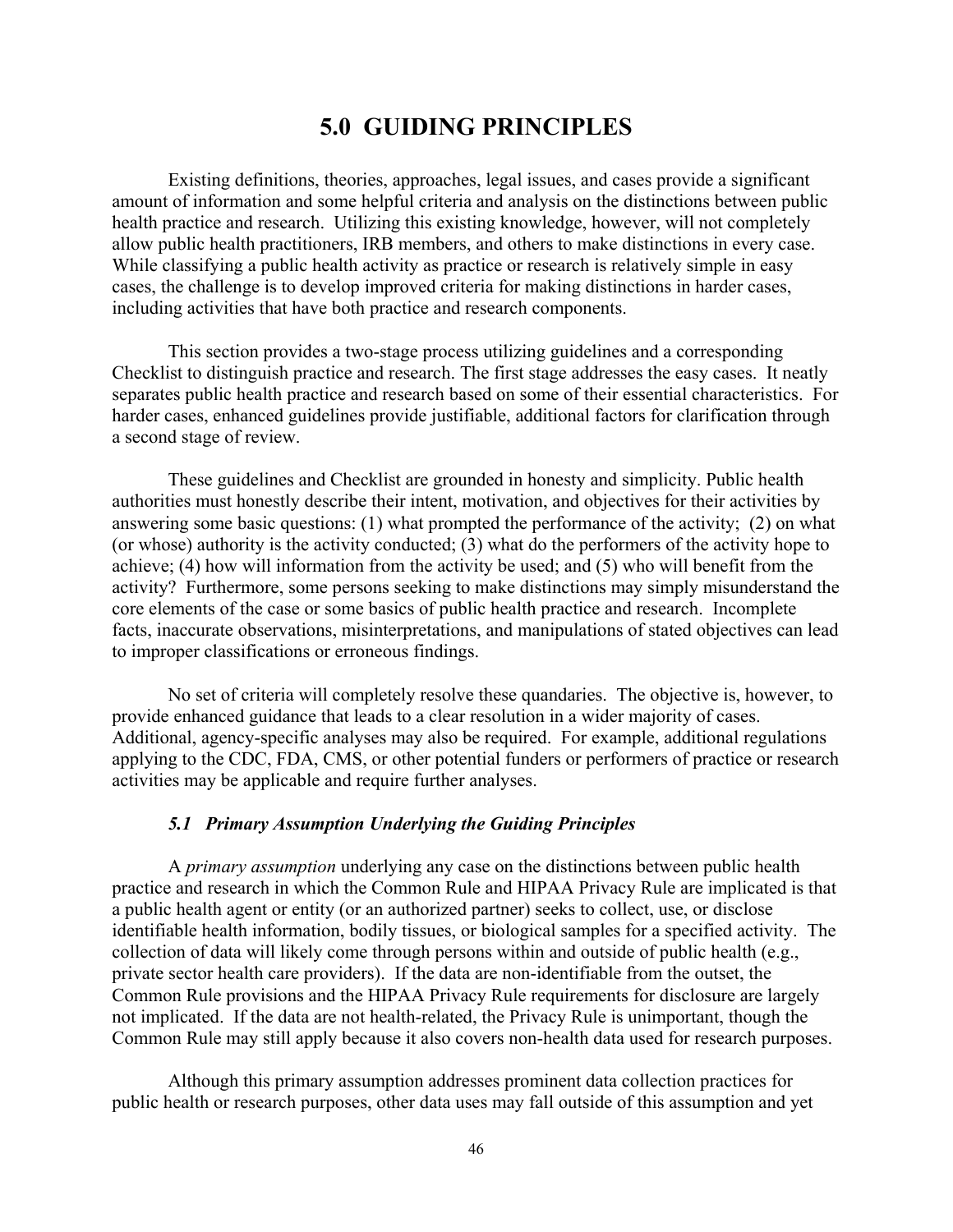<span id="page-46-0"></span>still require distinction. For example, public health authorities may acquire identifiable health data from non-covered entities. These data acquisitions would not implicate the Privacy Rule, but may still require an assessment of whether the collection supports public health practice or research. Furthermore, public health authorities may engage in research activities under the Common Rule without acquiring identifiable health data. Human subjects research, for example, can include the collection of non-identifiable data through intervention or interaction with a living individual (see Section 3.2). Such collections do not implicate the Privacy Rule, but Common Rule protections may still apply. Although these examples are not directly addressed, many of the enhanced guidelines may still be helpful to distinguish public health practice and research.

Unraveling and separating the essential features of public health practice and research is the first stage (addressed in Section 5.2 below). Many of the easy cases may be resolved on these foundational bases alone. A second stage (involving additional steps) applies to the hard cases. The sections below set forth some key principles of guidance (and reject others) to help analyze and classify difficult cases consistently, with greater confidence, and without significant, additional review of IRBs (if the activity constitutes public health practice). A Checklist summarizing these analyses follows.

#### *5.2 Essential Features of Public Health Practice and Research*

identifiable health data to be characterized as human subjects research under the Common Rule? An initial step toward distinguishing public health practice activities from human subjects research activities is to review those parameters that are exclusive to each activity. What is it about public health practice that is unique? What must be shown for an activity involving These essential characteristics, or foundations, of public health practice and research help separate the easy and hard cases, and eliminate some cases altogether from further need for classification.

#### **Figure 1. Foundations of Public Health Practice and Human Subjects Research**

**Public Health Practice**: *the collection and analysis of identifiable health data by a public health authority for the purpose of protecting the health of a particular community, where the benefits and risks are primarily designed to accrue to the participating community*. Essential characteristics of public health practice include:

- Involves specific legal authorization for conducting the activity as public health practice at the federal, state or local levels;
- Includes a corresponding governmental duty to perform the activity to protect the public's health;
- Involves direct performance or oversight by a governmental public health authority (or its authorized partner) and accountability to the public for its performance;
- May legitimately involve persons who did not specifically volunteer to participate (i.e., they did not provide informed consent); and
- Supported by principles of public health ethics that focus on populations while still respecting the dignity and rights of individuals..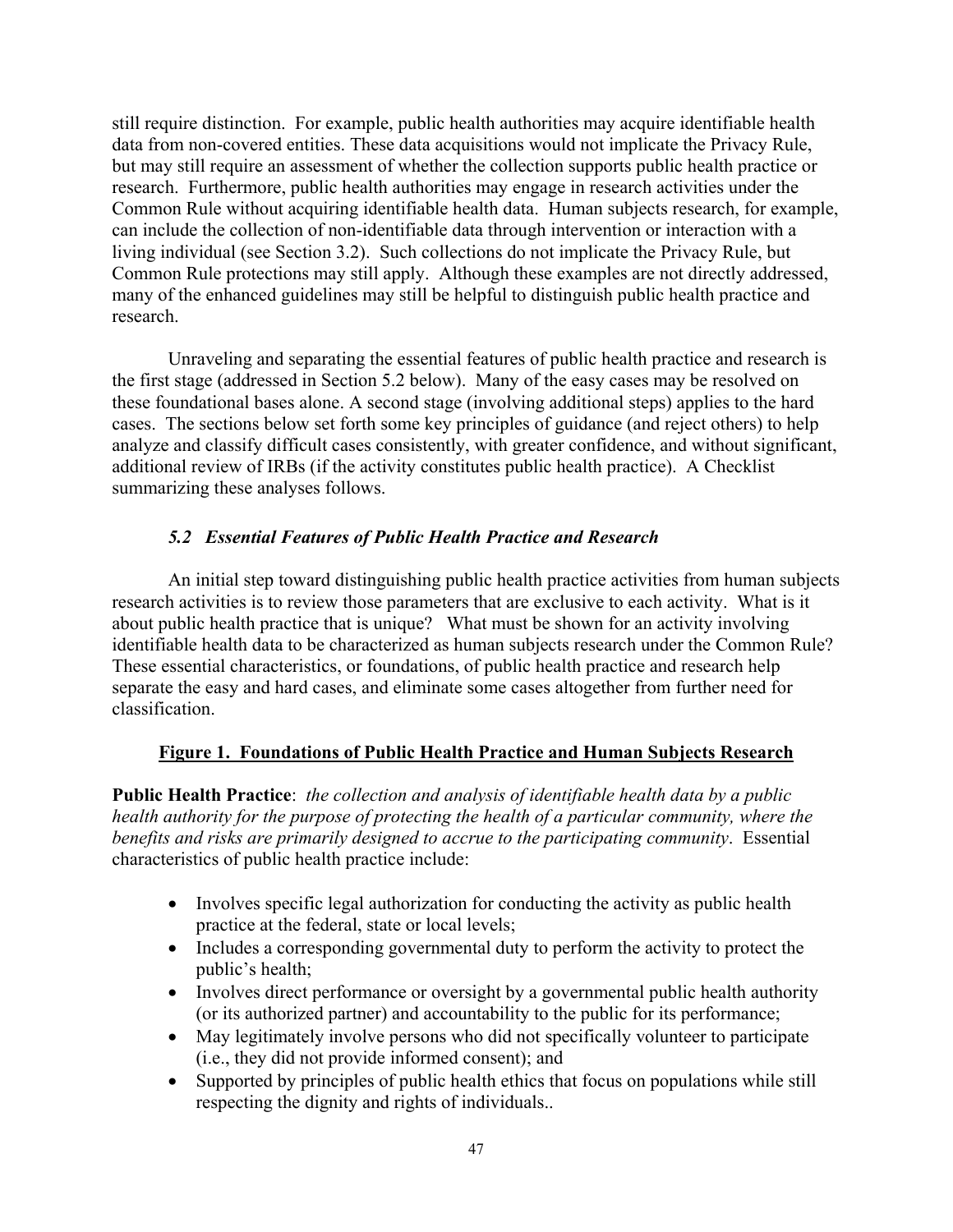<span id="page-47-0"></span>**Human Subjects Research**: *the collection and analysis of identifiable health data by a public health authority for the purpose of generating knowledge that will benefit those beyond the participating community who bear the risks of participation*. Essential characteristics of human subjects research include:

- Involves living individuals;
- Involves, in part, identifiable private health information;
- Involves research subjects who voluntarily participate (or participate with the consent of their guardian) absent a waiver of informed consent; and
- Supported by principles of bioethics that focus on the interests of individuals while balancing the communal value of research.

These foundations distinguish practice from research in many of the easy cases. For example, a public health reporting requirement may be specifically authorized via legislation or administrative regulation. The laws may require the public health agency to perform the activity to protect the public's health. Some states, like New York, clarify in statute that epidemiological investigations or other common public health practices are not human subjects research.<sup>141</sup> These activities are public health practice, so long as their design and implementation do not cross over to the realm of research (see additional discussion below).

As well, if the activity may lawfully require the non-voluntary compliance of autonomous individuals, it is likely not classifiable as research because voluntary consent is a foundation of research. Only through the approval of a waiver of the consent requirement pursuant to regulatory reviews may persons participate in human subject research without providing specific informed consent. Furthermore, if an activity is designed as research, but does not involve identifiable health data about living individuals, it should not be classified as research for the purposes of this analysis (because it does not implicate the HIPAA Privacy Rule). If a human subjects research study is specifically exempted from the Common Rule, the activity can be performed without adhering to the requirements of the Common Rule. Some institutions may voluntarily elect to require that an IRB or other body or institutional office determine whether the activity is human subjects research, and if it is, whether the research meets the requirements for exemption.

#### *5.3 Rejected Criteria*

The foundations of public health practice and research may help resolve the simpler cases, but more complicated scenarios remain. A state public health authority may, for example be specifically authorized to investigate a public health problem, and choose to engage in a series of activities, part of which include asking participants to voluntarily complete a written survey that indirectly references health data. An assessment of the essential characteristics of public health practice or research may not fully allow the practitioner to properly classify the project. Additional guidance is needed.

Many criteria have been proposed to facilitate these distinctions. These include an examination of (1) who is performing the activity, (2) whether the findings of the activity are to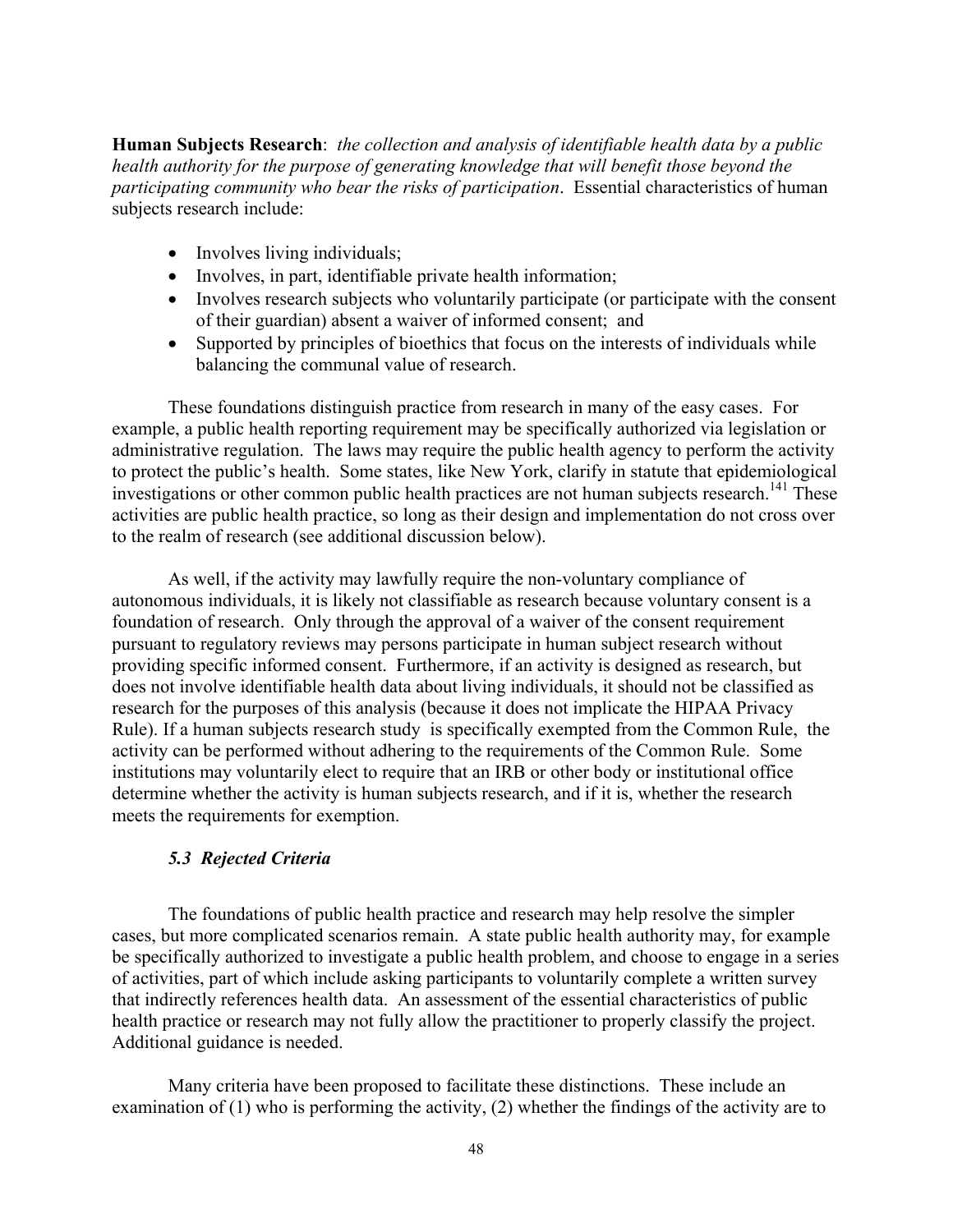be published (and where), (3) the urgency underlying the activity, (4) the source of funding, and (5) the methods for collecting and analyzing health data. For the reasons discussed below, none of these criteria are particularly helpful in making meaningful distinctions.

- *Performance*. Consideration of who is performing the activity has been proposed as an important factor for distinguishing practice from research. Authorized, governmental public health officials or their agents or private sector contractors are deemed as the only persons who can conduct public health practice activities. Similar activities, like disease surveillance, performed by academic figures may be classified as research because an academician lacks the imprimatur of governmental authority. In other words, if a governmental public health agency is doing the activity, it must be practice. Conversely, if a private sector actor is performing the activity, it is probably research. This criteria is dissatisfying for two primary reasons: (1) remember the primary assumption that a public health authority is either conducting, funding, or overseeing the activity, thus implicating the Common Rule or other research protections regardless of who actually performs the activity; (2) the HIPAA Privacy Rule and other laws allow governmental public health agencies to authorize private sector actors (via contract or other agreements) to conduct public health functions. Thus, under the Privacy Rule, a private hospital that lawfully contracts with a local public health agency to establish a cancer registry within the hospital is considered a "public health authority" for that purpose. While this criterion may not be helpful for making distinctions between practice and research, it may be important for deciding what regulatory approach or systems apply.
- *Publication*. Some may suggest that intention to publish the results of their analyses of identifiable health data in a peer-reviewed journal or other source supports a finding of research. However, whether persons performing the activity intend to publish is not particularly helpful for distinguishing practice versus research (see Section 4.0, Case 6, Key Lessons). Public health practitioners and researchers routinely publish their findings (without identifiable health data) whether engaged in practice or research.
- *Urgency*. The exigencies of a set of circumstances may justify a quick classification of an activity as public health practice, or even immediate action without prior classification (see Section 4.0, Case 2, Key Lessons). However, urgency alone is insufficient to distinguish between practice and research. Public health dilemmas may require quick actions through activities that are practice-oriented and activities that are research. Public health agencies and IRBs have processes designed to expedite a review and decision as to a proper distinction.
- *Funding*. The Common Rule is only implicated when federal funds are used to conduct or support human subjects research, or if an institution has voluntarily extended its assurance of compliance with the Common Rule beyond federally-conducted or supported human subjects research. States may apply similar funding criteria to state funding support for research. The absence of governmental funding or support for an activity may lawfully remove it from application via the Common Rule. (Note again, however, that a primary assumption is that such funding or support is proposed). Even if governmental funding is not present, Common Rule standards are nearly universally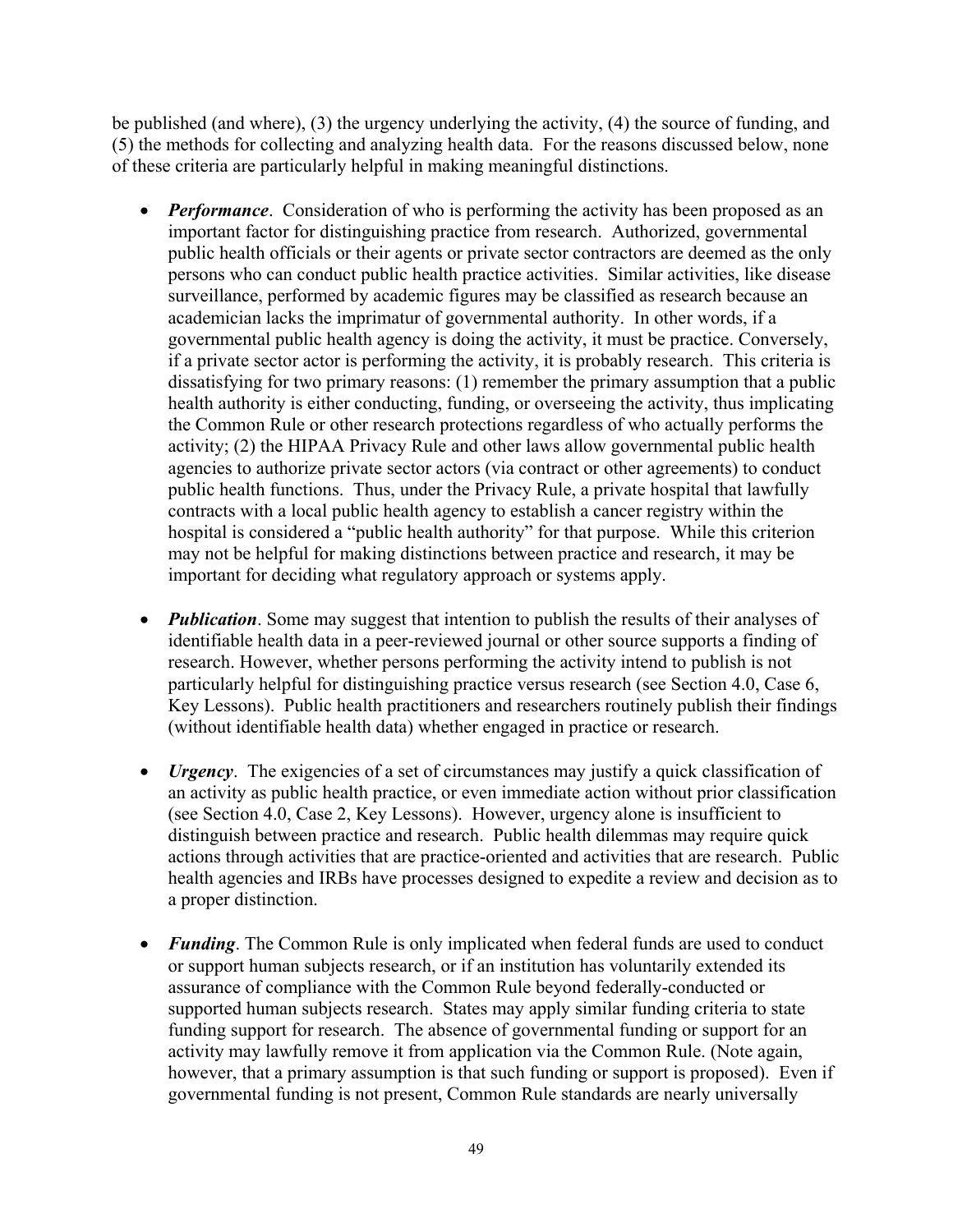<span id="page-49-0"></span>applied by private sector IRBs. As well, the HIPAA Privacy Rule applies waiver requirements that are similar to the Common Rule for uses and disclosures of protected health information without written authorization on a national basis regardless of funding sources. In short, the source of funding or support for the performance of a public health activity is an insufficient basis to classify the activity as research or practice.

 specific research studies. • *Data Collection Methods*. Some may suggest that the methods for collecting and analyzing health data help distinguish practice from research. Thus, if a proposed activity is supported by health data acquired from private sector health care workers through a public health reporting requirement, this may be viewed as practice. If the data are systematically acquired through a formal survey of randomly-selected persons, it may be viewed as research. In reality, the methods for collecting the data are irrelevant. Public health authorities routinely gather data via surveys for public health practice activities. Researchers routinely access data reported to public health authorities for

#### *5.4 Enhanced Guidelines*

Enhanced guidelines (below) provide meaningful bases to distinguish between research and public health practice when applied to any proposed or actual activity that fits the parameters of the primary assumption. None of these guidelines alone are sufficient to fully classify an activity. For more complex, multi-stage, or multi-dimensional activities, the activities themselves may need to be unbundled and examined separately using these criteria. Public health practitioners, for example, cannot conclude that a multi-faceted activity that includes research components is public health practice just because the majority of the work conducted is practice. Rather, they must separate the various components, examining each to make proper distinctions, and applying appropriate regulatory frameworks to each activity depending on its classification. Thus, if the application of any one of these guidelines leads to a classification that the activity is research, the aspect of the activity that gives rise to this classification should be treated as research. These guidelines include:

#### *5.4.1 General Legal Authority*

One of the foundations of public health practice (see Figure 1) is that there may be specific legal authority to engage in public health practice and a corresponding duty of public health agencies to fulfill that duty. In most of the cases, a specific legal duty supports finding a corresponding activity as practice. In some cases, however, public health authorities may act pursuant to general legal authorization. For example, a public health agency may seek to collect data on the prevalence of an emerging condition within a subset of the population, but not have precise legal authority to begin data collection for the specific condition. It may instead rely upon a general authorization from the legislature to "acquire any health data needed to monitor health conditions in the population."

The existence of general legal authorization supports a finding of public health practice, but does not conclusively lead to this end. General legal authority may also allow the public health authority to use research methods to improve the public's health. The brief statement of authority above, for example, may authorize a public health authority to use practice or research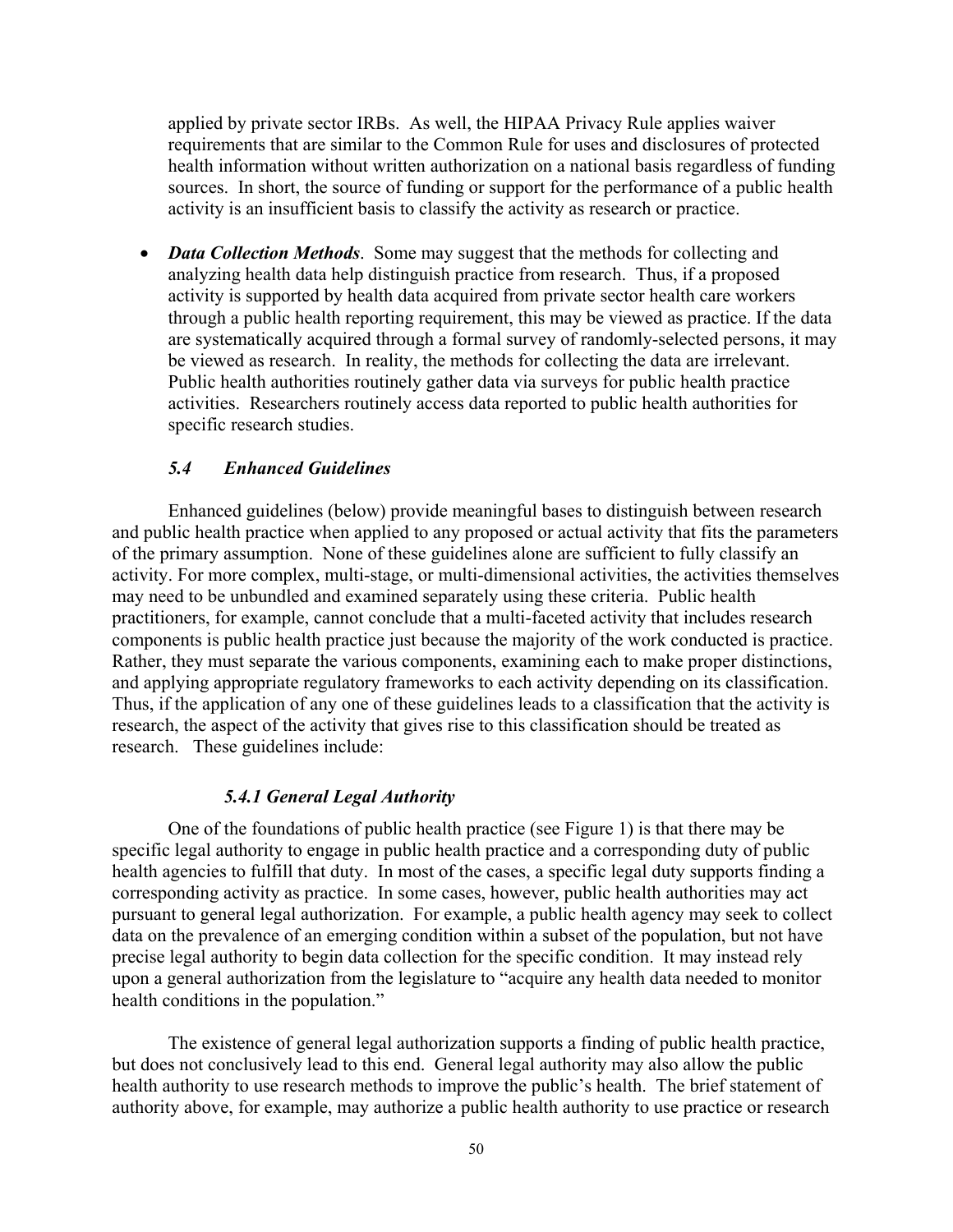<span id="page-50-0"></span>techniques to fulfill its objective. Analysis of the meaning of the scope and limits of the general legal authorization within a set of facts is necessary to draw firm conclusions, but is a potential factor to consider.

#### *5.4.2 Specific Intent*

CDC and others have focused on the role of intent as a primary factor to distinguish practice and research. As discussed in Section 2.5.1, this focus on intent is problematic because the very same activity may be justified as research or practice depending on how the actor expresses intent. This criterion is still useful, however, within a larger framework for making distinctions that restructures the role of assessing intent. Any intent to conduct research, whether primary or secondary, supports a finding that the activity is research. CDC suggests that the intent of public health practice is to "prevent or control disease or injury and improve health, or improve a public health program or service." The intent of research is "to generate or contribute to generalizable knowledge." The weakness of both of these statements is their generality; they might easily apply to either practice or research. Greater specification of the expression of intent is needed.

The intent of research may be restated as "*to test a hypothesis and seek to generalize the findings or acquired knowledge beyond the activity's participants.*" The intent of public health practice may be restated as "*to assure the conditions in which people can be healthy through public health efforts that are primarily aimed at preventing known or suspected injuries, diseases, or other conditions, or promoting the health of a particular community*." If the intent clearly and irreversibly changes during the administration of the activity (e.g., a surveillance activity crosses over to a research study), renewed analysis of the activity is needed. If the intent underlying the activity is sustainable as research and practice (e.g., a hybrid case), the activity must by default be viewed as research (at least under the intent criteria). If any intent underlying the activity relates to research, OHRP advises that the activity must be viewed as research, at least concerning this element of the enhanced guidelines.

#### *5.4.3 Responsibility*

In the research context, the focal point of responsibility for the health, safety, and well being of individual participants falls upon a specific individual, typically the principal investigator (PI), as well as those working under the supervision of the PI. The PI must adhere to the conditions of the Common Rule in conducting the research and can be held personally accountable for the health and safety of research subjects. Research subjects are entitled to expect that the PI and the PI's staff will conduct the research within the limits of the subjects' informed consent and other ethical duties consistent with the Common Rule.

Public health practice does not always feature direct individual responsibility for the welfare of participants. In many practice activities, the responsibility for individuals' welfare falls generally upon government entities Public health practitioners are still responsible for their actions that may impact the health, safety, or welfare of participants in a practice activity. However, their responsibility does not arise because of a relationship with participants like that of a PI and her subjects. It arises because legal and ethical duties assumed by public health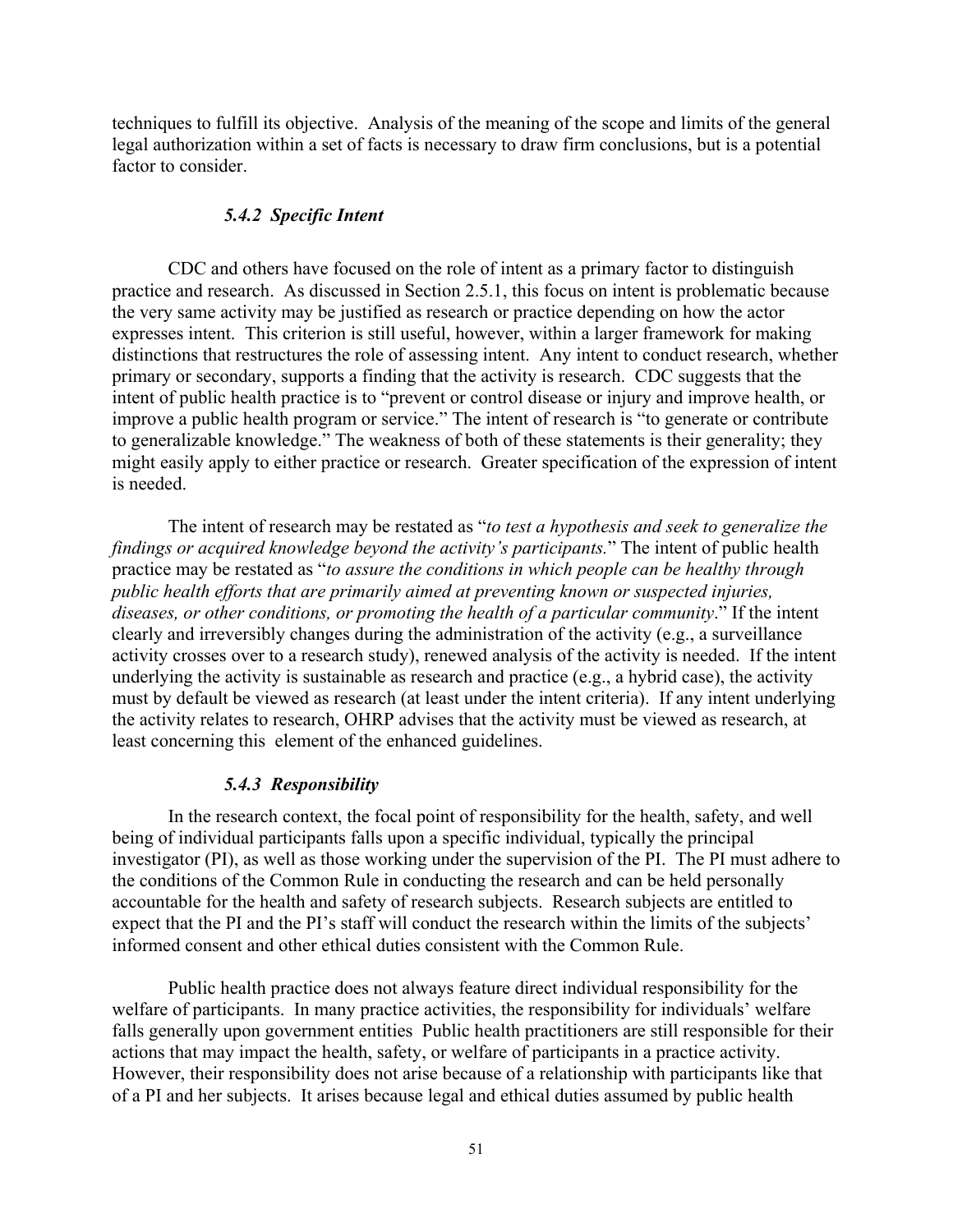<span id="page-51-0"></span>practitioners as representatives of government requires them to promote these interests in the performance of their activities.

#### *5.4.4 Participant Benefits*

Participants in human subjects research frequently receive no direct benefit from (and may even be harmed by) the activity. While human subjects may benefit from their participation, research is designed primarily to benefit the researcher and society through potential gains of scientific knowledge. Whenever additional risks are imposed on participants in order to make the results generalizable beyond the participants themselves, the activity should be classified as research.

Public health practice activities, however, are premised on providing some benefit to participants or the population of which they are members. Though failures in design or implementation of public health practice activities may limit or defeat these benefits, the supporting objective remains the same: public health practice should contribute to improving the health of participants. Research, however, may not. If the activity offers no prospect of benefit to the participants, then the activity should be classified as research.

#### *5.4.5. Experimentation*

There is an experimental quality to research that public health practice does not always share. Research may involve introducing something non-standard to research subjects or to the analysis of their identifiable health data. Sometimes, what is introduced is experimental (e.g., the application of a new and unproven medical procedure). In other cases, existing methods of analysis are used to produce new knowledge (e.g., the exploration of a subject's health data to assemble knowledge previously unknown).

Although innovations are part of public health practice, it is dominated by the use of standard, accepted, and proven interventions to address a known or suspected public health problem. Through the use of standard practices, public health practitioners can properly assess the nature of the problem and apply proven techniques to limit its impact on the population's health.<sup>142</sup> Applying non-standard approaches in public health practice activities may not provide meaningful data to guide additional public health responses. Thus, if any activity involves introduction of non-standard or experimental procedures, the activity is likely research rather than public health practice.

#### *5.4.6 Subject Selection*

Human subjects research is largely (though not exclusively) driven by the desire of a researcher to test an underlying hypothesis. The research study is designed to answer the question. To reduce the possibility of bias, the researcher may select human subjects randomly so that the results can be generalized to a larger group.

Practitioners of public health activities rarely choose participants. Participants are selfselected persons with, or at risk of, an affected disease or condition who can benefit from the activity. They are more like clinical patients who need treatment, not human subjects selected by a researcher. Public health practice activities are not designed to test hypotheses but to benefit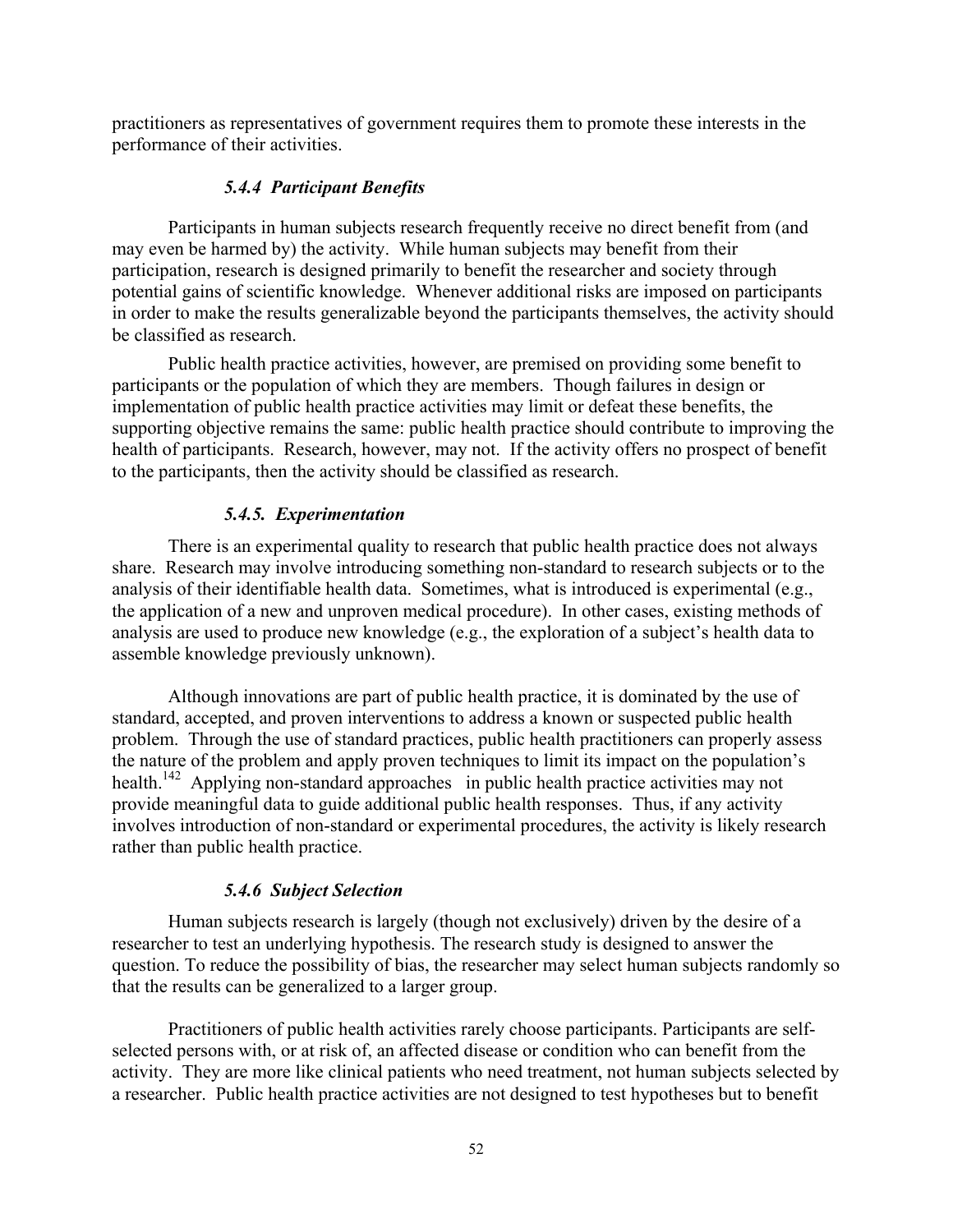the participants or their communities. Thus, if an activity utilizes control groups or randomly selects its participants to eliminate bias, the activity is likely research rather than public health practice.

#### **5.5 Checklist for Making Distinctions Between Public Health Practice and Research**

This Checklist presents a working draft model to help guide public health practitioners through a process to determine whether an activity is public health practice (practice) or human subjects research (research) consistent with the Common Rule and the HIPAA Privacy Rule. Additional questions related to the subject matter of the Checklist may require additional review of relevant sections of this report.

Please note that the principles within this Checklist have not been "field tested," and may not completely distinguish public health research from practice in each case. There are always difficult examples that do not neatly fit into either category. However, this Checklist is designed to help resolve a majority of cases to provide consistency in decision-making on a national basis. Furthermore, the Checklist may need to be tailored to specific requirements within various jurisdictions or agencies.

To use this Checklist, please answer the key **Assumptions** [As] and **Questions** [Qs] in Steps 1-4 below, proceeding in accordance with your responses, to reach the Conclusions in Step 5. In some cases, this process will not require addressing all of the steps; in other cases, each of the steps may contribute to clarifying the distinction.

| <b>Steps and Related Assumptions and Questions</b>                                                                                                                                                                                                                                                                                                                                                             |     |                | <b>Next Action</b>                     |                                               |
|----------------------------------------------------------------------------------------------------------------------------------------------------------------------------------------------------------------------------------------------------------------------------------------------------------------------------------------------------------------------------------------------------------------|-----|----------------|----------------------------------------|-----------------------------------------------|
|                                                                                                                                                                                                                                                                                                                                                                                                                | Yes | N <sub>0</sub> | If Yes, then                           | If No, then                                   |
| <b>Step 1: Check Key Assumptions</b>                                                                                                                                                                                                                                                                                                                                                                           |     |                |                                        |                                               |
| Assumption 1.A: Are you a governmental public health official, agent, agency, or<br>entity at the federal, tribal, state, or local level (or an authorized partner conducting<br>public health activities via contract or other agreement)?                                                                                                                                                                    |     |                | Go to $A$ 1.B.                         | Stop. This<br>Checklist<br>does not<br>apply. |
| Assumption 1.B: Does your activity involve the acquisition, use, or disclosure of<br>identifiable health data (i.e., individually-identifiable data that relate to a person's<br>past, present, or future physical or mental health or condition or provision or<br>payment of health care, or identifiable bodily tissues or biological samples)?<br>Step 2: Assess the Foundations of Public Health Practice |     |                | Go to<br>Step 2.                       | Stop. This<br>Checklist<br>does not<br>apply. |
| <b>Assumption 2.A</b> : In general, does your activity involve the collection and analysis<br>of identifiable health data for the purpose of protecting the health of a particular<br>community, where the benefits and risks are primarily designed to accrue to the<br>participating community?                                                                                                              |     |                | Go to<br>Q 2.A.                        | Go to<br>Step 3.                              |
| Question 2.A: Is there a <i>specific</i> legal authorization (via statute, administrative<br>regulation, or other law) and corresponding governmental duty to use identifiable<br>health data for a public health purpose that underlie the activity?                                                                                                                                                          |     |                | Stop. This<br>activity is<br>practice. | Go to<br>$Q$ 2.B.                             |
| <b>Question 2.B</b> : Does your activity involve direct performance or oversight by a<br>governmental public health authority (or its authorized partner) and accountability to<br>the public for its performance?                                                                                                                                                                                             |     |                | Go to<br>Q 2.C.                        | Go to<br>Step 3.                              |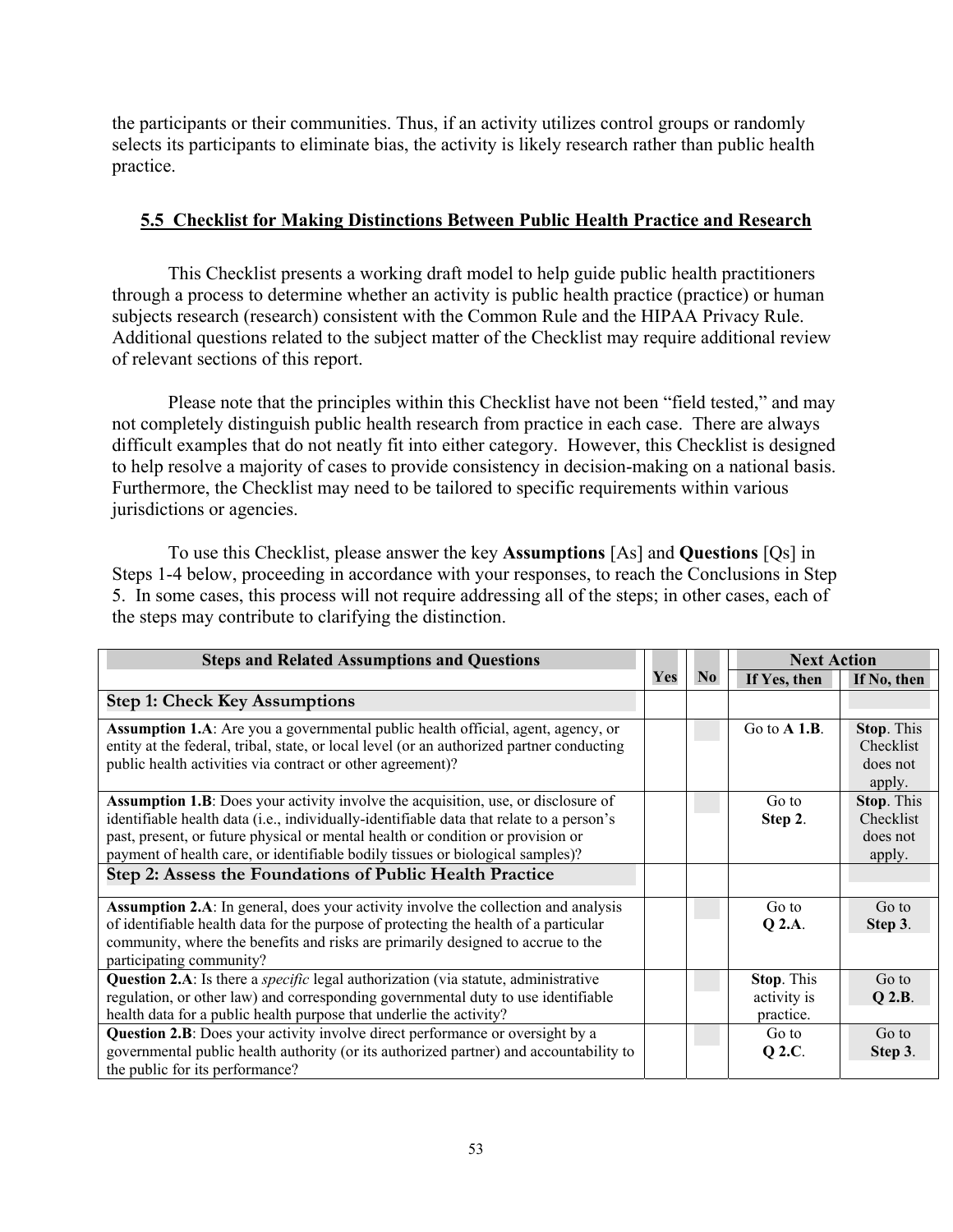| <b>Steps and Related Assumptions and Questions</b>                                                                                                       |     |                | <b>Next Action</b> |                            |
|----------------------------------------------------------------------------------------------------------------------------------------------------------|-----|----------------|--------------------|----------------------------|
|                                                                                                                                                          | Yes | N <sub>0</sub> | If Yes, then       | If No, then                |
| Question 2.C: Does your activity legitimately involve persons who must participate                                                                       |     |                | Stop. This         | Go to                      |
| in the activity or did not specifically volunteer to participate (i.e., they did not                                                                     |     |                | activity is        | Step 3.                    |
| provide informed consent absent a waiver under the Common Rule?)                                                                                         |     |                | practice.          |                            |
| Step 3: Assess the Foundations of Human Subjects Research                                                                                                |     |                |                    |                            |
| Assumption 3.A: In general, does your activity involve the collection and analysis                                                                       |     |                | Go to              | The activity               |
| of identifiable health data for the purpose of generating knowledge that will benefit                                                                    |     |                | Q 3.A.             | is likely                  |
| those beyond the community of persons who bear the risks of participation?                                                                               |     |                |                    | practice. Go               |
|                                                                                                                                                          |     |                |                    | to Step 4.                 |
| Question 3.A: Does your activity involve living individuals?                                                                                             |     |                | Go to              | Stop. This is              |
|                                                                                                                                                          |     |                | $Q$ 3.B.           | not human                  |
|                                                                                                                                                          |     |                |                    | subjects                   |
| Question 3.B: Does your activity involve, in part, private information as defined in                                                                     |     |                | Go to              | research.<br>Stop. This is |
| the Common Rule?                                                                                                                                         |     |                | Q 3.C.             | not human                  |
|                                                                                                                                                          |     |                |                    | subjects                   |
|                                                                                                                                                          |     |                |                    | research.                  |
| Question 3.C: Does your activity involve persons who voluntarily participate via                                                                         |     |                | Go to              | Stop. This                 |
| informed consent or the consent of their guardian, absent a waiver of informed                                                                           |     |                | Step 4.            | activity is                |
| consent under the Common Rule?                                                                                                                           |     |                |                    | practice.                  |
| <b>Step 4: Consider Enhanced Guidance</b>                                                                                                                |     |                |                    |                            |
| Question 4.A: General Legal Authority: Is there general legal authorization (via                                                                         |     |                | The activity is    | Go to                      |
| statute, administrative regulation, or other law) and a corresponding governmental                                                                       |     |                | likely practice.   | Q 4.B. 1-2                 |
| duty supporting the use of identifiable health data for a legitimate public health                                                                       |     |                | Go to              |                            |
| purpose?                                                                                                                                                 |     |                | $Q$ 4.B. 1-2       |                            |
| Question 4.B.1: Specific Intent: Is there any intent underlying the activity to test a                                                                   |     |                | The activity is    | Go to                      |
| hypothesis and seek to generalize the findings or acquired knowledge beyond the                                                                          |     |                | likely research.   | Q 4.B.2.                   |
| activity's participants?                                                                                                                                 |     |                | Go to $Q$ 4.C.     |                            |
| Question 4.B.2: Specific Intent: Is the primary intent underlying the activity to                                                                        |     |                | The activity is    | Go to                      |
| assure the conditions in which people can be healthy through public health efforts                                                                       |     |                | likely practice.   | Q 4.C.                     |
| that are primarily aimed at preventing known or suspected injuries, diseases, or other<br>conditions, or promoting the health of a particular community? |     |                | Go to $Q$ 4.C.     |                            |
| Question 4.C: Responsibility: Is responsibility for the health, safety, or welfare of                                                                    |     |                | The activity is    | Go to                      |
| the participants vested or assigned to an identified person, like a principal                                                                            |     |                | likely research.   | Q 4.D.1.                   |
| investigator?                                                                                                                                            |     |                | Go to Q 4.D 1-2    |                            |
|                                                                                                                                                          |     |                |                    |                            |
| Question 4.D.1: <i>Participant Benefits</i> : Is the activity designed to provide some                                                                   |     |                | The activity is    | Go to                      |
| benefit to the participants or their population as a whole?                                                                                              |     |                | likely practice.   | Q 4.D.2.                   |
|                                                                                                                                                          |     |                | Go to Q 4.E.       |                            |
| Question 4.D.2: <i>Participant Benefits</i> : Does the activity involve additional risks                                                                 |     |                | The activity is    | Go to                      |
| imposed on participants in order to make the results generalizable beyond the                                                                            |     |                | likely research.   | Q 4.E.                     |
| participants themselves?                                                                                                                                 |     |                | Go to $Q$ 4.E.     |                            |
| Question 4.E: <i>Experimentation</i> : Is the activity designed to introduce non-standard                                                                |     |                | The activity is    | Go to                      |
| or experimental elements or methods to the research subjects or the analysis of their                                                                    |     |                | likely research.   | Q 4.F.                     |
| identifiable health data?                                                                                                                                |     |                | Go to $Q$ 4.F.     |                            |
| Question 4.F: Subject Selection: Are the participants in the activity selected                                                                           |     |                | Stop. The          | Stop. The                  |
| randomly so that the results of the activity can be generalized to a larger population?                                                                  |     |                | activity is        | activity is                |
|                                                                                                                                                          |     |                | likely research.   | likely                     |
|                                                                                                                                                          |     |                |                    | practice.                  |
| <b>Step 5: Conclusions</b>                                                                                                                               |     |                |                    |                            |
|                                                                                                                                                          |     |                |                    |                            |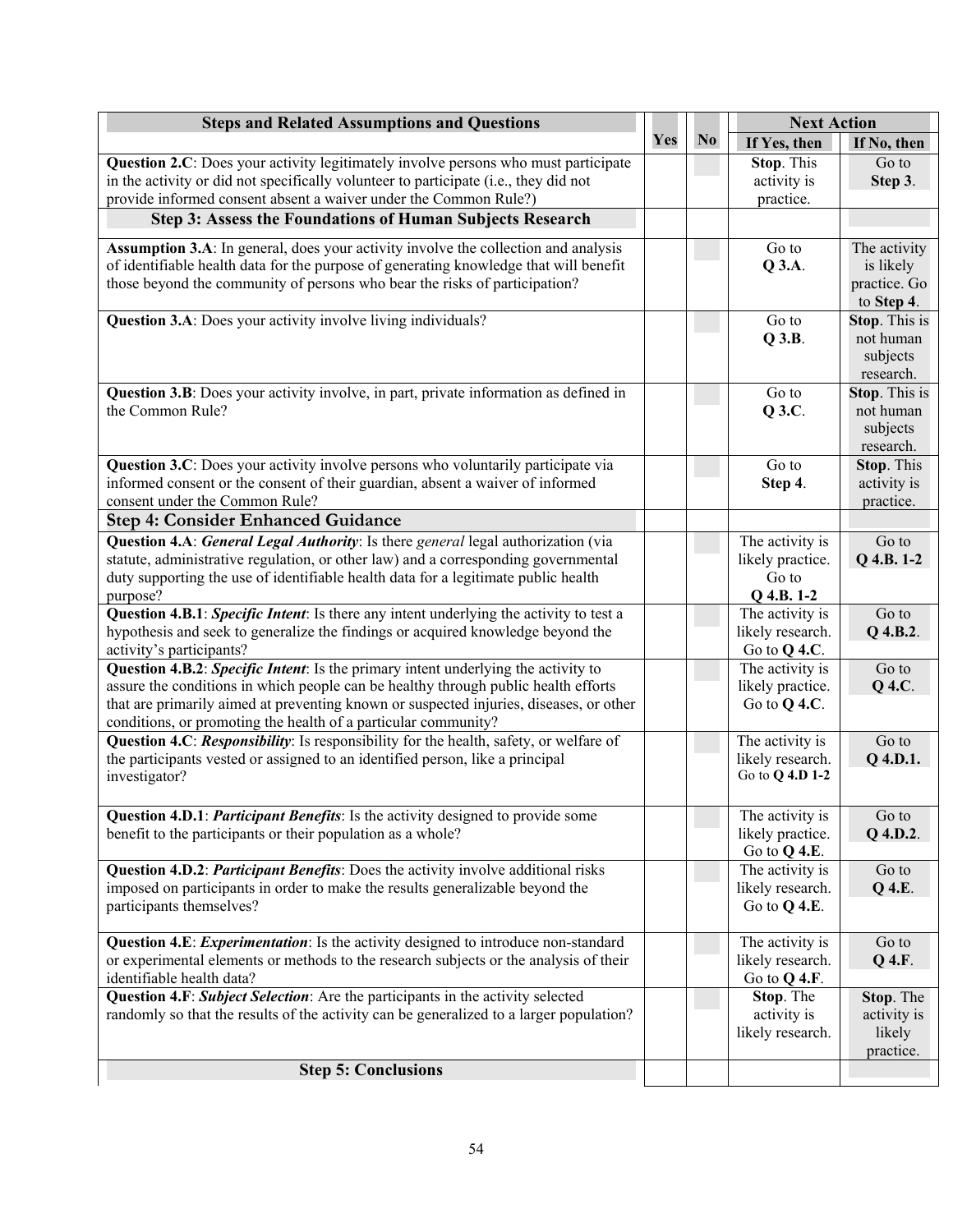| <b>Steps and Related Assumptions and Questions</b> |     |       | <b>Next Action</b>       |  |
|----------------------------------------------------|-----|-------|--------------------------|--|
|                                                    | Yes | No No | If Yes, then If No, then |  |

 and ethics designed to protect individuals and their privacy while furthering the public's health. In addition, while the HIPAA **Conclusion 5.A:** *Public Health Practice*. If your responses affirm that your activity (or some part thereof) is or is likely public health practice, the activity is not subject to the Common Rule. However, it must still be conducted consistent with principles of law Privacy Act allows sharing of identifiable health data without written authorization for public health purposes, note that the Rule does not require data sharing. Authorization for disclosures from covered entities under the Rule derive from other public health laws or policies. For helpful guidance on the impact of the HIPAA Privacy Rule on public health practice, please see HIPAA Privacy Rule and Public Health: Guidance from CDC and DHHS, available at: http://www.cdc.gov/privacyrule/Guidance/Content.htm.

expedited review under the Common Rule. For additional guidance and a helpful flowchart, please see the Guidelines for the Conduct of Research published by the Office for Human Subjects Research at NIH, available at: http://www.nihtraining.com/ohsrsite/guidelines/graybook.html **Conclusion 5.B:** *Human Subject Research***.** If your responses affirm that your activity (or some part thereof) is or is likely human subjects research, the Common Rule may apply, subject to an exemption. In addition, the activity may be entitled to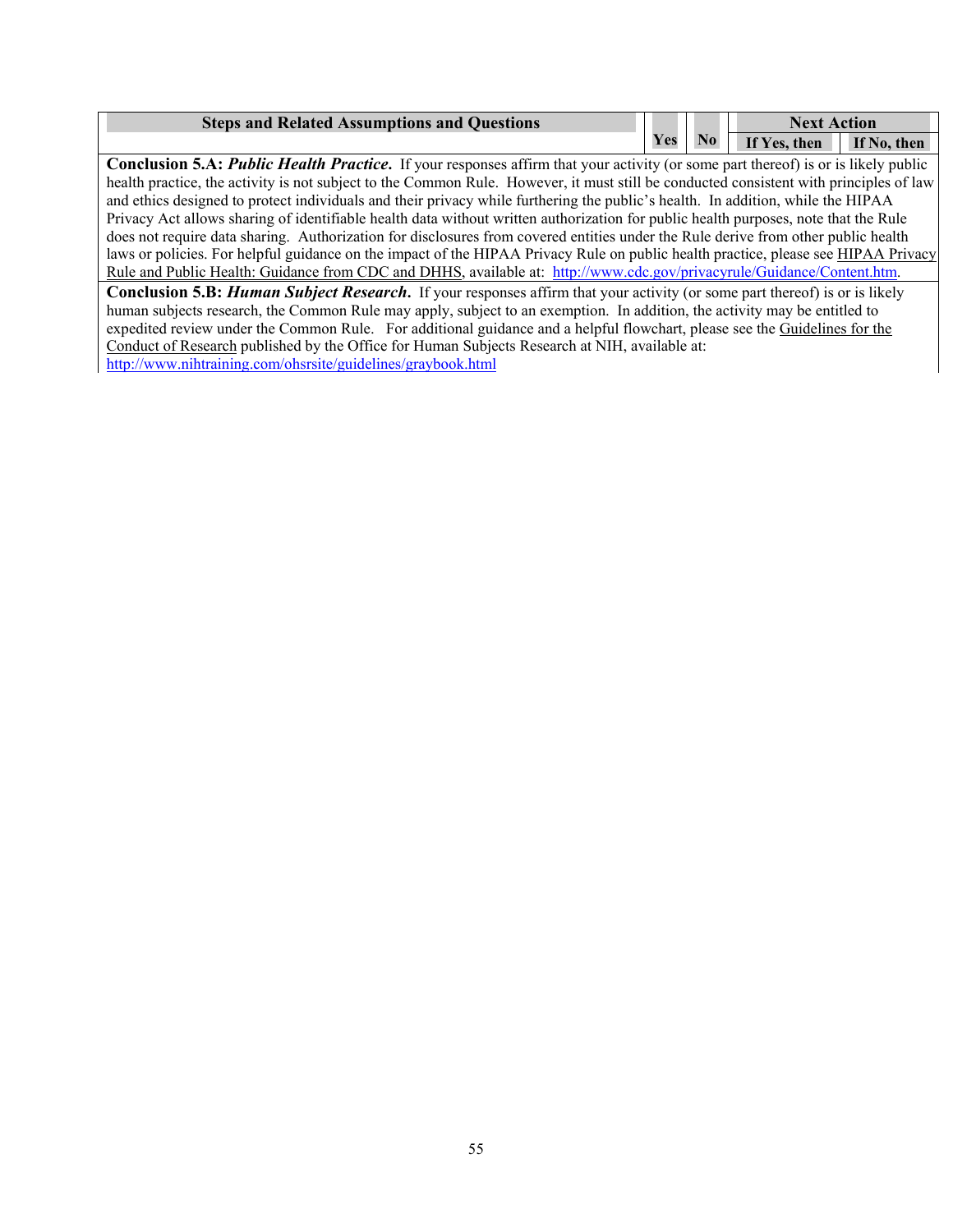## **CONCLUSION**

<span id="page-55-0"></span>Distinguishing between public health practice and research activities conducted or funded by governmental public health authorities is not always easy. The similarities of these activities and their underlying intent, coupled with a lack of clarification among key legal and ethical policies, makes classification even more difficult. Existing proposals for how to distinguish between practice and research have led to disagreements and incongruous results among public health authorities, IRB members, and others. Nearly everyone seeks a better way to clarify these concepts.

This report provides a two-stage process for distinguishing public health practice from research activities. A template that neatly separates these activities based on some of their essential characteristics may help resolve the simpler cases. For more complicated cases, enhanced guidelines provide justifiable, additional factors for clarification. These include analysis of the general legal authority concerning the activity, underlying relationships, specific intent of the activity (or its unbundled parts), participant benefits, and planned interventions. These criteria may improve analysis for difficult cases more uniformly if applied across various levels of governmental public health authorities and through IRBs in the public and private sectors.

 Though drawing distinctions is critical, in many ways the objective of public health practice and public health research is the same: *to perform public health activities that respect and protect the legal rights and ethical interests of individual participants while improving or promoting the public's health*. Researchers understand this objective and adhere to the Common Rule and other requirements in pursuit of their ethical research activities. Public health practitioners strive to act in ways that promote the public's health while respecting individuals under other legal and ethical norms. This objective should underlie all public health practice activities in the United States.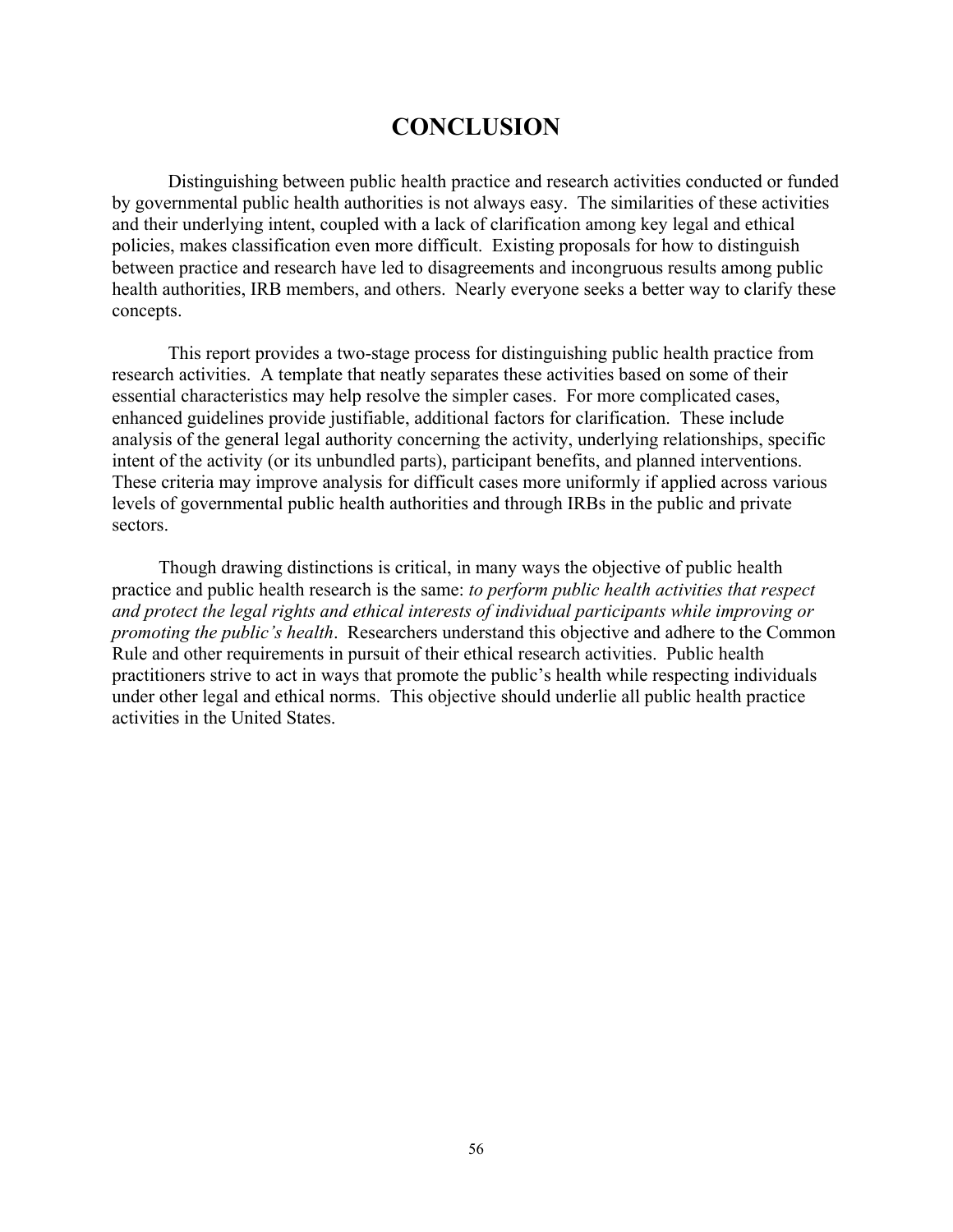#### **REFERENCES**

<span id="page-56-0"></span> $\overline{a}$ 

- Fairchild, A, Bayer R. . Ethics and the Conduct of Public Health Surveillance. *Science*. 2004;303(5658):631-2. 7
- Answers About a Separate Regulatory Regime. *Journal of Law, Medicine, and Ethics*. 2004;31:638-653.<br><sup>8</sup> OCB patienal standards to protect the privacy of personal health information. Department of Health and H Burris S, Buehler J, Lazzarini Z*.* Applying the Common Rule to Public Health Agencies: Questions and Tentative
- OCR national standards to protect the privacy of personal health information. Department of Health and Human Services website. Available at: http://www.hhs.gov/ocr/hipaa/. Accessed on November 21, 2003.
- Centers for Disease Control and Prevention*. Guidelines for Defining Public health Research and Public Health Non-Research.* October 4, 1999. Available at: http://www.cdc.gov/od/ads/opspoll1.htm. Accessed November 5,

 2003. 10 Puglisi J. *Engagement of Institutions in Research* [memorandum]*.*Rockville, MD: Office for the Protection from Research Risks, Department of Health, Education, and Welfare; 1999. Available at:<br>http://ohrp.osophs.dhhs.gov/humansubjects/assurance/engage.htm. Accessed August 18, 2003.

http://ohrp.osophs.dhhs.gov/humansubjects/assurance/engage.htm. Accessed August 18, 2003.<br><sup>11</sup> U.S. Department of Energy. Chapter 1: The Need to Protect Workers As Human Research Subjects. In *Creating an Ethical Framework for Studies Involving the Worker Community* (guidelines). Available at:

- http://www.science.doe.gov/ober/humsubj/contents.html . Accessed August 18, 2003.<br><sup>12</sup> National Bioethics Advisory Commission. *Ethical and Policy Issues in Research Involving Human Participants*. Bethesda, MD; 2001. Available at: http://www.georgetown.edu/research/nrcbl/nbac/pubs.html. Accessed on
- 
- November 5, 2003. 15 Amoroso P, Middaugh J. Research vs. public health practice: when does a study require IRB review? *Prev Med*. November 5, 2003.<br><sup>13</sup> Institute of Medicine. *The Future of Public Health*. Washington, D.C: National Academy Press; 1998, 2003.<br><sup>14</sup> National Bioethics Advisory Commission. *Ethical and Policy Issues in Research Involvin* Bethesda, MD; 2001. Available at: http://www.georgetown.edu/research/nrcbl/nbac/pubs.html. Accessed on
- 2003;35:250-253. 16 National Commission for the Protection of Human Subjects of Biomedical and Behavioral Research. *The*
- *Belmont report: ethical principles and guidelines for the protection of human subjects*. Washington, DC: Office of Protection from Research Risks, Department of Health, Education, and Welfare; 1979. 17 32 C.F.R. 219 (1991).
- <sup>18</sup> Centers for Disease Control and Prevention. Guidelines for Defining Public health Research and Public Health *Non-Research.* October 4, 1999. Available at: http://www.cdc.gov/od/ads/opspoll1.htm. Accessed November 5, 2003. 19National Bioethics Advisory Commission. *Ethical and Policy Issues in Research Involving Human Participants*.
- November 5, 2003.; Amoroso P, Middaugh J. Research vs. public health practice: when does a study require IRB Bethesda, MD; 2001. Available at: http://www.georgetown.edu/research/nrcbl/nbac/pubs.html. Accessed on
- review? *Prev Med*. 2003;35:250-253. 20 National Bioethics Advisory Commission. *Ethical and Policy Issues in Research Involving Human Participants*. Bethesda, MD; 2001. Available at: http://www.georgetown.edu/research/nrcbl/nbac/pubs.html. Accessed on
- 
- November 5, 2003.<br><sup>21</sup> Institute of Medicine. *The Future of Public Health*. Washington, D.C: National Academy Press; 1998, 2003.<br><sup>22</sup> National Bioethics Advisory Commission. *Ethical and Policy Issues in Research Involvin* Bethesda, MD; 2001. Available at: http://www.georgetown.edu/research/nrcbl/nbac/pubs.html. Accessed on
- <sup>23</sup> Centers for Disease Control and Prevention. *Guidelines for Defining Public health Research and Public Health Non-Research*. October 4, 1999. CDC website. Available at: http://www.cdc.gov/od/ads/opspoll1.htm. Accessed November 5, 2003.

 $1$  32 C.F.R. 219 (1991).

<sup>2</sup> Council for International Organizations of Medical Sciences. *International Guidelines for Ethical Review of Epidemiological Studies*. Geneva, Switzerland: 1991. Reprinted in *Law, Medicine & Health Care*. 1991;19:258. 3

<sup>&</sup>lt;sup>3</sup> Snider D, Stroup D. Defining research when it comes to public health. *Public Health Rep.* 1997;112:29-32.

 Gostin, L, Bayer, R, Fairhcild, A, Gable, L. Guidelines for public health data use (working paper, CDC HIV/AIDS Public Health Data Uses Project, October 2003).

 Buehler JW, Burris S. *Research on the Impact of Law on Public Health* (proposal in response to CDC program announcement 03049). On file with author.<br> $6 \rightarrow 6$  Esimphild A. Power B. Ethios and the Condu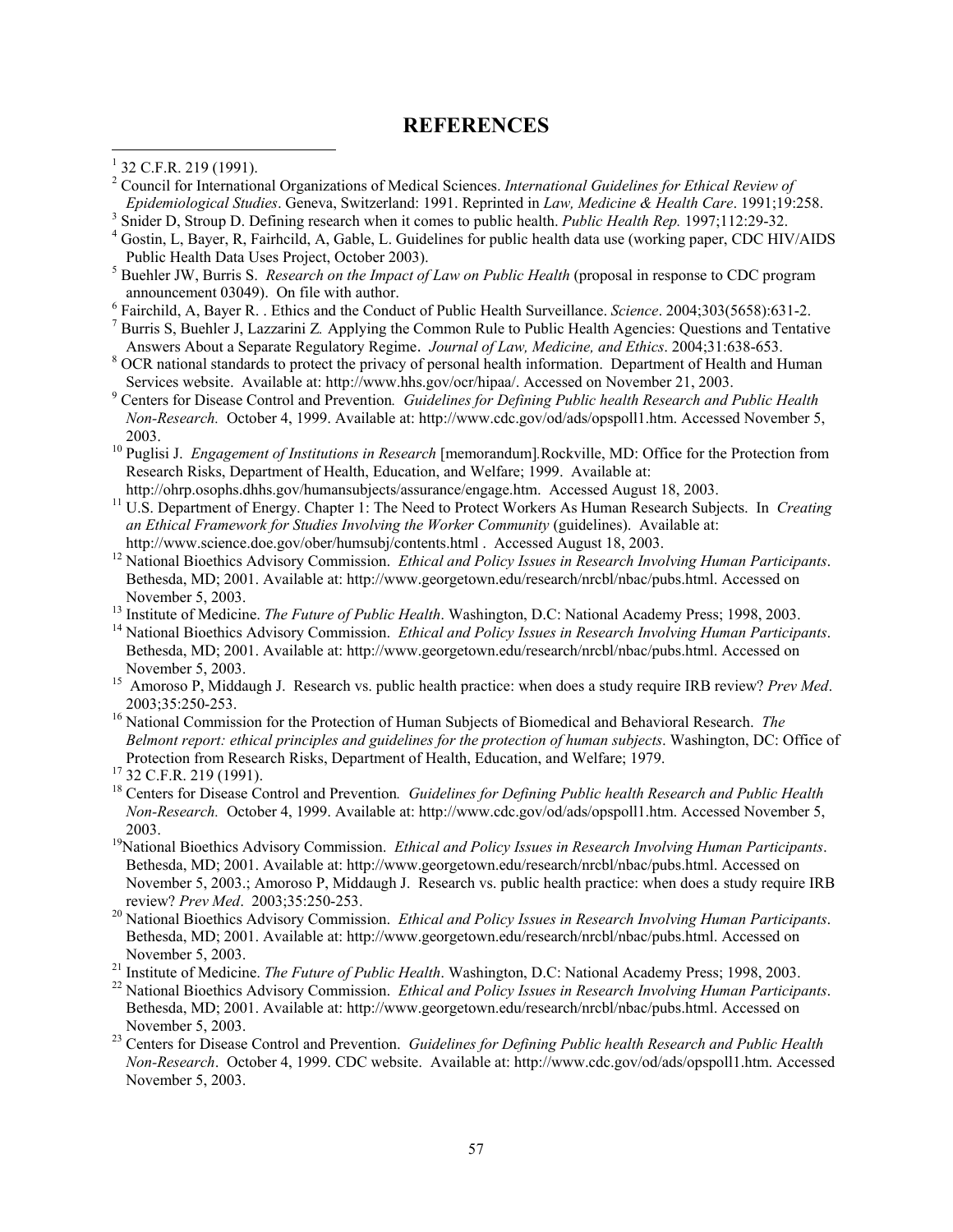- 24 National Bioethics Advisory Commission. *Ethical and Policy Issues in Research Involving Human Participants*. Bethesda, MD; 2001. Available at: http://www.georgetown.edu/research/nrcbl/nbac/pubs.html. Accessed on November 5, 2003.<br><sup>25</sup> Snider D, Stroup D. Defining research when it comes to public health. *Public Health Rep*. 1997;112:29-32.<br><sup>26</sup> Casarett D. Karlawish J. Sugarman J. Determining when quality improvement initiatives s
- 
- research. *JAMA*. 2000;283:2275-80; Lynn J. When does quality improvement count as research? Human subject protection and theories of knowledge. *Quality and Safety in Health Care*. 2003 (forthcoming).<br><sup>27</sup> Ancheff v. Hartford Hosp, 799 A.2d 1067 (Conn. 2002).
- Ancheff v. Hartford Hosp. 799 A.2d 1067 (Conn. 2002).
- 2001;27:40-3. Jones JW, McCullough LB. When does conventional surgical therapy become research? *J Vasc*  28 Margo, CE. When is surgery research? Towards an operational definition of human research. *J Med Ethics*.
- *Surg.* 2002;36:423-4 29 National Commission for the Protection of Human subjects of Biomedical and Behavioral research. *The Belmont Report: Ethical Principles and Guidelines for the Protection of Human Subjects of Research*. Washington, DC: Office of Protection from Research Risks, Department of Health, Education, and Welfare, 1979.
- <sup>30</sup> Ancheff v. Hartford Hosp, 799 A.2d 1067 (Conn. 2002).
- 31 Jones JW, McCullough LB. When does conventional surgical therapy become research? *J Vasc Surg.*  2002;36:423-4. 32 Casarett D, Karlawish J, Sugarman J. Determining when quality improvement initiatives should be considered
- research. *JAMA*. 2000;283:2275-80.<br><sup>33</sup> Centers for Disease Control and Prevention. *Guidelines for Defining Public health Research and Public Health*
- *Non-Research.* October 4, 1999. CDC website. Available at: http://www.cdc.gov/od/ads/opspoll1.htm. Accessed November 5, 2003.<br><sup>34</sup> 45 C.F.R. 46 (1991).
- 

 $\overline{a}$ 

- <sup>35</sup> Fleming, DW. *CDC Efforts to Protect Human Subjects Participants* (memorandum to Centers/Institutes/Offices
- and CDC Partners). Atlanta, GA: U.S. Public Health Service, Centers for Disease Control and Prevention; 2001.<br><sup>36</sup> Fleming, DW. *CDC Efforts to Protect Human Subjects Participants* (memorandum to Centers/Institutes/Offices
- <sup>37</sup> Massachusetts Department of Health human subjects guidelines. MA Department of Health website. Available at: http://www.state.ma.us/dph/bhsre/resource guide/datarequestprotcol.htm. Accessed August 18, 2003.
- <sup>38</sup> Centers for Disease Control and Prevention. Guidelines for Defining Public health Research and Public Health *Non-Research.* October 4, 1999. CDC website. Available at: http://www.cdc.gov/od/ads/opspoll1.htm. Accessed
- <sup>39</sup> Centers for Disease Control and Prevention. *Guidelines for Defining Public health Research and Public Health Non-Research.* October 4, 1999. CDC website. Available at: http://www.cdc.gov/od/ads/opspoll1.htm. Accessed
- 
- <sup>41</sup> Buehler JW, Burris S. Research on the Impact of Law on Public Health (proposal in response to CDC program November 5, 2003.<br><sup>40</sup> Snider D, Stroup D. Defining research when it comes to public health. *Public Health Rep.* 1997;112:29-32.<br><sup>41</sup> Buehler JW, Burris S. *Research on the Impact of Law on Public Health* (proposal in res
- on Human Research website. Available at: http://www.jhsph.edu/chr/ Research vs Professional Practice.pdf. announcement 03049). On file with author. 42 Johns Hopkins School of Public Health IRB guidelines on distinction between research and practices. Committee
- Accessed August 18, 2003.<br><sup>43</sup> Casarett D, Karlawish J, Sugarman J. Determining when quality improvement initiatives should be considered research. *JAMA*. 2000;283:2275-80.
- November 5, 2003. 45 University of Pennsylvania. *Institutional Review Boards Standard Operating Policies.* General Administration research. *JAMA*. 2000;283:2275-80. 44 Centers for Disease Control and Prevention. *Guidelines for Defining Public health Research and Public Health Non-Research.* October 4, 1999. CDC website. Available at: http://www.cdc.gov/od/ads/opspoll1.htm. Accessed
- 102, Activities Requiring IRB Review, section 3.2, Activities not Subject to IRB Review. University of Pennsylvania website. Available at: http://www.upenn.edu/regulatoryaffairs/human/SOP/RI-801.pdf. Accessed
- August 19, 2003. 46 Casarett D, Karlawish J, Sugarman J. Determining when quality improvement initiatives should be considered
- 
- research. *JAMA*. 2000;283:2275-80.<br><sup>47</sup> Levine RJ. Institutional review boards: a crisis in confidence. Ann Intern Med. 2001;134:161-163.<br><sup>48</sup> Amoroso P, Middaugh J. Research vs. public health practice: when does a study 2003;35:250-253.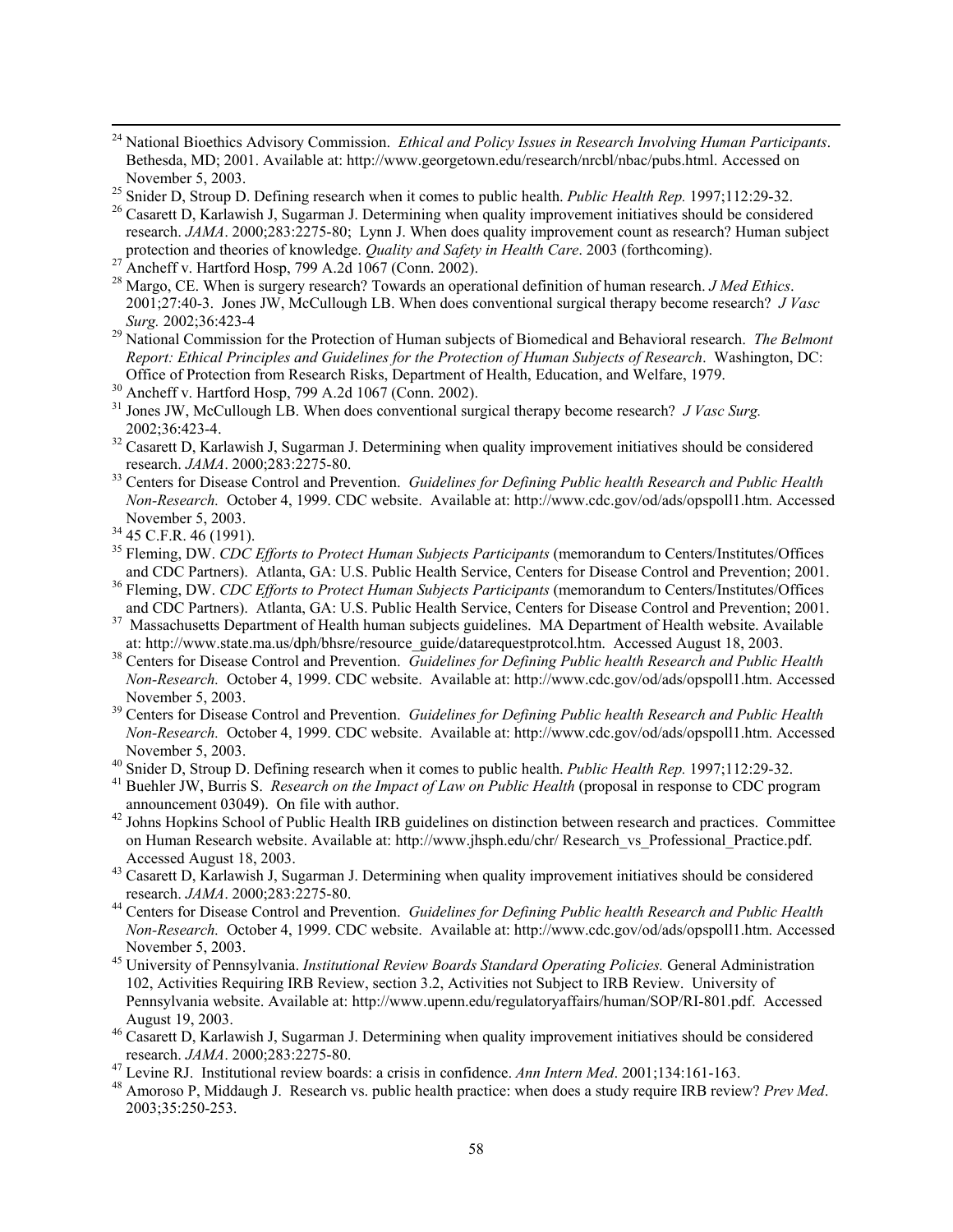- 49 Gostin, LO. Public health law in a new century part II: public health powers and limits. *JAMA*. 2000;283:2979-
- 
- <sup>50</sup> DeShaney v. Winnebago County Dept of Soc Services, 489 US 189 (1989).<br><sup>51</sup> Mojica B, New York Deputy Commissioner of Health. Letter to Donna Knutson, Executive Director, CSTE.<br>August 25, 1999. On file with author.
- <sup>52</sup> Gostin, LO. Public health law in a new century part II: public health powers and limits. *JAMA*. 2000;283:2979-1984.<br><sup>53</sup> Gostin LO. *Public Health Law: Power, Duty Restraint*. Berkeley, CA: University of California Press; 2000:48.<br><sup>54</sup> Gebbie KM. State public health laws: an expression of constituency expectations. 6 J. Pub. Healt
- 
- *Practice* 2000;6:46-54.<br><sup>55</sup> N.J. Stat. Ann. § 59:6-3 (1992).
- 

 $\overline{a}$ 

- 56 KY. Rev. Stat. Ann. § 211.180 (2000).
- 57 Mich. Comp. Laws § 333.2221 (1992).
- 58 Zucht v. King, 260 U.S. 174 (1922).
- <sup>59</sup> Leisy v. Hardin, 135 U.S. 100 (1890).
- <sup>60</sup> Givner v. State, 124 A.2d 764 (Ct. App. Md. 1956); See v. Seattle, 387 U.S. 541 (1967).
- <sup>59</sup> Leisy v. Hardin, 135 U.S. 100 (1890).<br><sup>60</sup> Givner v. State, 124 A.2d 764 (Ct. App. Md. 1956); See v. Seattle, 387 U.S. 541 (1967).<br><sup>61</sup> Jones v. Ind. Livestock Sanitary Bd., 163 N.E.2d 605(Ind. 1960); Francis v. La. S So.2d 247 (La. 1st Cir. 1966).
- $62$  Oklahoma ex rel. Corp Comm'n v. Texas County Irrigation & Water Res. Ass'n, Inc., 818 P.2d 441 (Okla. 1991).
- 63 Highland Farms Dairy, Inc. v. Agnew, 16 F. Supp. 575 (E.D. Va. 1936).
- <sup>64</sup> Strandwitz v. Board of Dietetics, 614 N.E.2d 817 (Ct. App. Oh. 1992).
- 65 Safe Water Ass'n, Inc. v. Fond Du Lac, 516 N.W.2d 13 (Ct. App. Wis. 1994); Douglas A. Balog DA. *Note,*  Fluoridation of public water systems: valid exercise of state police power or constitutional violation? *Pace Envtl. L. Rev.* 1997;14:645.
- 66 State v. Otterholt, 15 N.W.2d 529 (Iowa 1944); Adams v. Dept. of Health & Human Resources, 458 So.2d 1295 (La. 1985). 67 National Bioethics Advisory Commission. *Ethical and Policy Issues in Research Involving Human Participants*.
- Bethesda, MD; 2001. Available at: http://www.georgetown.edu/research/nrcbl/nbac/pubs.html. Accessed on
- $68$  45 C.F.R. 46.103 (1991).
- 69 Burris S, Gable L, Stone L, Lazzarini Z*.* The Role of State Law in Protecting Human Subjects of Public Health Research and Practice. *Journal of Law, Medicine, and Ethics*. 2004;31:654-662.<br><sup>70</sup> 45 C.F.R. 46.111(a)(4)-(5) (1991).
- 
- $71$  45 C.F.R. 46.111(a)(7) (1991).
- $^{72}$  45 C.F.R. § 46.111(a)(1)-(2) (1991).
- $^{73}$  45 C.F.R. § 46.111(a)(3) (1991).
- <sup>74</sup> 45 C.F.R.  $\overline{46.109(e)}$  (1991); 46.111(a)(6) (1991).
- <sup>75</sup> 45 C.F.R. 46.111(b) (1991); 45 C.F.R. 46.201 (1991); 45 C.F.R. 46.301(1991); 45 C.F.R. 46.401 (1991).<br><sup>76</sup> 45 C.F.R. 46.102(d) (1991).
- $76$  45 C.F.R. 46.102(d) (1991).
- 77 National Institutes of Health. *Guidelines for the Conduct of Researching Involving Human Subjects at the National Institutes of Health*. NIH website. Available at:
- http://www.nihtraining.com/ohsrsite/guidelines/graybook.html. Accessed January 23, 2004. 78 45 C.F.R. 46.101(c) (1991).
- 
- 79 Office for Human Research Protection. *Engaging in Human Subjects Research by Institutions.* (January 26, 1999). Department of Health and Human Services website. Available at:
- http://ohrp.osophs.dhhs.gov/humansubjects/assurance/engage.htm. Accessed January 23, 2004. 80 45 C.F.R. 46.102(f) (1991).
- 
- 81 National Institutes of Health. *Guidelines for the Conduct of Researching Involving Human Subjects at the National Institutes of Health*. NIH website. Available at:
- http://www.nihtraining.com/ohsrsite/guidelines/graybook.html. Accessed January 23, 2004. 82 45 C.F.R. 46.102(b)(1) (1991).
- 
- $83$  45 C.F.R. 46.102(b)(2) (1991).
- $84$  45 C.F.R. 46(102)(b)(3) (1991).
- $85$  45 C.F.R. 46.102(b)(4) (1991).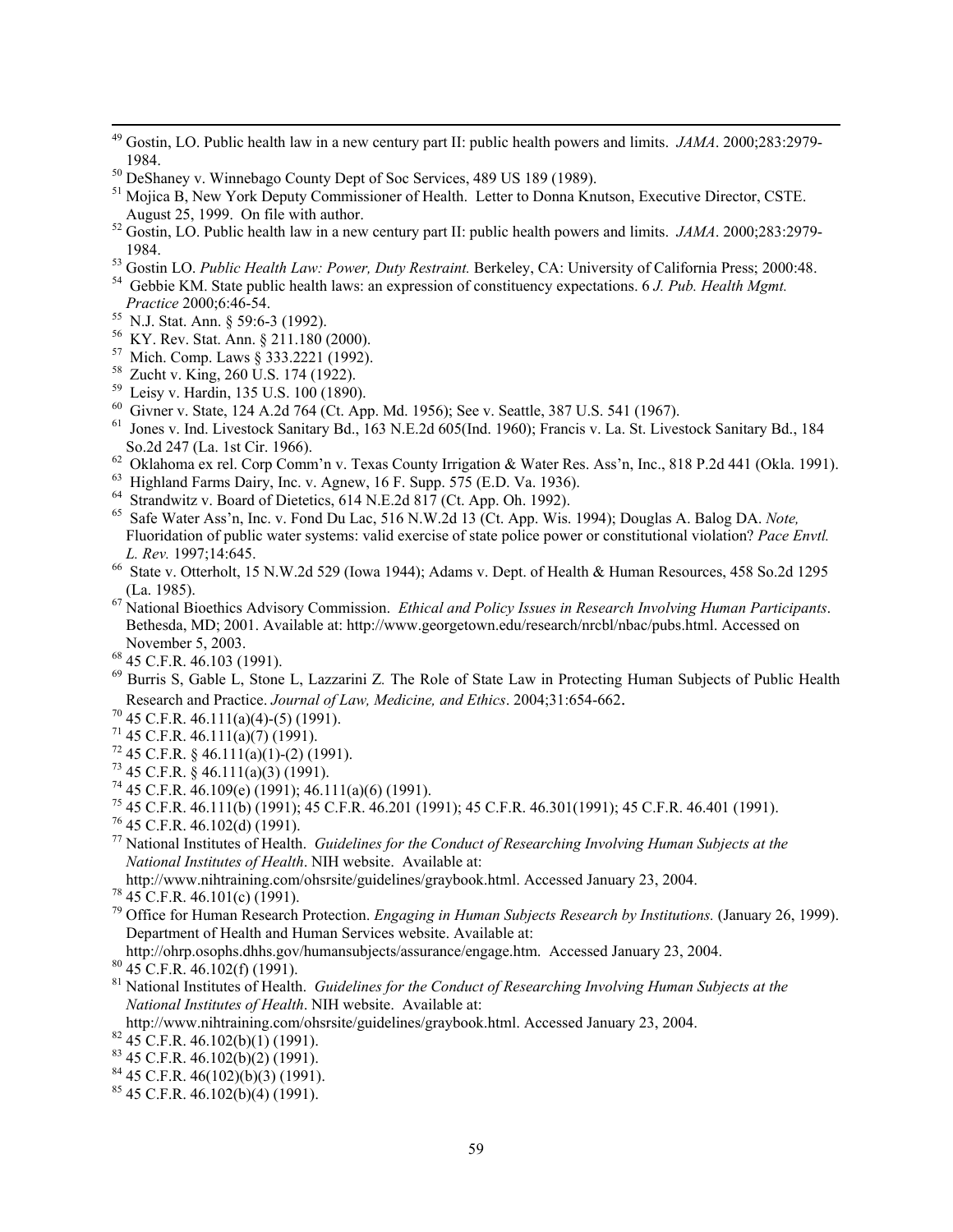$\overline{a}$ 

88 National Bioethics Advisory Commission. *Ethical and Policy Issues in Research Involving Human Participants*. Bethesda, MD; 2001. Available at: http://www.georgetown.edu/research/nrcbl/nbac/pubs.html. Accessed on November 5, 2003. 89 45 C.F.R. 46.110 (1991).

- 90 Office for Human Research Protection. *Categories of Research that May Be Reviewed by an Institutional Review Board(IRB) through an Expedited Review Procedure.* (November 9, 1998). Department of Health and Human Services website. Available at: http://ohrp.osophs.dhhs.gov/humansubjects/guidance/expedited98.htm. Accessed
- January 23, 2004. 91 Burris S, Gable L, Stone L, Lazzarini Z*.* The Role of State Law in Protecting Human Subjects of Public Health
- <sup>92</sup> Burris S, Gable L, Stone L, Lazzarini Z. The Role of State Law in Protecting Human Subjects of Public Health Research and Practice. *Journal of Law, Medicine, and Ethics*. 2004;31:654-662. 93 Burris S, Gable L, Stone L, Lazzarini Z*.* The Role of State Law in Protecting Human Subjects of Public Health
- 
- Research and Practice. *Journal of Law, Medicine, and Ethics*. 2004;31:654-662.<br><sup>94</sup> Burris S, Gable L, Stone L, Lazzarini Z. The Role of State Law in Protecting Human Subjects of Public Health Research and Practice. *Journal of Law, Medicine, and Ethics*. 2004;31:654-662.<br><sup>95</sup> Miss. Code Ann. § 41-3-15.<br><sup>96</sup> N.J. Stat. Ann. § 26:1A-11.
- 
- 
- <sup>97</sup> Burris S, Gable L, Stone L, Lazzarini Z. The Role of State Law in Protecting Human Subjects of Public Health
- Research and Practice. *Journal of Law, Medicine, and Ethics*. 2004;31:654-662.<br><sup>98</sup> Gostin, L. "Health Information Privacy," *Cornell Law Review* 80 (1995): 451 528.<br><sup>99</sup> Whalen v. Roe, 429 U.S. 589 (1977).
- 
- 
- 
- 
- 
- $^{104}$  42 U.S.C.A. § 242m(d) (1997).<br><sup>105</sup> 42 U.S.C.A. § 241(d) (1997).
- 
- <sup>100</sup> Gostin, L. "Health Information Privacy," *Cornell La. Review* 80 (1995): 451 528.<br><sup>101</sup> 5 U.S.C. § 552 (1988).<br><sup>102</sup> 5 U.S.C. § 552(a) (1988).<br><sup>102</sup> 42 U.S.C. § 290dd-2 (Supp. V 1993).<br><sup>104</sup> 42 U.S.C.A. § 242m(d)
- 
- 
- $^{107}$  45 C.F.R. § 160.103.<br> $^{108}$  45 C.F.R. § 160.103.<br> $^{108}$  Centers for Disease Control and Prevention, "HIPAA Privacy Rule and Public Health: Guidance from the Centers for Disease Control and the Department of Health and Human Services," *Morbidity and Mortality Weekly Reporter* 52 (Supp.) (2003): 1-20.<br><sup>110</sup> 45 C.F.R. § 164.501.
- 
- 
- 
- 
- 
- 
- 
- 
- 
- <sup>118</sup> 45 C.F.R.  $\S$ § 164.524, 164.526.<br><sup>119</sup> HIPAA privacy rule and public health. Guidance from CDC and the U.S. Department of Health and Human Reporter 52 (Supp.) (2003): 1-20.<br>
110 45 C.F.R. § 164.501.<br>
111 45 C.F.R. § 164.514(a)(b).<br>
112 45 C.F.R. § 164.514(a)(b).<br>
113 45 C.F.R. § 164.520.<br>
114 45 C.F.R. § 164.530(b)(1).<br>
115 45 C.F.R. § 164.530(a)(1).<br>
117 45 Services. *Morb Mortal Wkly Rep*. 2003;52(Suppl):1-17, 19-20; Guidelines for protecting health information in research. U.S. Department of Health and Human Services website. Available at:
- http://privacyruleandresearch.nih.gov/pr\_02.asp. Accessed on November 21, 2003<br>
<sup>120</sup> 45 C.F.R. § 164.508(a)(1).<br>
<sup>121</sup> 45 C.F.R. § 160.203(c).<br>
<sup>123</sup> 45 C.F.R. § 164.512(a) and (b).<br>
<sup>124</sup> 45 C.F.R. § 164.501.
- 
- 
- 
- <sup>123</sup> 45 C.F.R. § 164.512(a) and (b).
- 

 $86$  45 C.F.R. 46.102(b)(5) (1991).

 $87$  45 C.F.R. 46.102(b)(6) (1991).